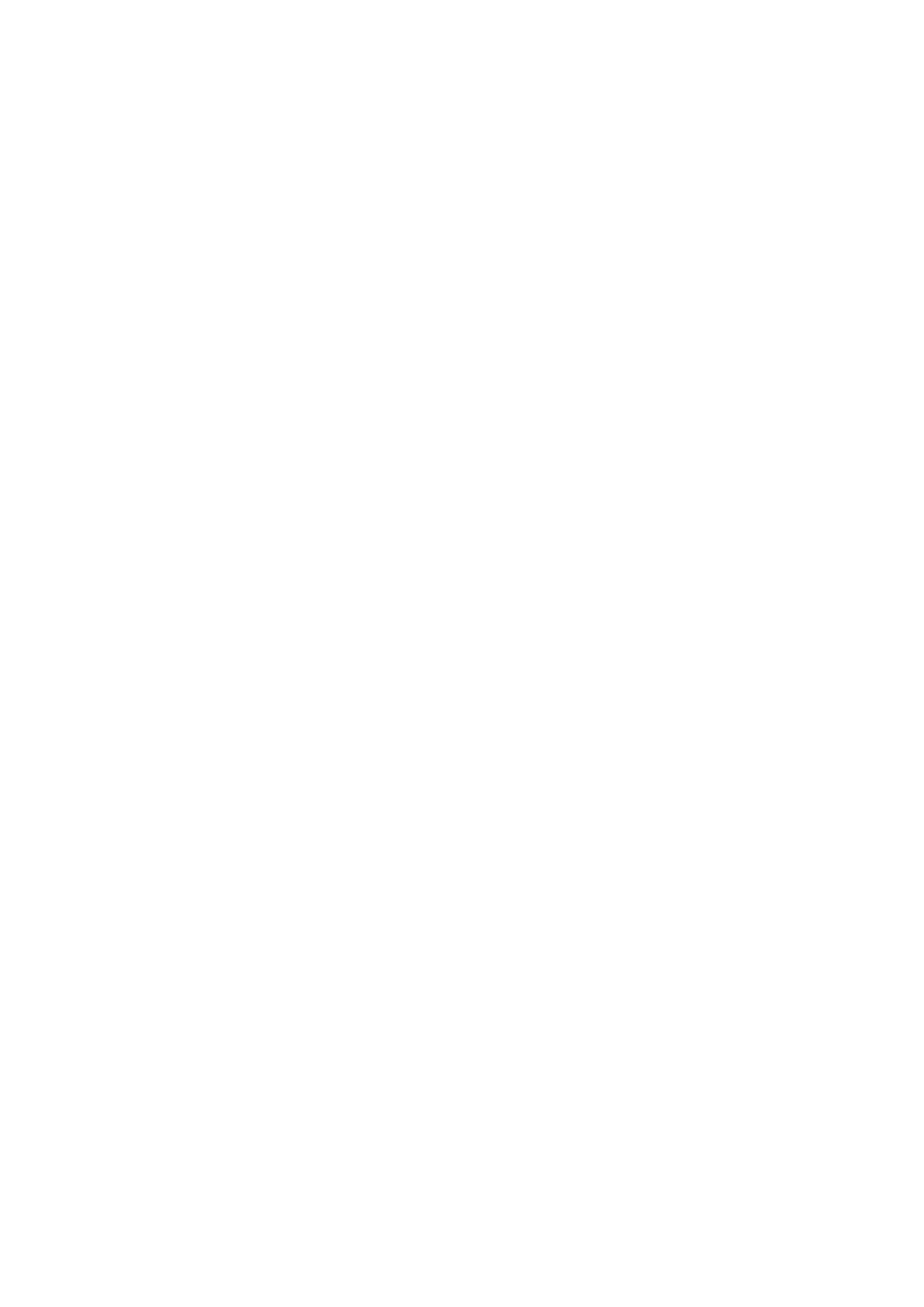## Contents

| 1                                                                                  |    |
|------------------------------------------------------------------------------------|----|
| 2                                                                                  |    |
| 3                                                                                  |    |
| 4                                                                                  |    |
| <b>Schedule 1—Responses to the Productivity Commission</b>                         | 3  |
| Part 1—PBR in essentially derived varieties                                        | 3  |
| Plant Breeder's Rights Regulations 1994                                            | 3  |
| Part 2—Period to apply for removal of trade marks from Register for<br>non-use     | 6  |
| <b>Trade Marks Regulations 1995</b>                                                | 6  |
| Part 3—Innovation patents                                                          | 7  |
| <b>Patents Regulations 1991</b>                                                    | 7  |
| Part 4-Notification of extension of standard patents relating to                   |    |
| pharmaceutical substances                                                          | 8  |
| <b>Patents Regulations 1991</b>                                                    | 8  |
| <b>Schedule 2-Other measures</b>                                                   | 9  |
| Part 1—Extensions of time                                                          | 9  |
| <b>Trade Marks Regulations 1995</b>                                                | 9  |
| Part 2—Written requirements                                                        | 13 |
| Designs Regulations 2004                                                           | 13 |
| <b>Patents Regulations 1991</b>                                                    | 14 |
| Plant Breeder's Rights Regulations 1994                                            | 16 |
| <b>Trade Marks Regulations 1995</b>                                                | 16 |
| Part 3—Filing requirements                                                         | 20 |
| Designs Regulations 2004                                                           | 20 |
| <b>Patents Regulations 1991</b>                                                    | 21 |
| Plant Breeder's Rights Regulations 1994                                            | 23 |
| <b>Trade Marks Regulations 1995</b>                                                | 23 |
| Part 4—Protection resulting from the international registration of a trade<br>mark | 26 |
| <b>Trade Marks Regulations 1995</b>                                                | 26 |
| Part 5-Signatures                                                                  | 29 |
| <b>Patents Regulations 1991</b>                                                    | 29 |
| Part 6—Addresses and service of documents                                          | 30 |
| Designs Regulations 2004                                                           | 30 |
| <b>Patents Regulations 1991</b>                                                    | 30 |
| <b>Trade Marks Regulations 1995</b>                                                | 30 |
|                                                                                    |    |

*Intellectual Property Laws Amendment (Productivity Commission Response Part 1 and Other Measures) Regulations 2017*

*i*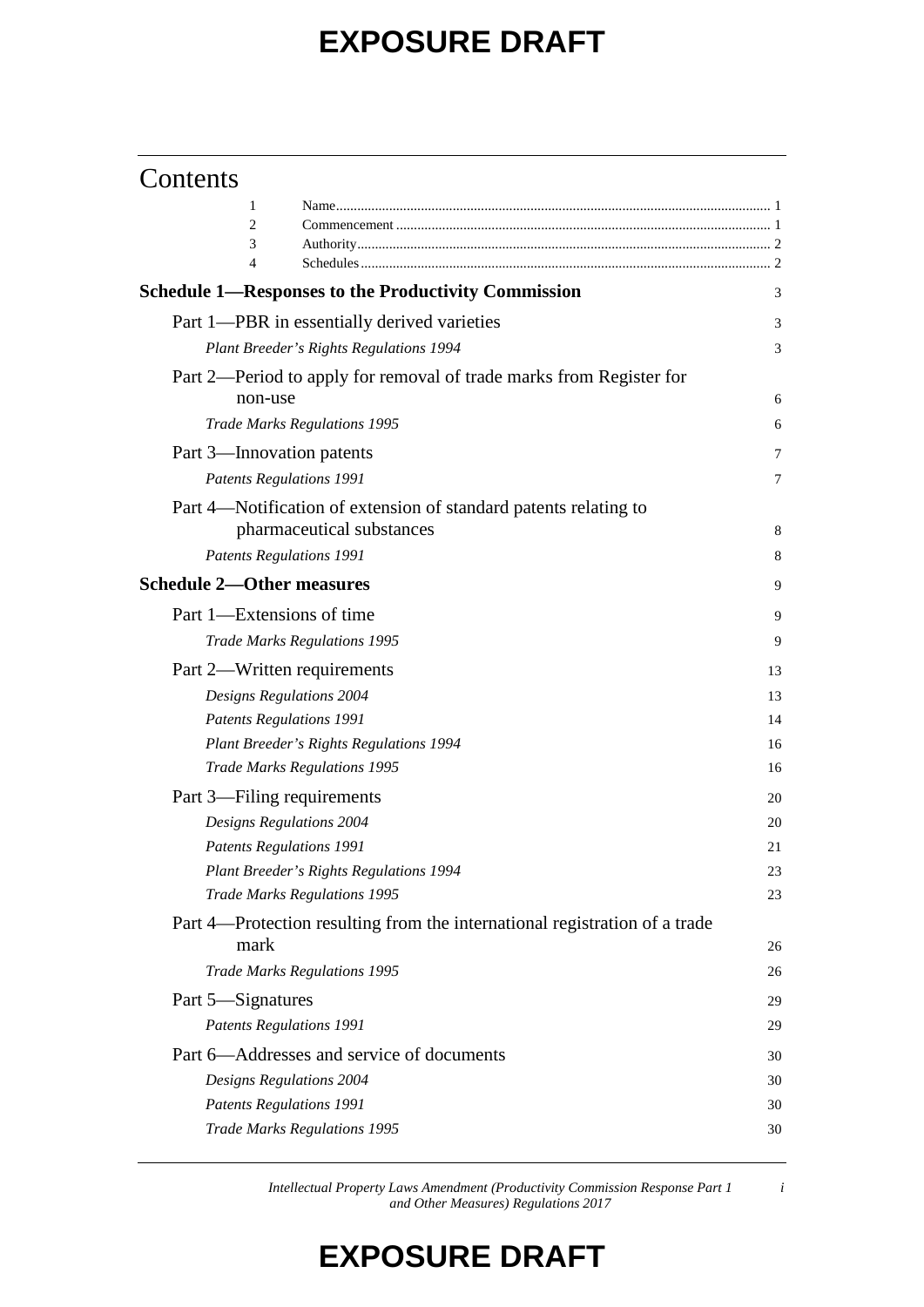| Part 7—Requirements for patent documents                              | 31 |
|-----------------------------------------------------------------------|----|
| <b>Patents Regulations 1991</b>                                       | 31 |
| Part 8—Acceptance of trade mark applications                          | 34 |
| <b>Trade Marks Regulations 1995</b>                                   | 34 |
| Part 9—Copies of design representations                               | 35 |
| Designs Regulations 2004                                              | 35 |
| Part 10—Amendments of registered trade mark due to inconsistency with |    |
| international agreements                                              | 36 |
| <b>Trade Marks Regulations 1995</b>                                   | 36 |
| Part 11—Secretary's role in the Plant Breeder's Rights Regulations    | 38 |
| Plant Breeder's Rights Regulations 1994                               | 38 |
| Part 12—Other amendments                                              | 39 |
| <b>Trade Marks Regulations 1995</b>                                   | 39 |
| Part 13—Application, transitional and saving provisions               | 40 |
| Designs Regulations 2004                                              | 40 |
| <b>Patents Regulations 1991</b>                                       | 41 |
| Plant Breeder's Rights Regulations 1994                               | 44 |
| <b>Trade Marks Regulations 1995</b>                                   | 45 |

*ii Intellectual Property Laws Amendment (Productivity Commission Response Part 1 and Other Measures) Regulations 2017*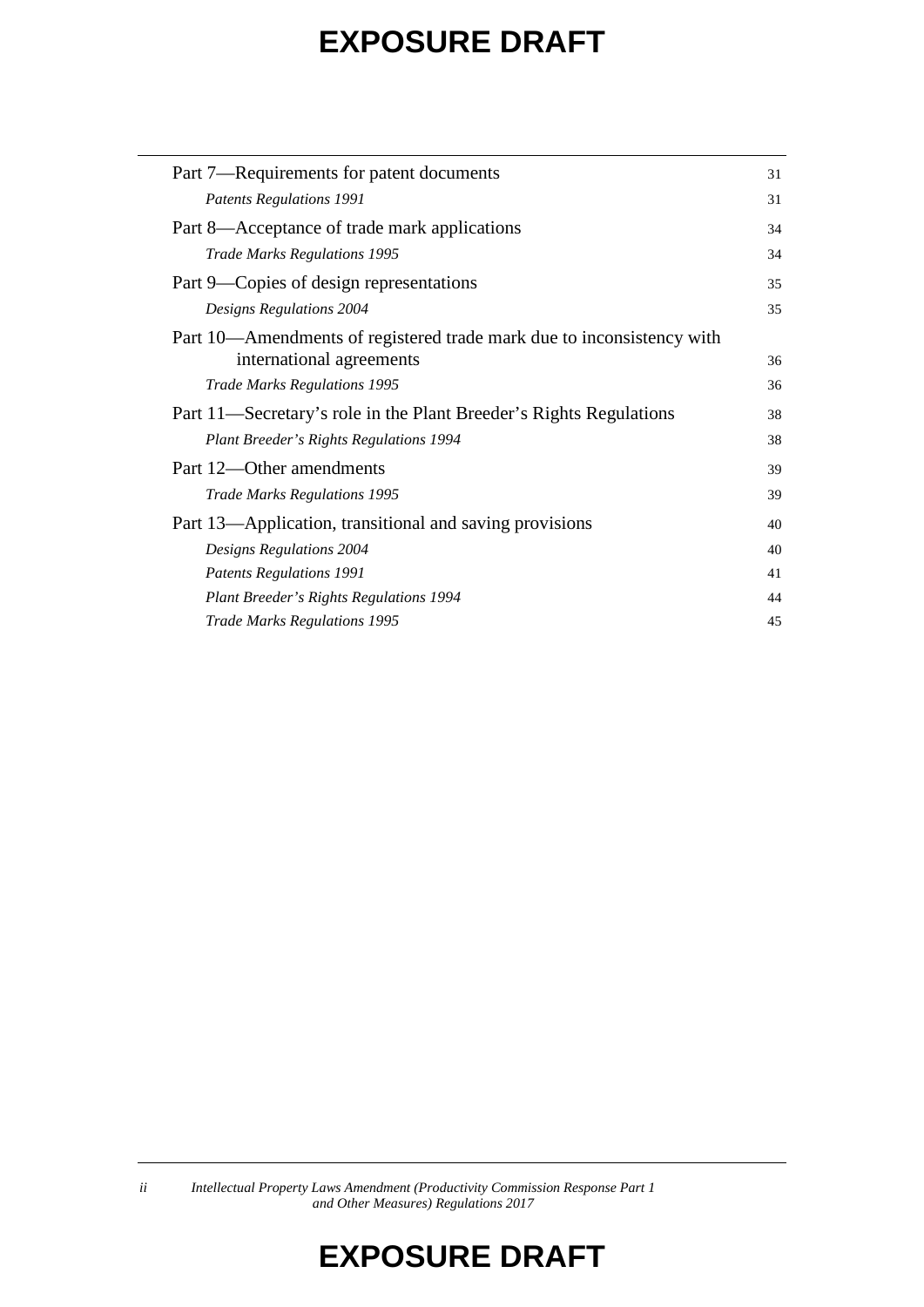#### **1 Name**

This instrument is the *Intellectual Property Laws Amendment (Productivity Commission Response Part 1 and Other Measures) Regulations 2017*.

#### **2 Commencement**

(1) Each provision of this instrument specified in column 1 of the table commences, or is taken to have commenced, in accordance with column 2 of the table. Any other statement in column 2 has effect according to its terms.

| <b>Commencement information</b>                                                                    |                                                                                                                                                                                       |                     |  |
|----------------------------------------------------------------------------------------------------|---------------------------------------------------------------------------------------------------------------------------------------------------------------------------------------|---------------------|--|
| Column 1                                                                                           | Column 2                                                                                                                                                                              | Column 3            |  |
| <b>Provisions</b>                                                                                  | Commencement                                                                                                                                                                          | <b>Date/Details</b> |  |
| 1. Sections 1 to 4 and<br>anything in this<br>instrument not<br>elsewhere covered by<br>this table | The day after this instrument is registered.                                                                                                                                          |                     |  |
| 2. Schedule 1, Part 1                                                                              | At the same time as Part 2 of Schedule 1 to the<br><b>Intellectual Property Laws Amendment (Productivity</b><br>Commission Response Part 1 and Other Measures)<br>Act 2017 commences. |                     |  |
| 3. Schedule 1, Part 2                                                                              | At the same time as Part 3 of Schedule 1 to the<br><b>Intellectual Property Laws Amendment (Productivity</b><br>Commission Response Part 1 and Other Measures)<br>Act 2017 commences. |                     |  |
| 4. Schedule 1, Part 3                                                                              | At the same time as Part 4 of Schedule 1 to the<br><b>Intellectual Property Laws Amendment (Productivity</b><br>Commission Response Part 1 and Other Measures)<br>Act 2017 commences. |                     |  |
| 5. Schedule 1, Part 4                                                                              | At the same time as Part 5 of Schedule 1 to the<br><b>Intellectual Property Laws Amendment (Productivity</b><br>Commission Response Part 1 and Other Measures)<br>Act 2017 commences. |                     |  |
| 6. Schedule 2, Part 1                                                                              | The day after this instrument is registered.                                                                                                                                          |                     |  |
| 7. Schedule 2, Part 2                                                                              | At the same time as Part 2 of Schedule 2 to the<br><b>Intellectual Property Laws Amendment (Productivity</b><br>Commission Response Part 1 and Other Measures)<br>Act 2017 commences. |                     |  |
| 8. Schedule 2, Part 3                                                                              | At the same time as Part 3 of Schedule 2 to the<br><b>Intellectual Property Laws Amendment (Productivity</b><br>Commission Response Part 1 and Other Measures)<br>Act 2017 commences. |                     |  |
| 9. Schedule 2, Part 4                                                                              | The day after this instrument is registered.                                                                                                                                          |                     |  |
| 10. Schedule 2, Part 5                                                                             | At the same time as Part 4 of Schedule 2 to the<br><b>Intellectual Property Laws Amendment (Productivity</b><br>Commission Response Part 1 and Other Measures)<br>Act 2017 commences. |                     |  |

*Intellectual Property Laws Amendment (Productivity Commission Response Part 1 and Other Measures) Regulations 2017*

*1*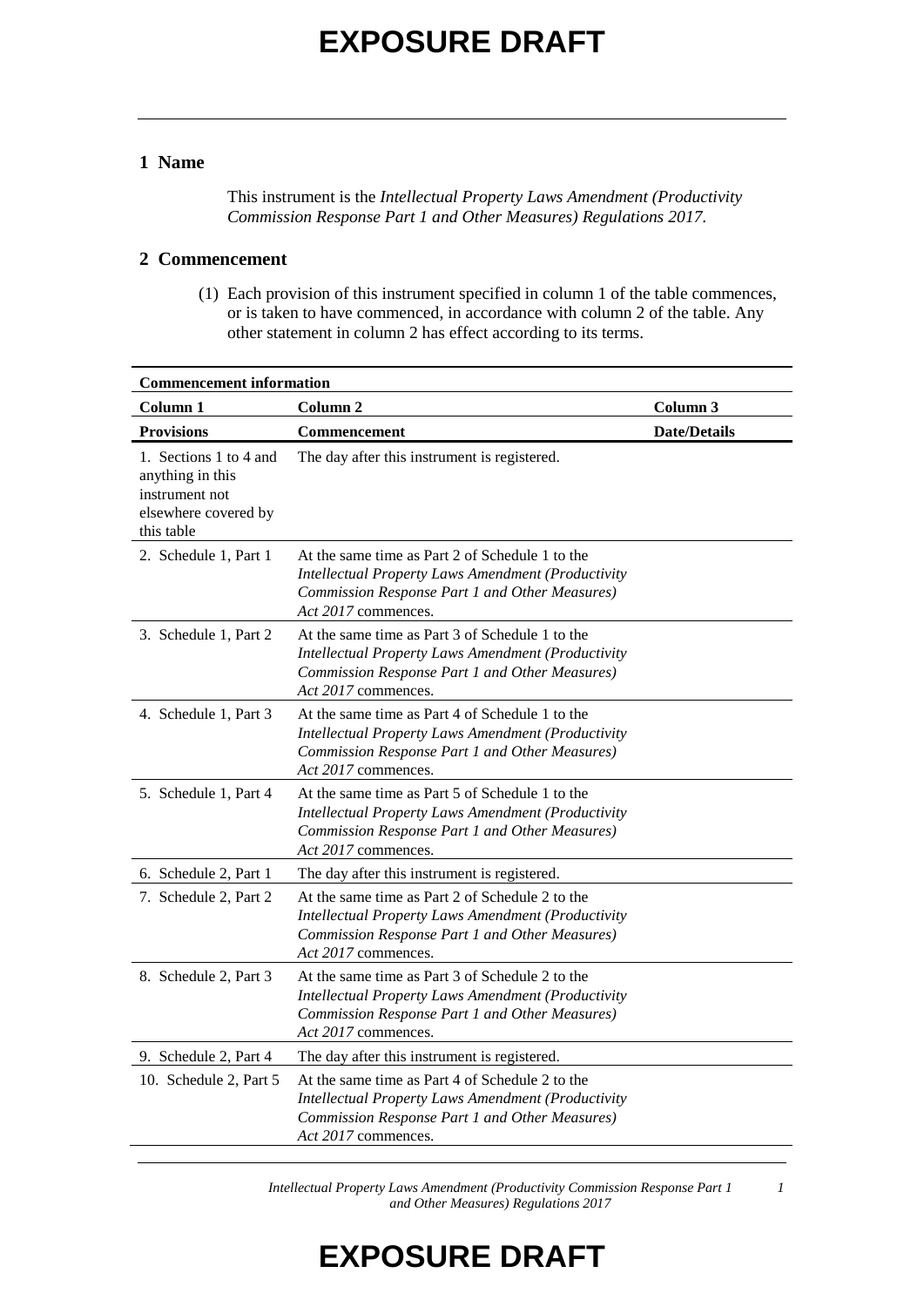| <b>Commencement information</b>    |                                                                                                                                                                                        |                     |  |  |
|------------------------------------|----------------------------------------------------------------------------------------------------------------------------------------------------------------------------------------|---------------------|--|--|
| Column 1                           | Column 2                                                                                                                                                                               | Column 3            |  |  |
| <b>Provisions</b>                  | Commencement                                                                                                                                                                           | <b>Date/Details</b> |  |  |
| 11. Schedule 2, Part 6             | At the same time as Part 6 of Schedule 2 to the<br><b>Intellectual Property Laws Amendment (Productivity</b><br>Commission Response Part 1 and Other Measures)<br>Act 2017 commences.  |                     |  |  |
| 12. Schedule 2, Part 7             | At the same time as Part 7 of Schedule 2 to the<br><i>Intellectual Property Laws Amendment (Productivity</i><br>Commission Response Part 1 and Other Measures)<br>Act 2017 commences.  |                     |  |  |
| 13. Schedule 2,<br>Parts 8 and 9   | The day after this instrument is registered.                                                                                                                                           |                     |  |  |
| 14. Schedule 2,<br>Part 10         | At the same time as Part 10 of Schedule 2 to the<br><i>Intellectual Property Laws Amendment (Productivity</i><br>Commission Response Part 1 and Other Measures)<br>Act 2017 commences. |                     |  |  |
| 15. Schedule 2,<br>Part 11         | At the same time as Part 14 of Schedule 2 to the<br>Intellectual Property Laws Amendment (Productivity<br>Commission Response Part 1 and Other Measures)<br>Act 2017 commences.        |                     |  |  |
| 16. Schedule 2,<br>Parts 12 and 13 | The day after this instrument is registered.                                                                                                                                           |                     |  |  |
|                                    |                                                                                                                                                                                        |                     |  |  |

Note: This table relates only to the provisions of this instrument as originally made. It will not be amended to deal with any later amendments of this instrument.

(2) Any information in column 3 of the table is not part of this instrument. Information may be inserted in this column, or information in it may be edited, in any published version of this instrument.

#### **3 Authority**

This instrument is made under the following:

- (a) the *Designs Act 2003*;
- (b) the *Patents Act 1990*;
- (c) the *Plant Breeder's Rights Act 1994*;
- (d) the *Trade Marks Act 1995*.

#### **4 Schedules**

Each instrument that is specified in a Schedule to this instrument is amended or repealed as set out in the applicable items in the Schedule concerned, and any other item in a Schedule to this instrument has effect according to its terms.

*2 Intellectual Property Laws Amendment (Productivity Commission Response Part 1 and Other Measures) Regulations 2017*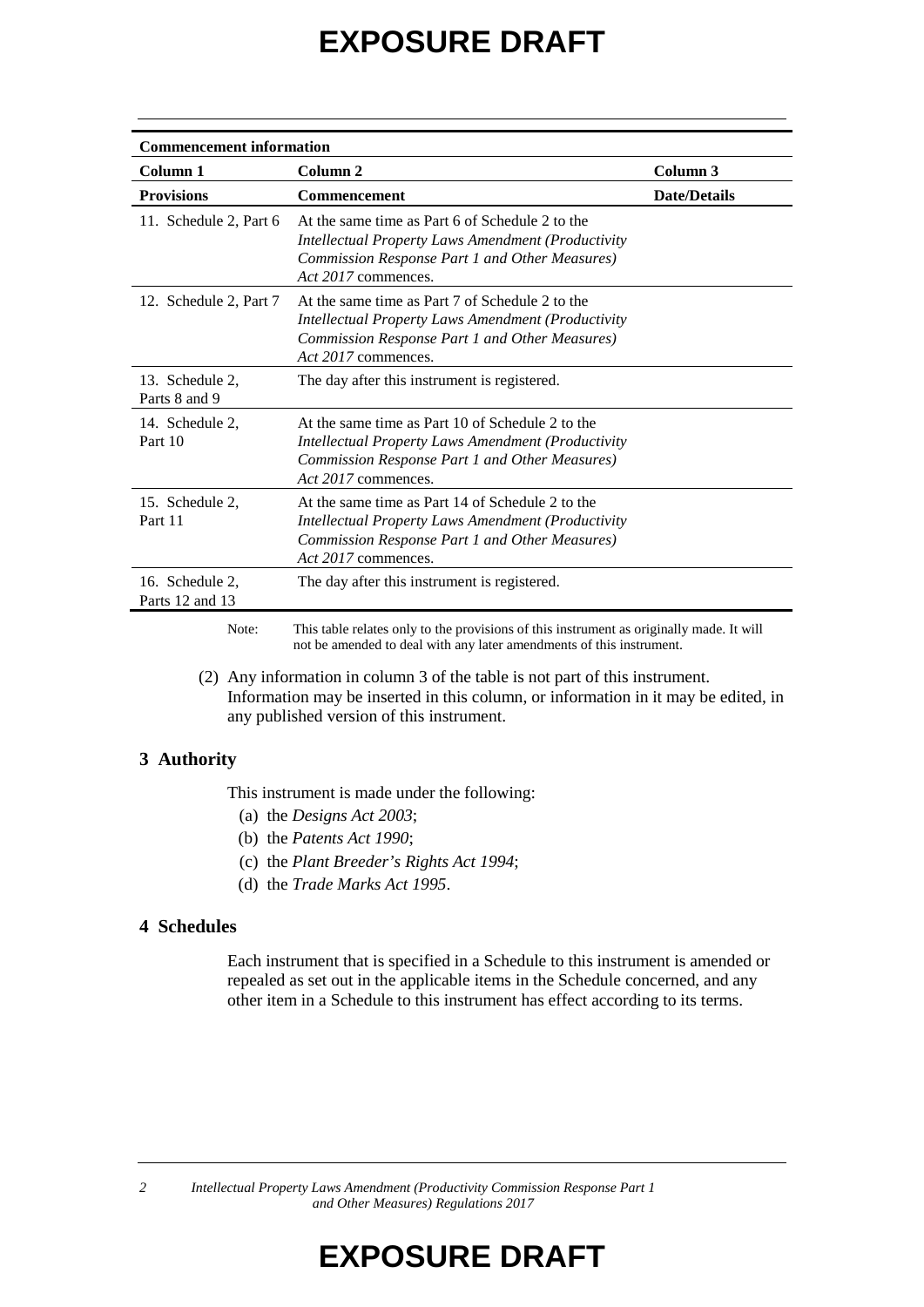## **Schedule 1—Responses to the Productivity Commission**

### **Part 1—PBR in essentially derived varieties**

#### *Plant Breeder's Rights Regulations 1994*

#### **1 After regulation 3A**

Insert:

#### **3AB Essential derivation for non-PBR protected varieties—notice by applicant to second variety breeder**

For the purposes of paragraph  $41B(1)(b)$  of the Act, a notice by an applicant under section 41A of the Act for a declaration of essential derivation to a person (the *notified person*) must include the following information (in addition to a copy of the application):

- (a) details of the opportunity for the notified person to be heard in relation to the application under section 41C of the Act, including an invitation to the notified person to give the Registrar an address for service in Australia or New Zealand for the purposes of subsection 41C(2) of the Act;
- (b) a statement to the effect that the Registrar may draw an inference in deciding the application that is unfavourable to the notified person's interest if:
	- (i) the notified person does not provide an address for service within the time provided by subsection 41C(2) of the Act; or
	- (ii) the notified person declines the opportunity to be heard under subsection 41C(5) of the Act.

#### **3AC Essential derivation for non-PBR protected varieties—publication of notification of application in Journal**

For the purposes of subsection 41B(3) of the Act, a notification in the *Plant Varieties Journal* of an application under section 41A for a declaration of essential derivation must include the following information about the applicant and the application:

- (a) a description of the initial variety and the second variety;
- (b) details of the grantee of PBR in the initial variety, as stated in the application, and of the breeder of the second variety, if stated in the application;
- (c) any other information about those plant varieties, or the application, that the Registrar considers appropriate to publish, other than information that the Registrar is satisfied is commercial-in-confidence;
- (d) details of the opportunity for a person (an *interested person*) claiming to be the breeder of the second variety, or to have another interest in the second variety, to be heard in relation to the application under section 41C of the Act, including the requirement under subsection  $41C(2)$  of the Act to give the Registrar an address for service;

*Intellectual Property Laws Amendment (Productivity Commission Response Part 1 and Other Measures) Regulations 2017*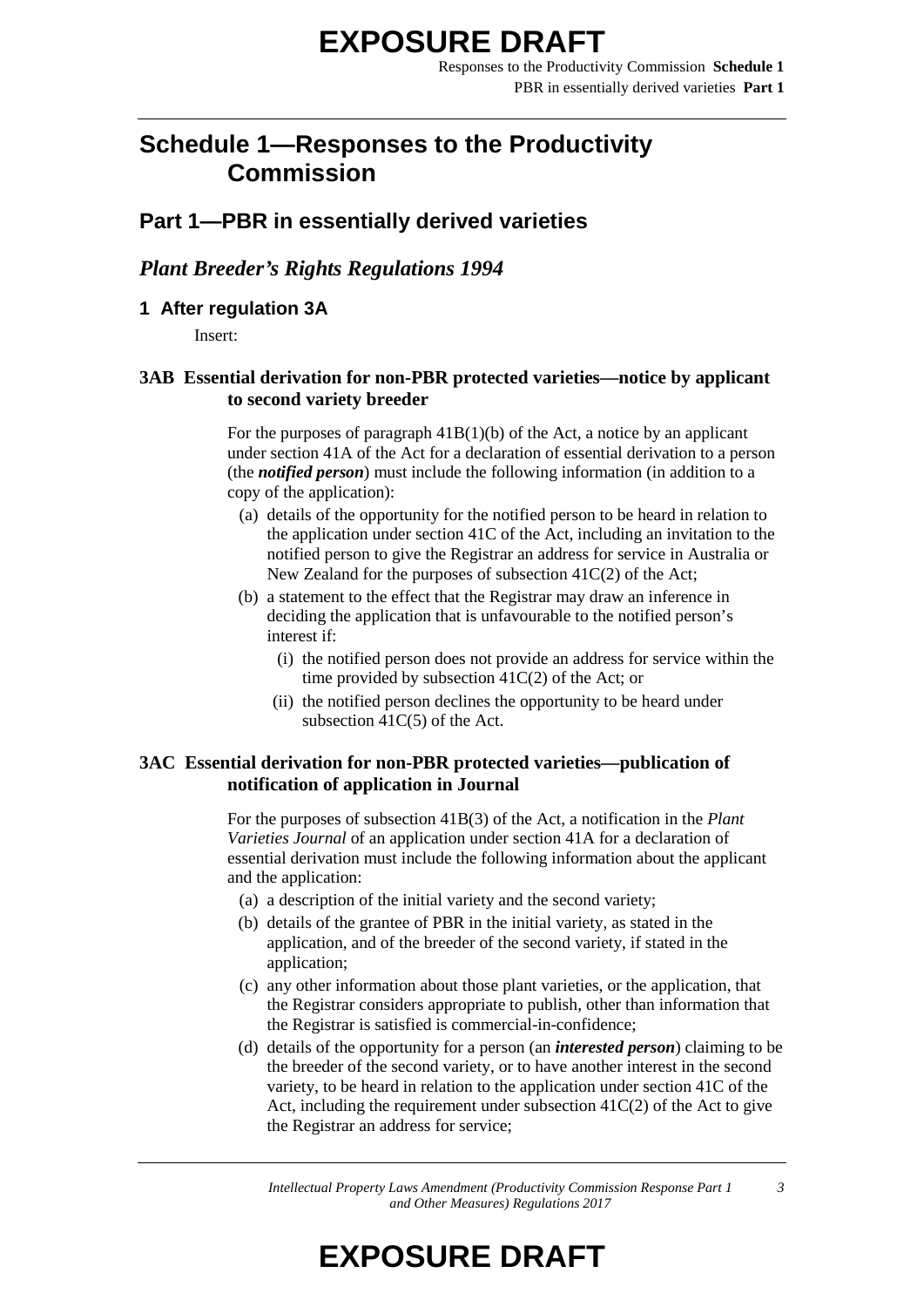**Schedule 1** Responses to the Productivity Commission **Part 1** PBR in essentially derived varieties

- (e) a statement to the effect that the Registrar may draw an inference in deciding the application that is unfavourable to an interested person's interest if:
	- (i) the interested person does not provide an address for service within the time provided by subsection 41C(2) of the Act; or
	- (ii) the interested person declines the opportunity to be heard under subsection 41C(5) of the Act.

#### **3AD Essential derivation for non-PBR protected varieties—opportunity to be heard**

*Scope*

(1) This regulation is made for the purposes of subsection  $41C(3)$  of the Act.

*When information is given in accordance with an opportunity to be heard*

- (2) Information is given by an interested person in accordance with the person's opportunity to be heard in relation to an application under section 41A of the Act for a declaration of essential derivation if:
	- (a) the person gives the information:
		- (i) in a written submission made in accordance with a request of the Registrar under paragraph  $(3)(a)$ ; or
		- (ii) in the course of a hearing convened by the Registrar under subregulation (4); and
	- (b) the person pays the fee (if any) prescribed under subsection 80(2) of the Act in relation to the opportunity to be heard; and
	- (c) the person complies with any other requirements under this regulation.

*Notification to give written submissions or to appear at a hearing*

- (3) The Registrar must, unless the interested person declines the opportunity to be heard by giving notice to the Registrar under paragraph 41C(5)(a) of the Act, give a notification to the interested person including any or all of the following:
	- (a) a request to the interested person to give written submissions in relation to the application to the Registrar within a period, stated in the notification, of no less than 10 business days after the notification is given;
	- (b) a statement that, on request to the Registrar, a hearing may be convened in relation to the application, beginning at a place, at a time and on a date determined by the Registrar by a further notification (a *hearing notice*) to the person no less than 10 business days after the hearing notice is given;
	- (c) a statement (a *hearing notice*) that a hearing will be convened by the Registrar in relation to the application beginning at a notified time and place, and on a notified date no less than 10 business days after the notification is given.
	- Note: A hearing notice mentioned in paragraph (b) or (c) may include requirements for the interested person in relation to the hearing (see paragraph (5)(d) and subregulation (6)).

*4 Intellectual Property Laws Amendment (Productivity Commission Response Part 1 and Other Measures) Regulations 2017*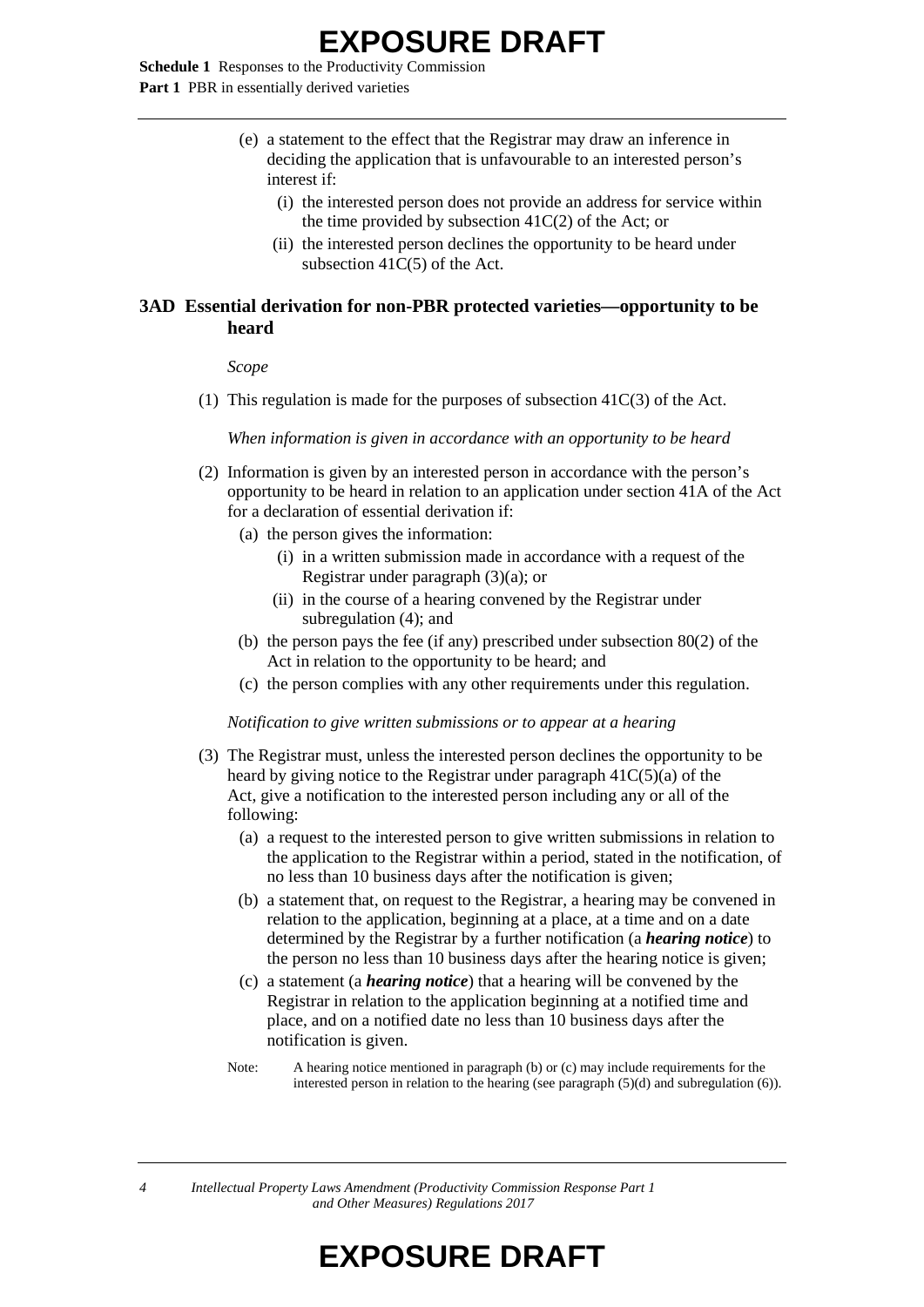Responses to the Productivity Commission **Schedule 1** PBR in essentially derived varieties **Part 1**

#### *Hearings*

- (4) The Registrar may convene a hearing in relation to the application as mentioned in paragraph  $(3)(b)$  or  $(c)$ .
- (5) For the purposes of the hearing:
	- (a) the interested person may appear in person, or participate by telephone or another means of telecommunication reasonably allowed by the Registrar; and
	- (b) the Registrar may adjourn the hearing from time to time or from place to place by notice to each interested person taking part; and
	- (c) the interested person must, if directed by the Registrar in a hearing notice, provide a written summary of submissions to be made at the hearing; and
	- (d) the interested person must, if required by a hearing notice, take reasonable steps to do any of the following before or at the hearing:
		- (i) perform an act;
		- (ii) file a document;
		- (iii) produce evidence; and
	- (e) the interested person must comply with any reasonable directions of the Registrar in relation to practice and procedure during the hearing.
- (6) The Registrar may include a requirement for the purposes of paragraph (5)(d) in a hearing notice only if the Registrar reasonably believes it is necessary for the proper conduct of the hearing.

#### **2 Clause 1 of Schedule 1 (table item 9)**

After "subsection 40(1)", insert "or 41A(1)".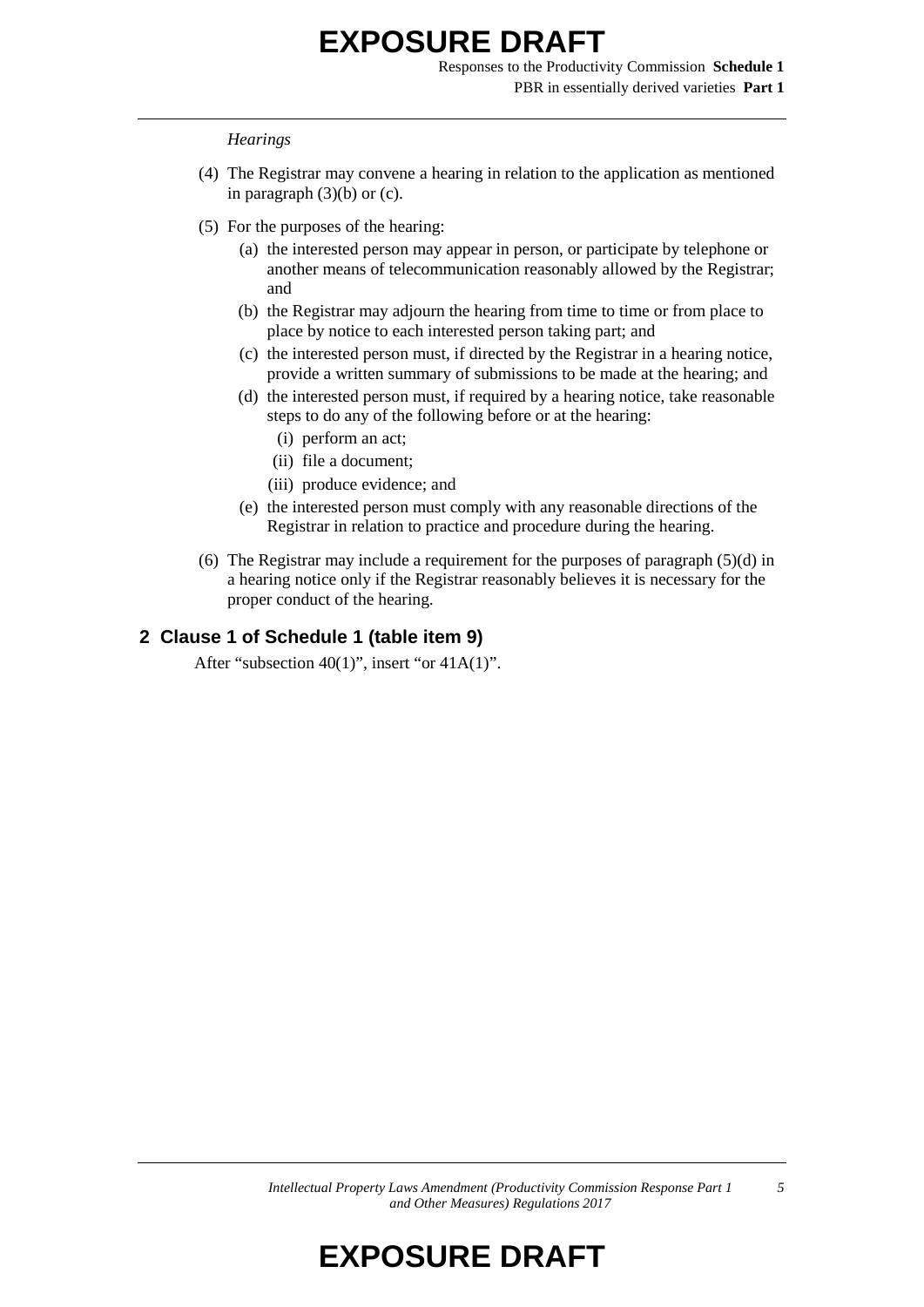**Schedule 1** Responses to the Productivity Commission **Part 2** Period to apply for removal of trade marks from Register for non-use

### **Part 2—Period to apply for removal of trade marks from Register for non-use**

### *Trade Marks Regulations 1995*

### **3 Paragraph 17A.48D(2)(g)**

After "in respect of", insert "the application for".

### **4 Subparagraph 17A.48D(2)(g)(ii)**

Omit "Article 3*ter* 2(2)", substitute "Article 3*ter* (2)".

### **5 At the end of subregulation 17A.48D(2)**

#### Add:

; and (h) to the date the particulars of the trade mark were entered into the Register under section 69 is taken to be a reference to the date the trade mark became a protected international trade mark under regulation 17A.36.

*6 Intellectual Property Laws Amendment (Productivity Commission Response Part 1 and Other Measures) Regulations 2017*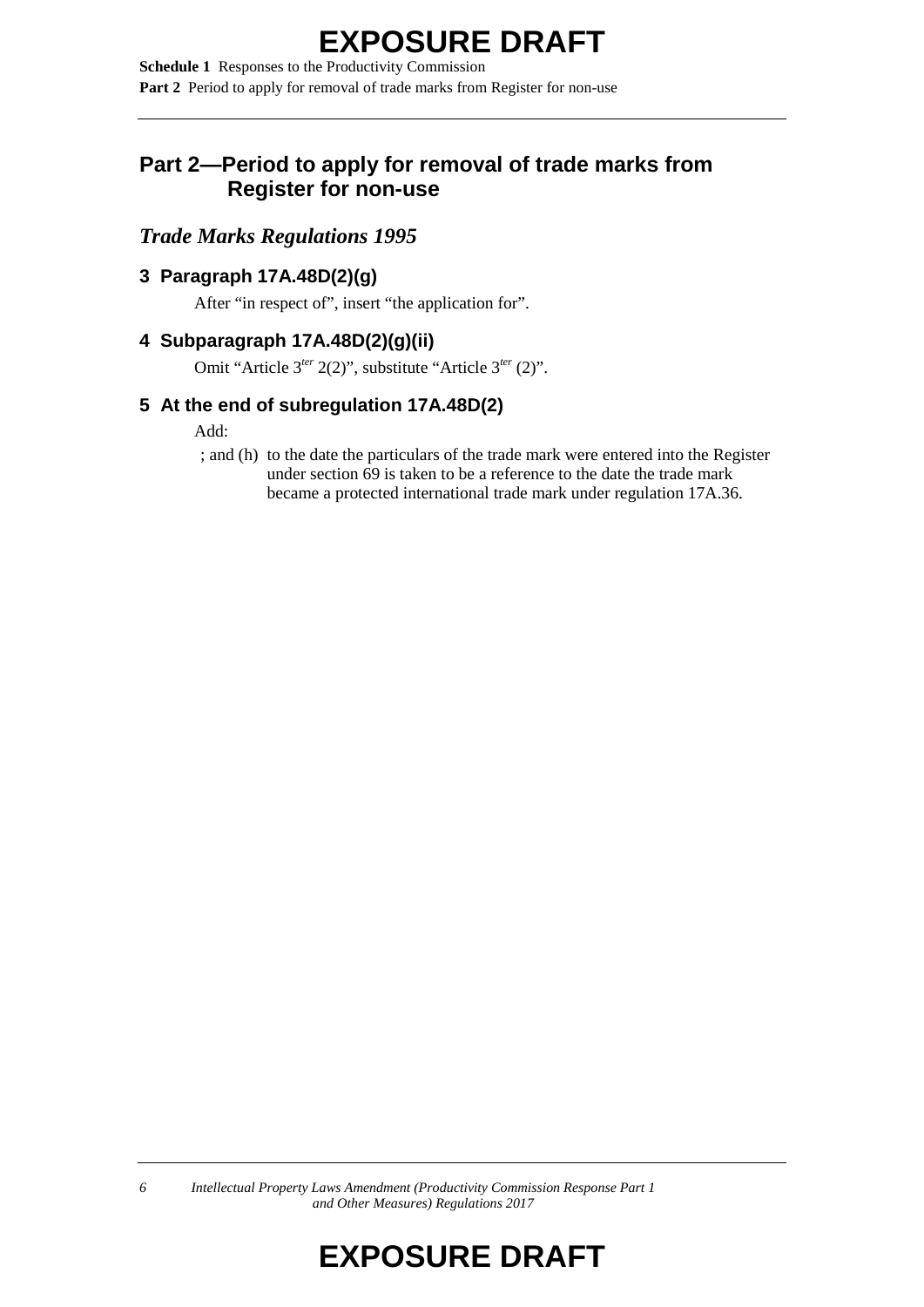Responses to the Productivity Commission **Schedule 1** Innovation patents **Part 3**

### **Part 3—Innovation patents**

#### *Patents Regulations 1991*

#### **6 At the end of subregulation 3.2B(1)**

Add:

; (i) the requirement specified in subsection 52(3) of the Act.

- Note 1: Subsection 52(3) of the Act provides that it is a requirement of the formalities check that the date of the patent (if granted) would be a date before the day that subsection commences. Subsection 52(3) was inserted by the *Intellectual Property Laws Amendment (Productivity Commission Response Part 1 and Other Measures) Act 2017.*
- Note 2: For the date of the patent, see section 65 of the Act and regulation 6.3.

#### **7 Subregulation 3.2B(2)**

Omit "or (h)", substitute ", (h) or (i)".

#### **8 At the end of regulation 10.2B**

Add:

- (8) An amendment of a patent request is not allowable if:
	- (a) the amendment would convert the patent application from an application for a standard patent to an application for an innovation patent; and
	- (b) the date of the patent (if granted) would be a date on or after the day this subregulation commences.
	- Note 1: This subregulation was inserted by the *Intellectual Property Laws Amendment (Productivity Commission Response Part 1 and Other Measures)Regulations 2017*.
	- Note 2: For the date of the patent, see section 65 of the Act and regulation 6.3.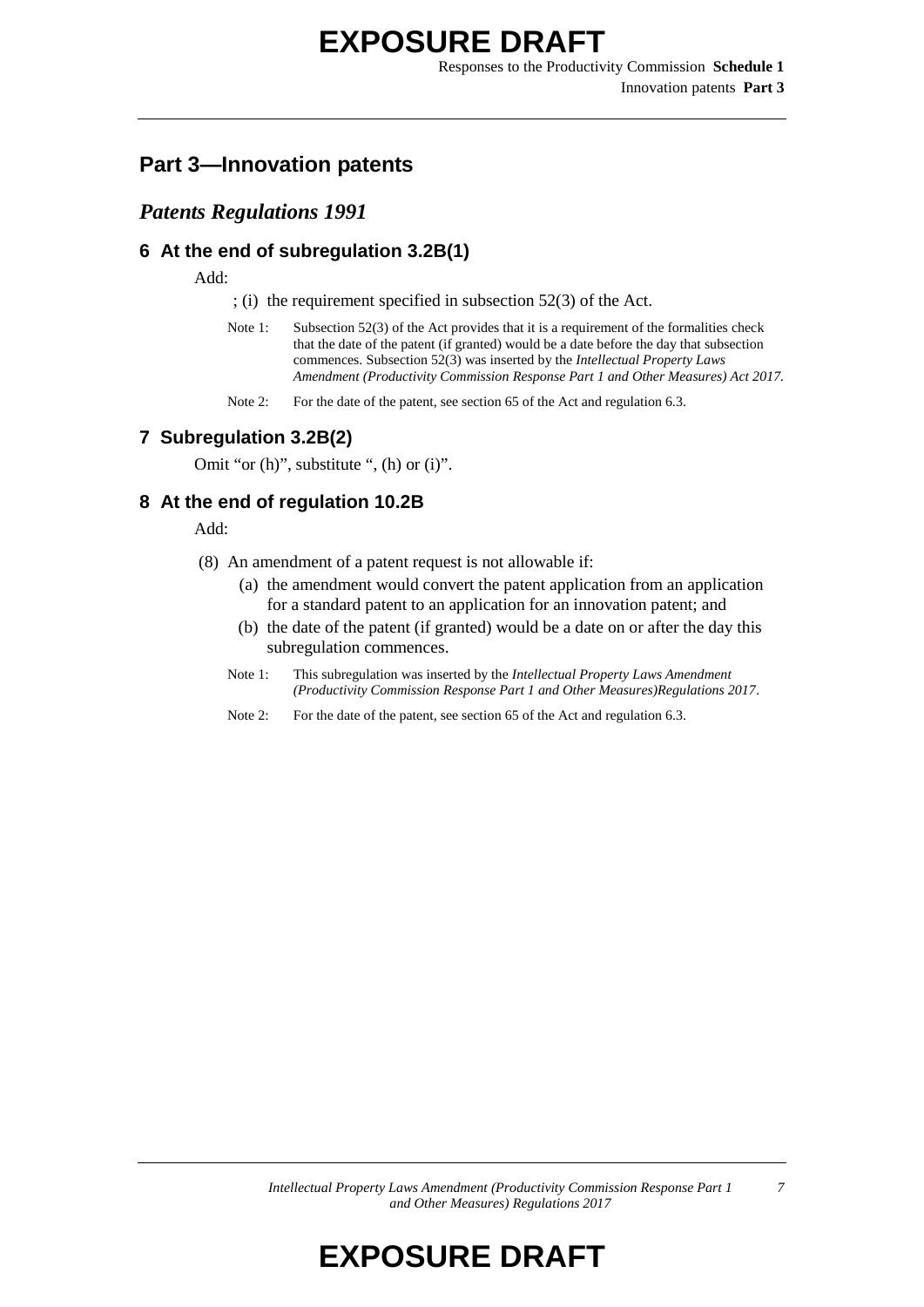**Schedule 1** Responses to the Productivity Commission **Part 4** Notification of extension of standard patents relating to pharmaceutical substances

### **Part 4—Notification of extension of standard patents relating to pharmaceutical substances**

### *Patents Regulations 1991*

### **9 Regulation 22.10AC**

Repeal the regulation, substitute:

### **22.10AC Prescribed acts**

For the purposes of subsection 222A(7) of the Act, the following are prescribed:

- (a) an act done in relation to proceedings in a court or a tribunal;
- (b) an act done under Chapter 20.

*8 Intellectual Property Laws Amendment (Productivity Commission Response Part 1 and Other Measures) Regulations 2017*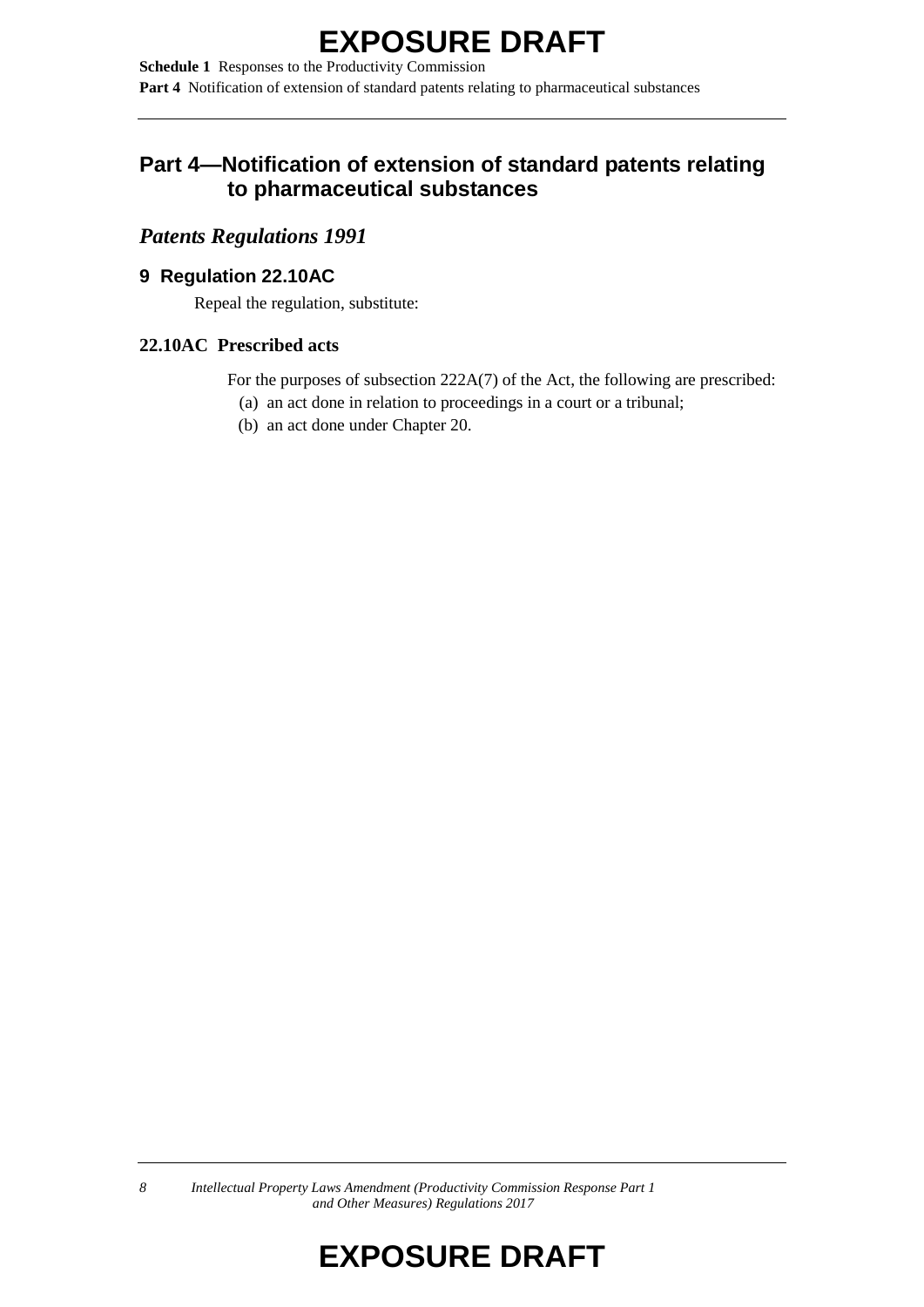## **Schedule 2—Other measures**

### **Part 1—Extensions of time**

### *Trade Marks Regulations 1995*

### **1 At the end of Subdivision B of Division 2 of Part 5**

Add:

#### **5.13A Extension of time for filing—application**

- (1) A person may apply to the Registrar to extend the period for filing, under subsection 52A(1) of the Act, a notice of intention to defend.
- (2) The application must be made before the end of the period of 2 months beginning on the day after the end of the period mentioned in subregulation 5.13(1).
- (3) The application must:
	- (a) be in the approved form; and
	- (b) be accompanied by a declaration stating the facts and circumstances forming the basis for the grounds for making the application.
	- Note: Regulations 21.6 and 21.7 deal with making and filing declarations.
- (4) The application may be made only on either or both of the following grounds:
	- (a) an error or omission by the person, the person's agent, the Registrar or an employee;
	- (b) circumstances beyond the control of the person, other than an error or omission by the person, the person's agent, the Registrar or an employee.

#### **5.13B Extension of time for filing—grant**

- (1) The Registrar may grant an application under subregulation 5.13A(1) for an extension of time only if the Registrar is satisfied that the grounds set out in the application justify the extension.
- (2) However, if the application is made after the period mentioned in subregulation 5.13(1) has ended, the Registrar must not grant the extension unless the Registrar is satisfied that there is sufficient reason for the delay in making the application.
- (3) The Registrar must decide the length of the extended period having regard to what is reasonable in the circumstances.

#### **2 Subregulation 9.15(3)**

After "subregulation (1)", insert "or that period as extended".

#### **3 At the end of Subdivision B of Division 3 of Part 9**

Add: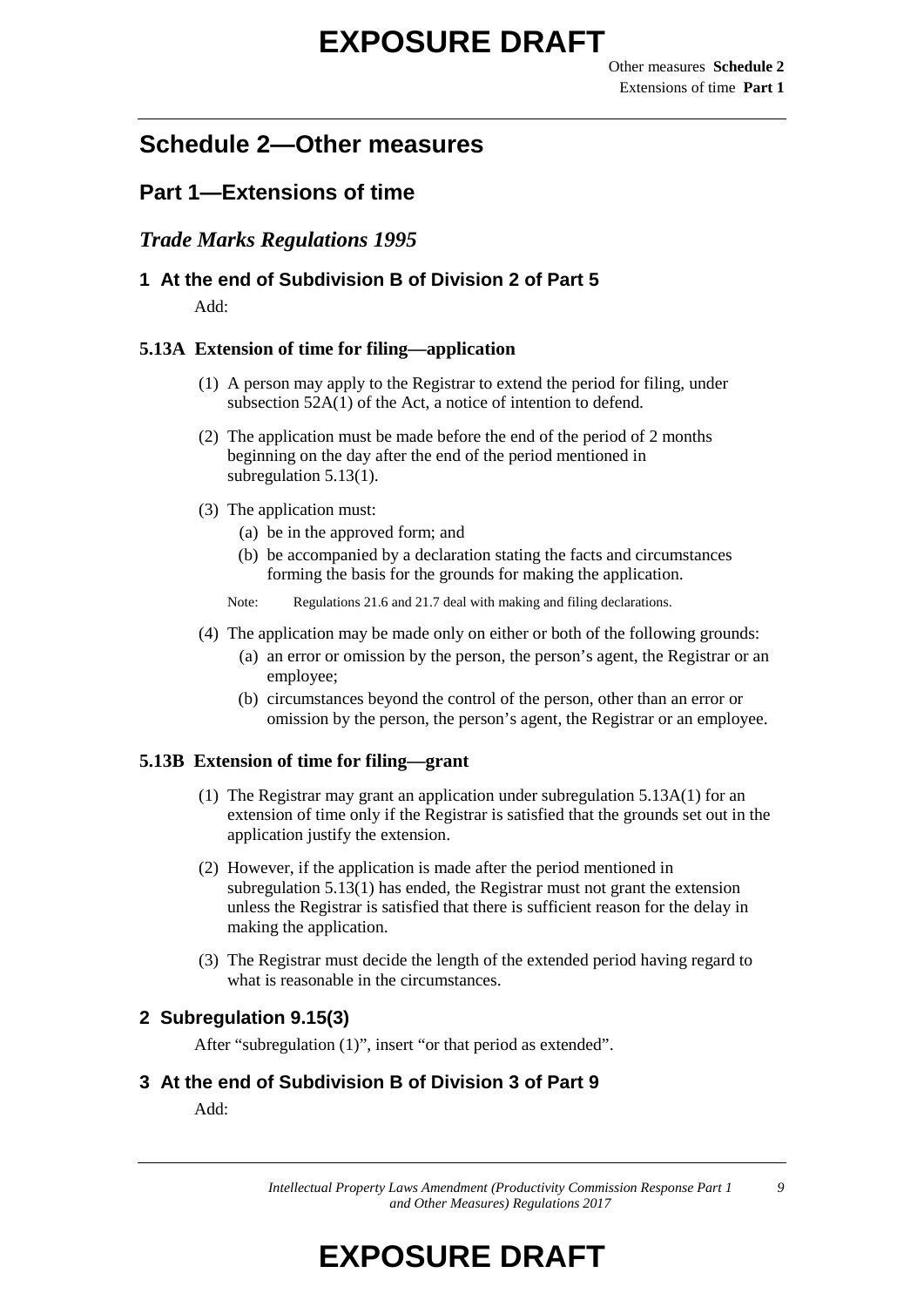#### **9.15A Extension of time for filing—application**

- (1) A person may apply to the Registrar to extend the period for filing a notice of intention to defend.
- (2) The application must be made before the end of the period of 2 months beginning on the day after the end of the period mentioned in subregulation 9.15(1).
- (3) The application must:
	- (a) be in the approved form; and
	- (b) be accompanied by a declaration stating the facts and circumstances forming the basis for the grounds for making the application.
	- Note: Regulations 21.6 and 21.7 deal with making and filing declarations.
- (4) The application may be made only on either or both of the following grounds:
	- (a) an error or omission by the person, the person's agent, the Registrar or an employee;
	- (b) circumstances beyond the control of the person, other than an error or omission by the person, the person's agent, the Registrar or an employee.

#### **9.15B Extension of time for filing—grant**

- (1) The Registrar may grant an application under subregulation 9.15A(1) for an extension of time only if the Registrar is satisfied that the grounds set out in the application justify the extension.
- (2) However, if the application is made after the period mentioned in subregulation 9.15(1) has ended, the Registrar must not grant the extension unless the Registrar is satisfied that there is sufficient reason for the delay in making the application.
- (3) The Registrar must decide the length of the extended period having regard to what is reasonable in the circumstances.

#### **4 Subregulation 17A.34H(4)**

After "subregulation (1)", insert "or that period as extended".

#### **5 After regulation 17A.34H**

Insert:

#### **17A.34HA Extension of time for filing—application**

- (1) A person may apply to the Registrar to extend the period for filing a notice of intention to defend.
- (2) The application must be made before the end of the period of 2 months beginning on the day after the end of the period mentioned in subregulation 17A.34H(1).
- (3) The application must:
	- (a) be in the approved form; and

*10 Intellectual Property Laws Amendment (Productivity Commission Response Part 1 and Other Measures) Regulations 2017*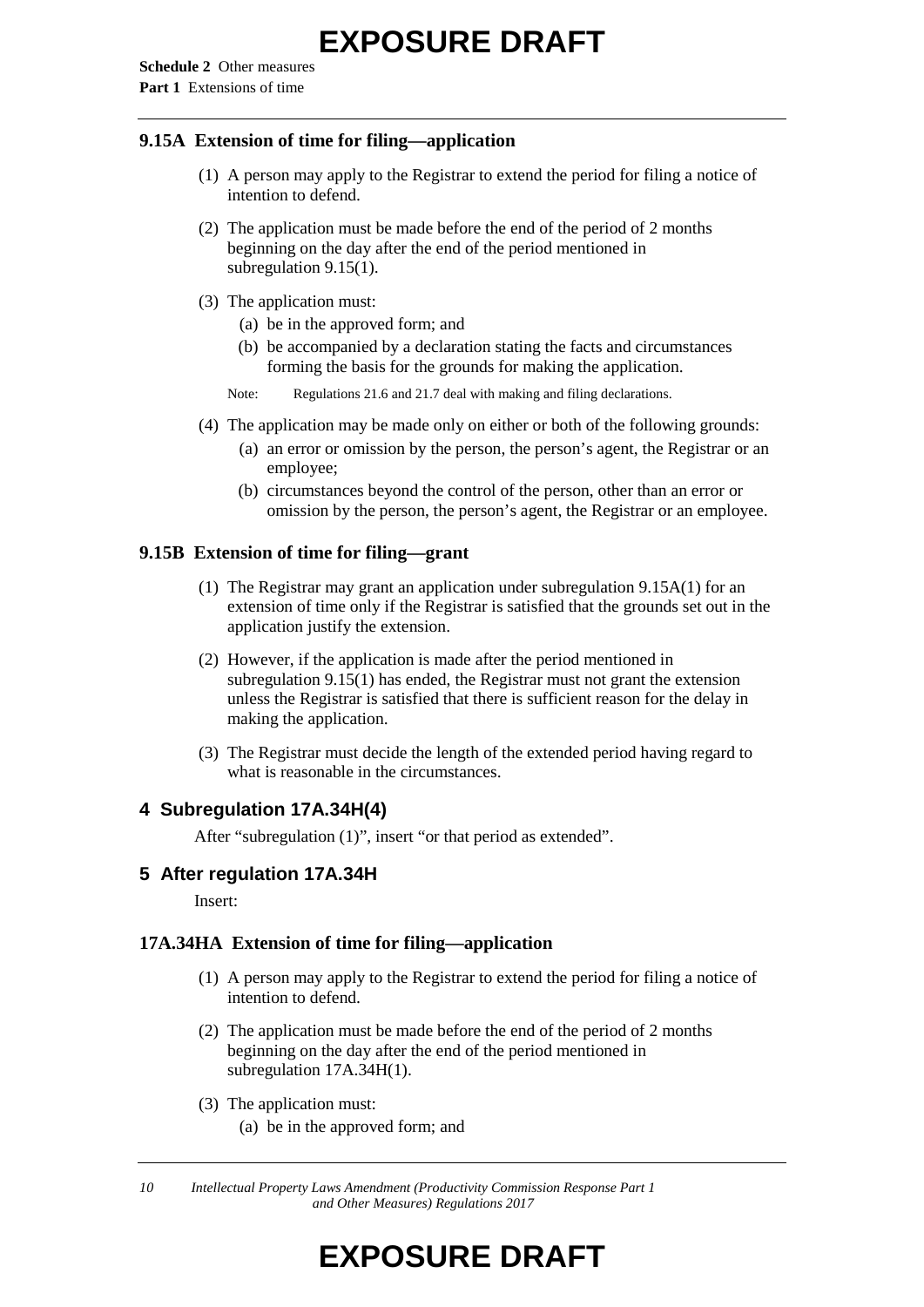- (b) be accompanied by a declaration stating the facts and circumstances forming the basis for the grounds for making the application.
- Note: Regulations 21.6 and 21.7 deal with making and filing declarations.
- (4) The application may be made only on either or both of the following grounds:
	- (a) an error or omission by the person, the person's agent, the Registrar or an employee;
	- (b) circumstances beyond the control of the person, other than an error or omission by the person, the person's agent, the Registrar or an employee.

#### **17A.34HB Extension of time for filing—grant**

- (1) The Registrar may grant an application under subregulation 17A.34HA(1) for an extension of time only if the Registrar is satisfied that the grounds set out in the application justify the extension.
- (2) However, if the application is made after the period mentioned in subregulation 17A.34H(1) has ended, the Registrar must not grant the extension unless the Registrar is satisfied that there is sufficient reason for the delay in making the application.
- (3) The Registrar must decide the length of the extended period having regard to what is reasonable in the circumstances.

### **6 Subregulation 17A.48Q(3)**

After "subregulation (1)", insert "or that period as extended".

#### **7 After regulation 17A.48Q**

Insert:

#### **17A.48QA Extension of time for filing—application**

- (1) A person may apply to the Registrar to extend the period for filing a notice of intention to defend.
- (2) The application must be made before the end of the period of 2 months beginning on the day after the end of the period mentioned in subregulation 17A.48Q(1).
- (3) The application must:
	- (a) be in the approved form; and
	- (b) be accompanied by a declaration stating the facts and circumstances forming the basis for the grounds for making the application.
	- Note: Regulations 21.6 and 21.7 deal with making and filing declarations.
- (4) The application may be made only on either or both of the following grounds:
	- (a) an error or omission by the person, the person's agent, the Registrar or an employee;
	- (b) circumstances beyond the control of the person, other than an error or omission by the person, the person's agent, the Registrar or an employee.

*Intellectual Property Laws Amendment (Productivity Commission Response Part 1 and Other Measures) Regulations 2017 11*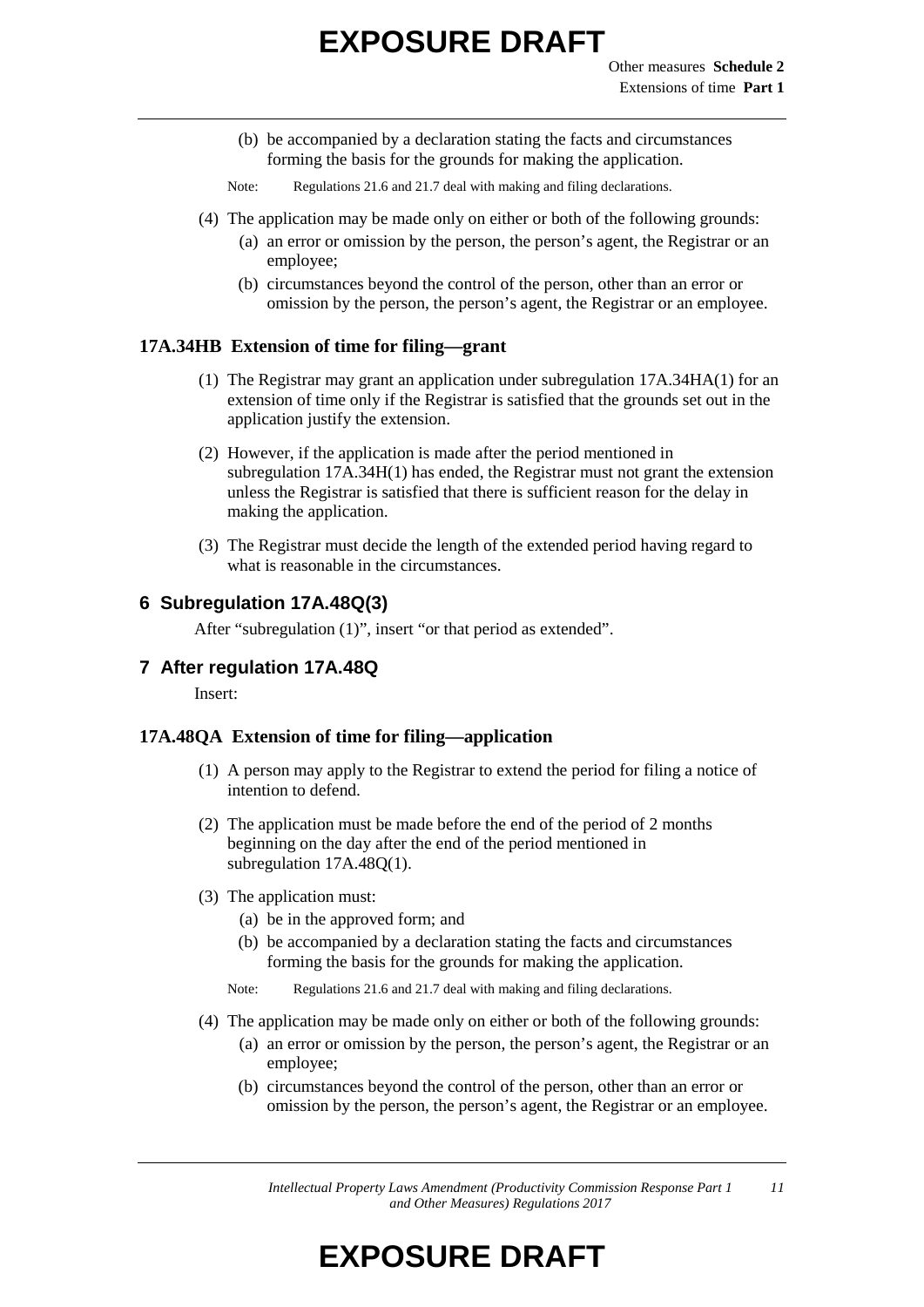#### **17A.48QB Extension of time for filing—grant**

- (1) The Registrar may grant an application under subregulation 17A.48QA(1) for an extension of time only if the Registrar is satisfied that the grounds set out in the application justify the extension.
- (2) However, if the application is made after the period mentioned in subregulation 17A.48Q(1) has ended, the Registrar must not grant the extension unless the Registrar is satisfied that there is sufficient reason for the delay in making the application.
- (3) The Registrar must decide the length of the extended period having regard to what is reasonable in the circumstances.

#### **8 Paragraph 21.28(1)(f)**

Omit "17A.48P", substitute "17A.48R".

#### **9 After paragraph 21.28(2)(a)**

Insert:

(aa) a notice of intention to defend under subsection 52A(1) of the Act;

#### **10 After paragraph 21.28(2)(b)**

Insert:

(ba) a notice of intention to defend under subregulation 9.15(1), 17A.34H(1) or 17A.48Q(1);

**11 Clause 1 of Schedule 9 (table item 6)**

After "5.9,", insert "5.13A,".

**12 Clause 1 of Schedule 9 (table item 6)** After "9.11,", insert "9.15A,".

## **13 Clause 1 of Schedule 9 (table item 6)**

After "17A.34C,", insert "17A.34HA,".

### **14 Clause 1 of Schedule 9 (table item 6)**

After "17A.48L", insert ", 17A.48QA".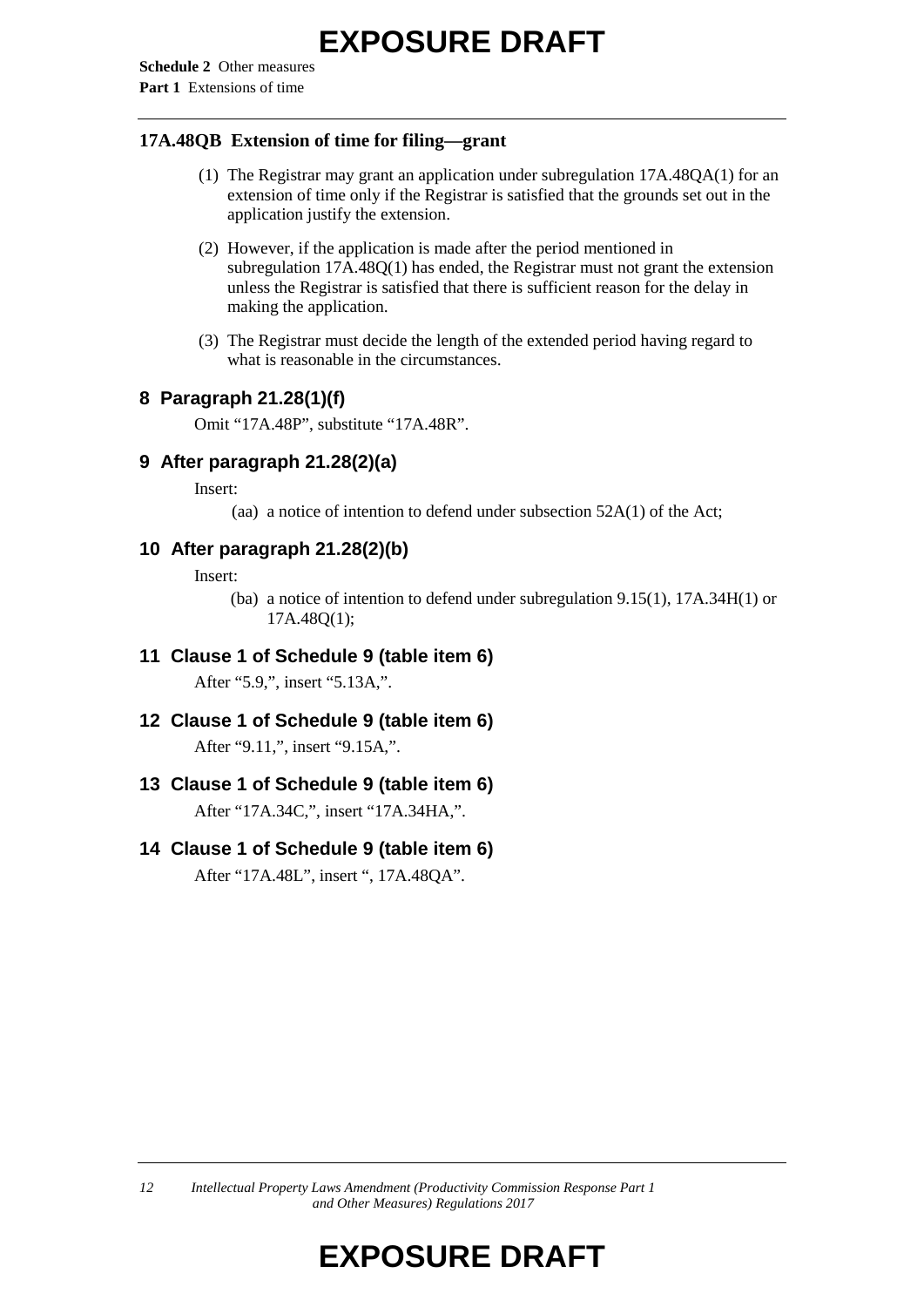Other measures **Schedule 2** Written requirements **Part 2**

### **Part 2—Written requirements**

### *Designs Regulations 2004*

**15 Regulation 3.03** Repeal the regulation.

**16 Paragraphs 3.14(2)(a) and (b)**

Omit "notice", substitute "notification".

**17 Subregulation 4.04(2)**

Omit "notice", substitute "notification".

- **18 Subregulation 4.05(3)** Omit "notice", substitute "notification".
	-
- **19 Subregulation 5.03(2)**

Omit "give notice to", substitute "notify".

**20 Subregulation 5.03(3)**

Omit "notice" (wherever occurring), substitute "notification".

**21 Paragraph 5.03(6)(c)**

Omit "notice", substitute "notification".

**22 Subregulation 5.03(7)**

Omit "notice", substitute "notification".

**23 Subregulation 5.03(8)**

Omit "send a copy of the notice", substitute "give a copy of the notification".

### **24 Subregulation 5.03(8)**

Omit "further notice", substitute "further notification".

### **25 Paragraph 5.04(a)**

Omit "notice" (wherever occurring), substitute "notification".

### **26 Subparagraph 5.04(b)(ii)**

Omit "written notice", substitute "a notification".

### **27 Subparagraphs 5.04(b)(iii) and (iv)**

Omit "notice", substitute "notification".

**28 Subregulation 9.03(1)**

Omit "notice", substitute "notification".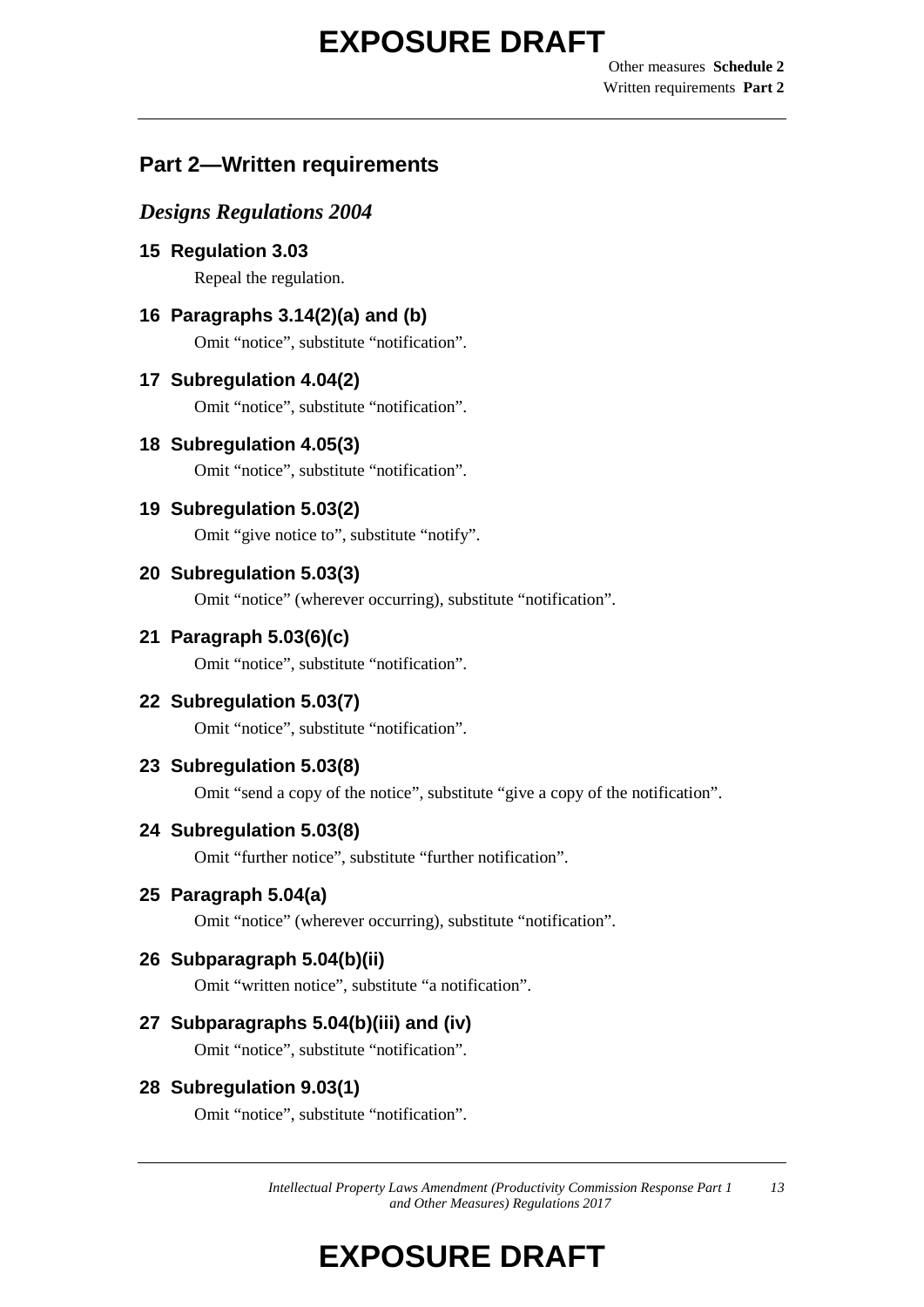**Schedule 2** Other measures **Part 2** Written requirements

#### **29 Subregulation 9.05(3)**

Omit "give notice of", substitute "notify".

### **30 Subparagraph 10.02(2)(b)(ii)**

Omit "notice", substitute "notification".

#### **31 Paragraph 11.03(1)(b)**

Omit "notice", substitute "notification".

#### **32 Subregulation 11.23(2)**

Omit "give notice of", substitute "notify".

#### **33 Regulation 11.28**

Omit "give notice to the person directing", substitute ", by notification to the person, direct".

### *Patents Regulations 1991*

#### **34 Paragraph 3.2A(6)(b)**

Omit "tell", substitute "notify".

#### **35 Paragraph 3.2B(7)(b)**

Omit "tell", substitute "notify".

#### **36 Paragraph 3.2C(6)(b)**

Omit "tell", substitute "notify".

#### **37 Paragraph 3.4(7)(b)**

Omit "advise", substitute "notify".

#### **38 Subregulation 3.5(4)**

Omit "give the applicant notice in writing", substitute "by notification to the applicant".

#### **39 Paragraph 3.5(4)(a)**

Omit "telling", substitute "tell".

### **40 Paragraph 3.5(4)(b)**

Omit "asking", substitute "ask".

### **41 Subregulations 3.5(5) and (6)**

Omit "notice" (wherever occurring), substitute "notification".

#### **42 Subregulation 3.5A(2)**

Omit "give the applicant notice in writing", substitute "by notification to the applicant".

*14 Intellectual Property Laws Amendment (Productivity Commission Response Part 1 and Other Measures) Regulations 2017*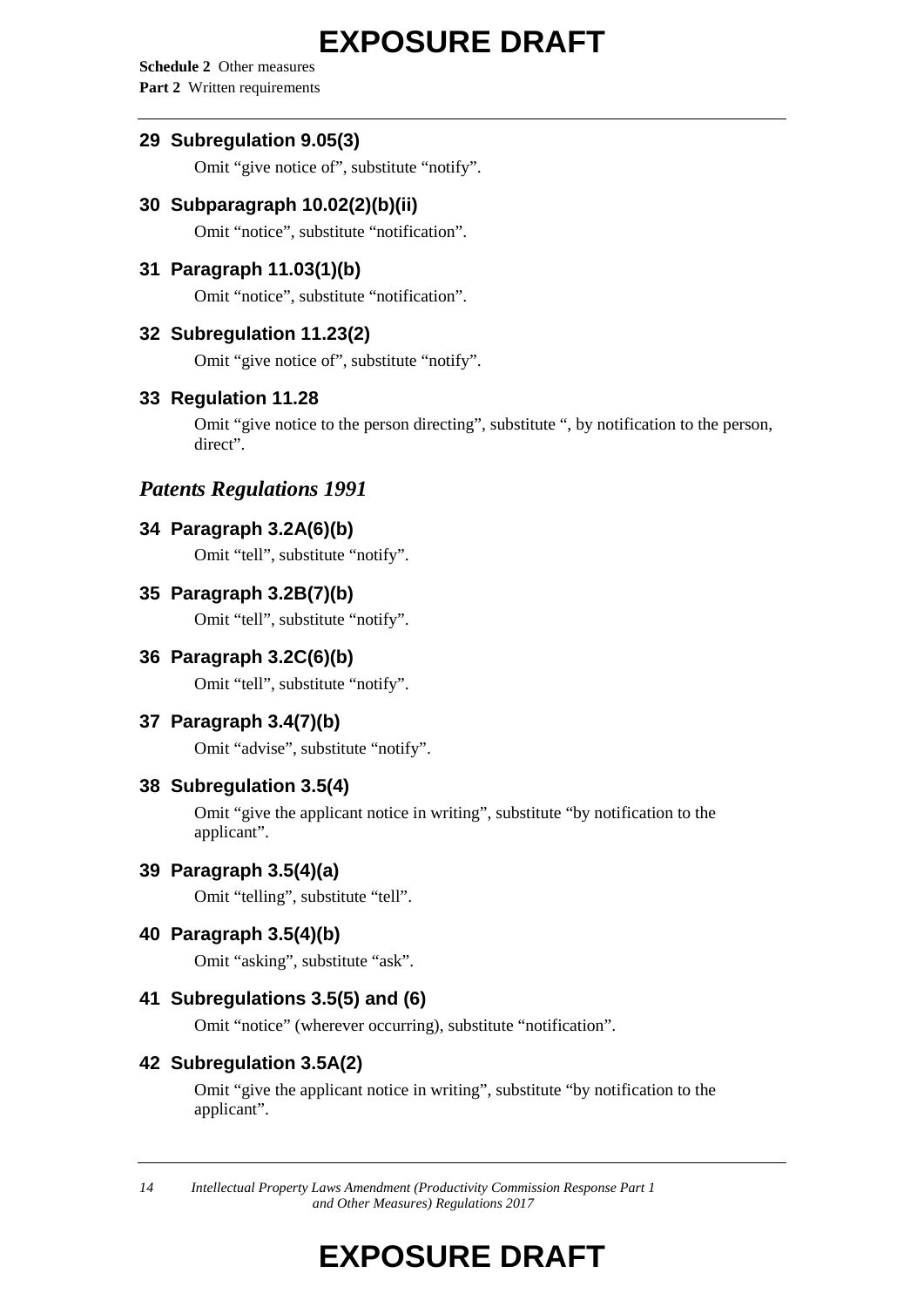Other measures **Schedule 2** Written requirements **Part 2**

#### **43 Paragraph 3.5A(2)(a)**

Omit "telling", substitute "tell".

**44 Paragraph 3.5A(2)(b)**

Omit "asking", substitute "ask".

**45 Paragraph 3.5A(4)(a)**

Omit "notice" (wherever occurring), substitute "notification".

### **46 Subregulation 3.5A(6)**

Omit "tell", substitute "notify".

**47 Subregulation 3.24(3)**

Omit "inform", substitute "notify".

**48 Subregulation 3.24(3)**

Omit "by notice in writing".

**49 Paragraph 3.25(3)(a)**

Omit "give", substitute "by notification to".

**50 Paragraph 3.25(3)(a)**

Omit "a written notice inviting", substitute ", invite".

**51 Paragraph 3.25(3)(a)**

Omit "in the notice", substitute "in the notification".

**52 Paragraph 3.25(3)(b)**

Omit "notice", substitute "notification".

**53 Subregulation 3.25H(1)**

Omit "inform", substitute "notify".

**54 Subregulation 3.25H(1)**

Omit "by notice in writing given".

**55 Regulation 9.1**

Omit "tell", substitute "notify".

**56 Subregulations 9A.1(2) and (3)**

Omit "tell", substitute "notify".

- **57 Sub-subparagraphs 9A.4(f)(i)(A) and (B)** Omit "in writing".
- **58 Sub-subparagraphs 13.4(1)(g)(i)(A) and (B)** Omit "in writing".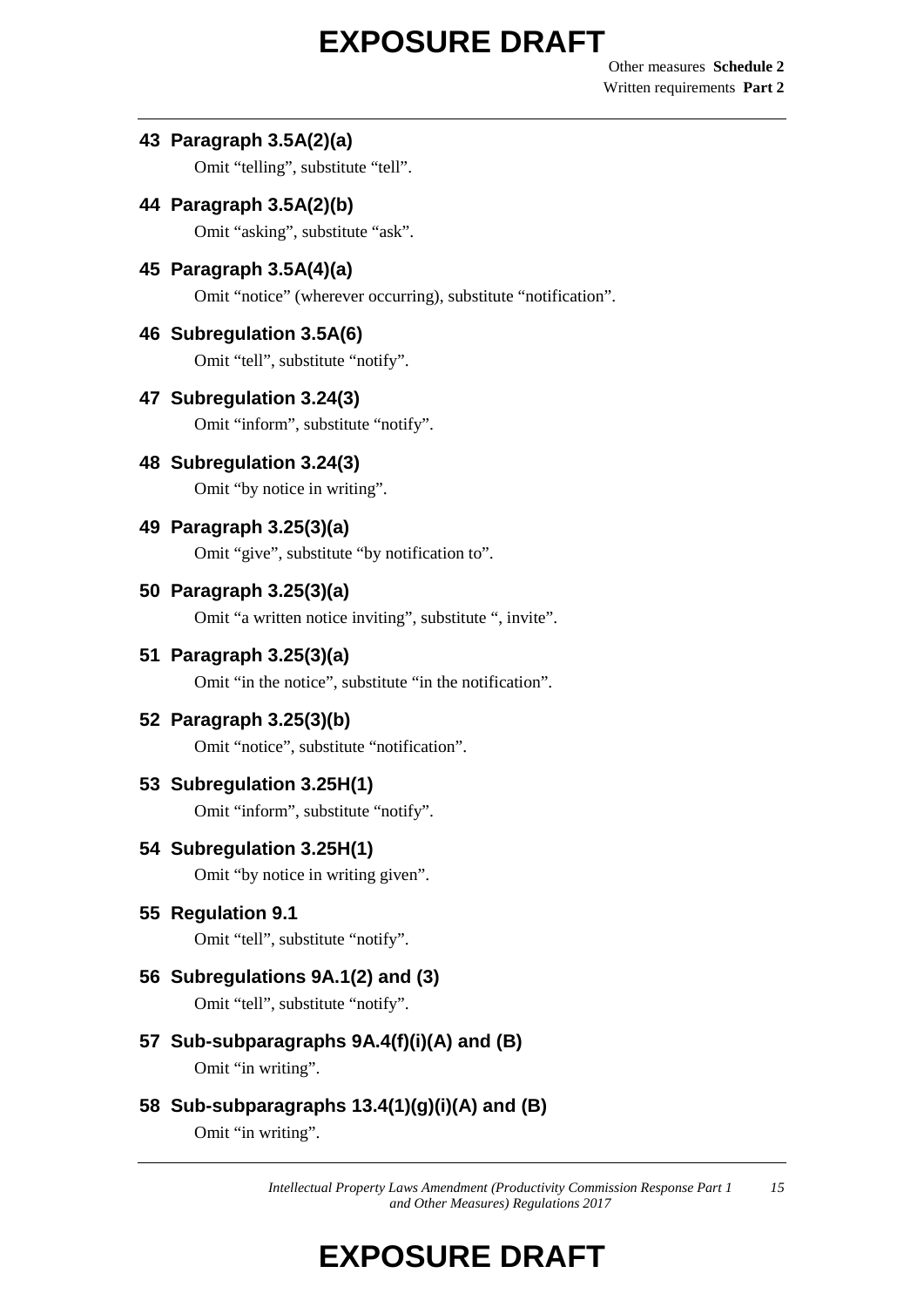**Schedule 2** Other measures **Part 2** Written requirements

### *Plant Breeder's Rights Regulations 1994*

### **59 Subregulation 3A(3)**

Omit "give the operator of the establishment written notice of", substitute "notify the operator of the establishment of".

### **60 Subregulation 5(4)**

Omit "give each person to whom subregulation (1) or (2) applies written notice of", substitute "notify each person to whom subregulation (1) or (2) applies of".

### *Trade Marks Regulations 1995*

#### **61 Subregulation 4.2(2)**

Omit "give to the applicant written notice", substitute "notify the applicant".

#### **62 Subregulation 4.2(3)**

Omit "notice", substitute "notification".

#### **63 Subregulation 4.3(4)**

Omit "notice in writing", substitute "notification to the applicant".

#### **64 Subregulation 4.3(8)**

After "Registrar may", insert ", by notification to the applicant,".

#### **65 Subregulation 4.8(1)**

Omit "in writing", substitute "by notification".

### **66 Subregulation 4.8(2)**

Omit "notice", substitute "notification".

#### **67 Subregulation 4.10(2)**

Omit "in writing", substitute "by notification".

#### **68 Subregulation 4.10(3)**

Omit "notice", substitute "notification".

### **69 Subregulations 4.11(1) and (2)**

Omit "require in writing the applicant", substitute "notify the applicant that the applicant is required".

### **70 Subregulation 4.13(4)**

Omit "in writing".

#### **71 Paragraph 4.14(1)(b)**

Omit "notice", substitute "notification".

*16 Intellectual Property Laws Amendment (Productivity Commission Response Part 1 and Other Measures) Regulations 2017*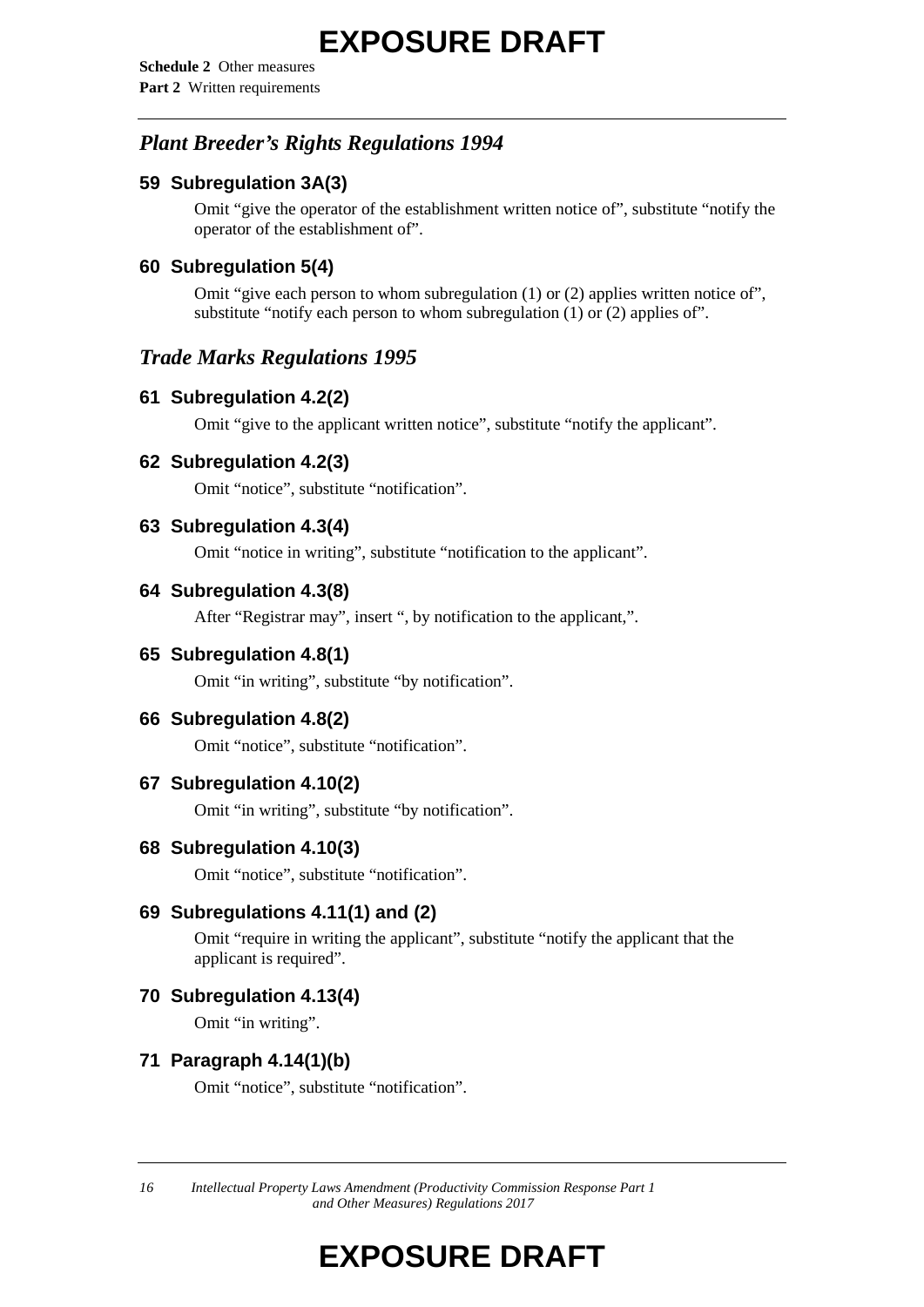Other measures **Schedule 2** Written requirements **Part 2**

#### **72 Subregulation 4.14(5)**

Omit "in writing".

### **73 Subregulation 4.18(2)**

Omit "written notice", substitute "notification".

### **74 Subregulation 6.1(1)**

Omit "give notice in writing", substitute "by notification".

### **75 Paragraph 6.1(1)(a)**

Omit "setting", substitute "set".

### **76 Paragraph 6.1(1)(b)**

Omit "stating", substitute "state".

### **77 Paragraph 6.1(1)(b)**

Omit "notice", substitute "notification".

### **78 Regulation 6.4**

Omit "notice in writing", substitute "notification".

### **79 Regulation 7.5 (heading)**

Repeal the heading, substitute:

### **7.5 Notification of renewal**

### **80 Regulation 7.5**

Omit "notice", substitute "notification".

### **81 Regulation 7.7 (heading)**

Repeal the heading, substitute:

### **7.7 Notification about renewal**

### **82 Regulation 7.7**

Omit "notice", substitute "notification".

## **83 Regulation 7.8 (heading)**

Repeal the heading, substitute:

### **7.8 Notification of renewal**

### **84 Regulation 7.8**

Omit "notice", substitute "notification".

### **85 Subregulation 8.1(2)**

Omit "notice" (wherever occurring), substitute "notification".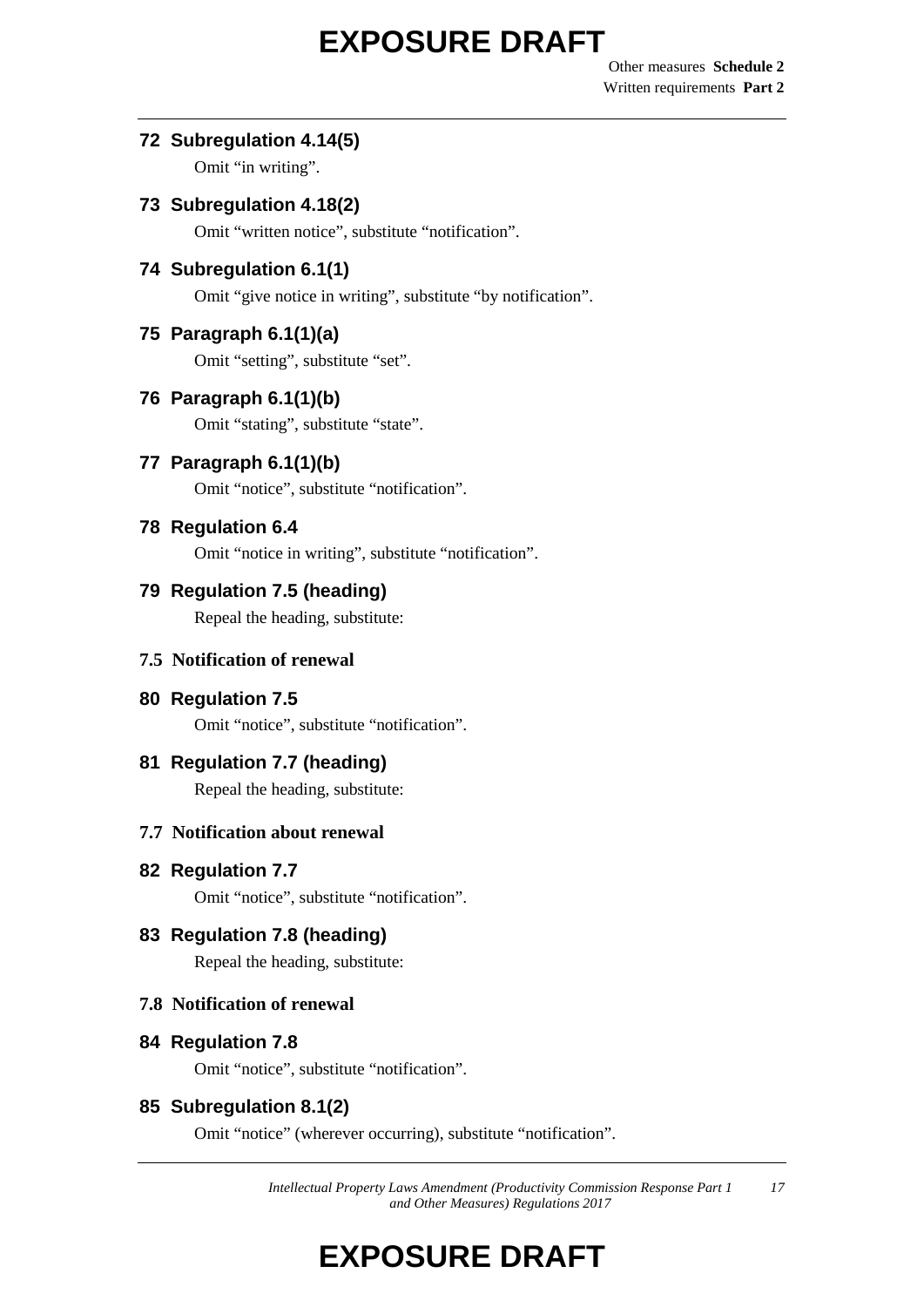**Schedule 2** Other measures **Part 2** Written requirements

#### **86 Regulation 8.1A**

Repeal the regulation.

#### **87 Paragraph 10.4(3)(c)**

Omit "date of the notice", substitute "date of the notification".

#### **88 Paragraph 10.4(4)(b)**

Omit "notice", substitute "notification".

#### **89 Regulation 10.5 (heading)**

Repeal the heading, substitute:

#### **10.5 Notification to persons recorded as claiming right or interest in trade marks**

#### **90 Subregulation 10.5(1)**

Omit "give notice in writing to", substitute "notify".

### **91 Subregulation 10.5(1)**

Omit "stating".

#### **92 Subregulation 10.5(1)**

Omit "date of the notice", substitute "date of the notification".

#### **93 Paragraph 10.5(1)(c)**

Omit "give notice", substitute "notify".

#### **94 Subregulation 10.5(2)**

Omit "notice", substitute "notification".

#### **95 Subregulation 11.3(4)**

Omit "in writing".

#### **96 Paragraph 11.3(4)(b)**

Omit "notice", substitute "notification".

#### **97 Subregulation 17A.18(2)**

Omit "tell the holder, in writing, of that belief", substitute "report that belief by notification to the holder".

### **98 Subregulations 17A.19(1) and (2)**

Omit ", by writing, require the holder", substitute "notify the holder that the holder is required".

#### **99 Subregulation 17A.21(4)**

Omit "inform the holder in writing", substitute "notify the holder".

*18 Intellectual Property Laws Amendment (Productivity Commission Response Part 1 and Other Measures) Regulations 2017*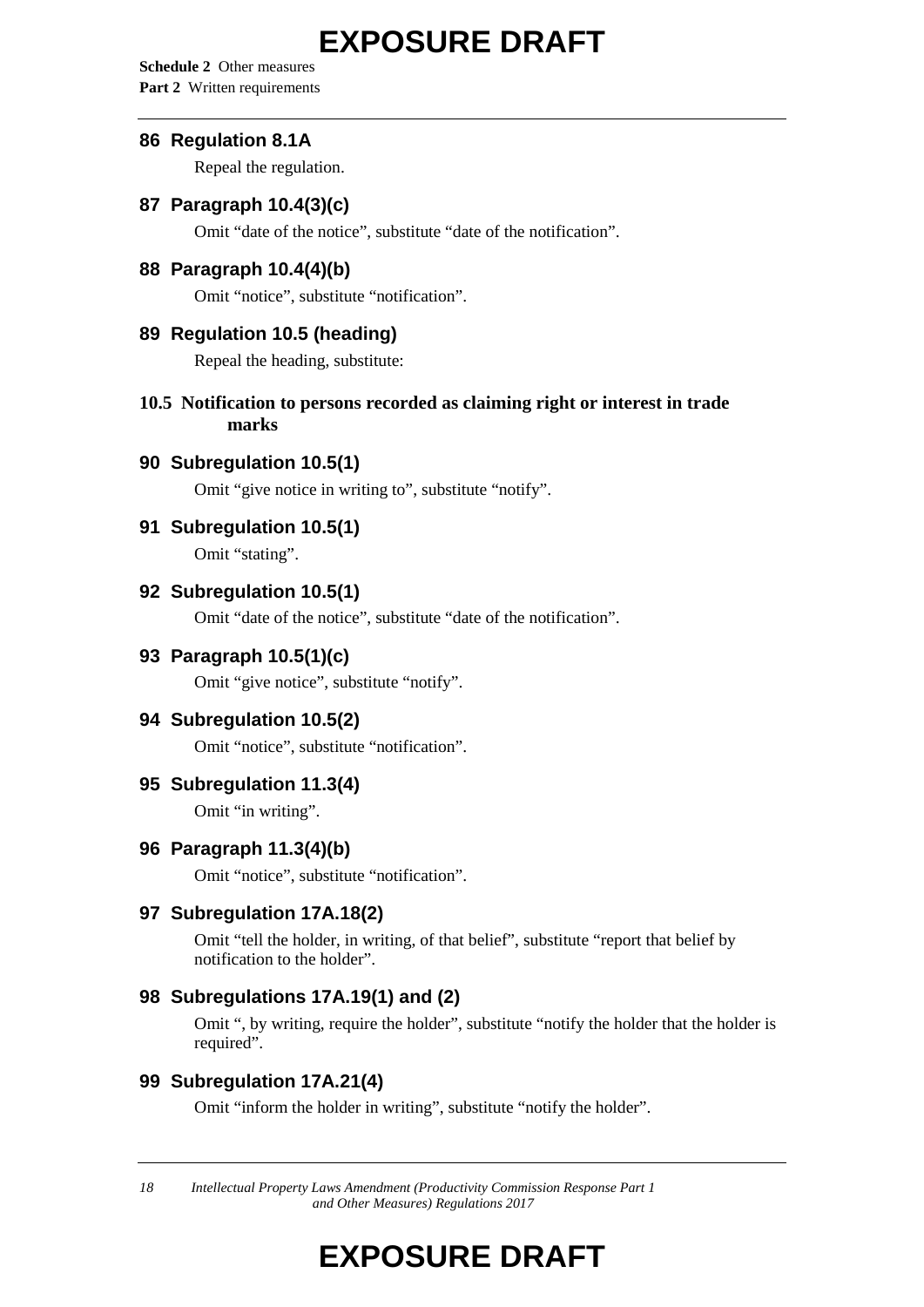#### **100 Paragraph 17A.22(1)(b)**

Omit "notice", substitute "notification".

#### **101 Subregulation 17A.22(5)**

Omit "inform the holder in writing", substitute "notify the holder".

#### **102 Paragraph 17A.25(2)(b)**

Omit ", in writing,".

### **103 Paragraph 17A.59(1)(b)**

Omit "give notice in writing to the person stating", substitute "notify the person".

### **104 Paragraph 17A.59(1)(b)**

Omit "date of the notice", substitute "date of the notification".

#### **105 Subregulation 21.9(3)**

Omit "require in writing that person", substitute "notify the person that the person is required".

#### **106 Regulation 21.10**

Repeal the regulation, substitute:

#### **21.10 Notification of withdrawal of application etc.**

If an application, notice or request is withdrawn in accordance with regulation 21.9, the Registrar must advertise the withdrawal in the Official Journal.

#### **107 Subregulation 21.16(2)**

Omit "notice", substitute "notification".

#### **108 Subregulation 21.16(2)**

Omit ", to the person,", substitute "to the person".

#### **109 Regulation 21.33**

Omit "give notice in writing to the person requiring", substitute "by notification to the person require".

#### **110 Regulation 21.33**

Omit "specified in the notice", substitute "specified in the notification".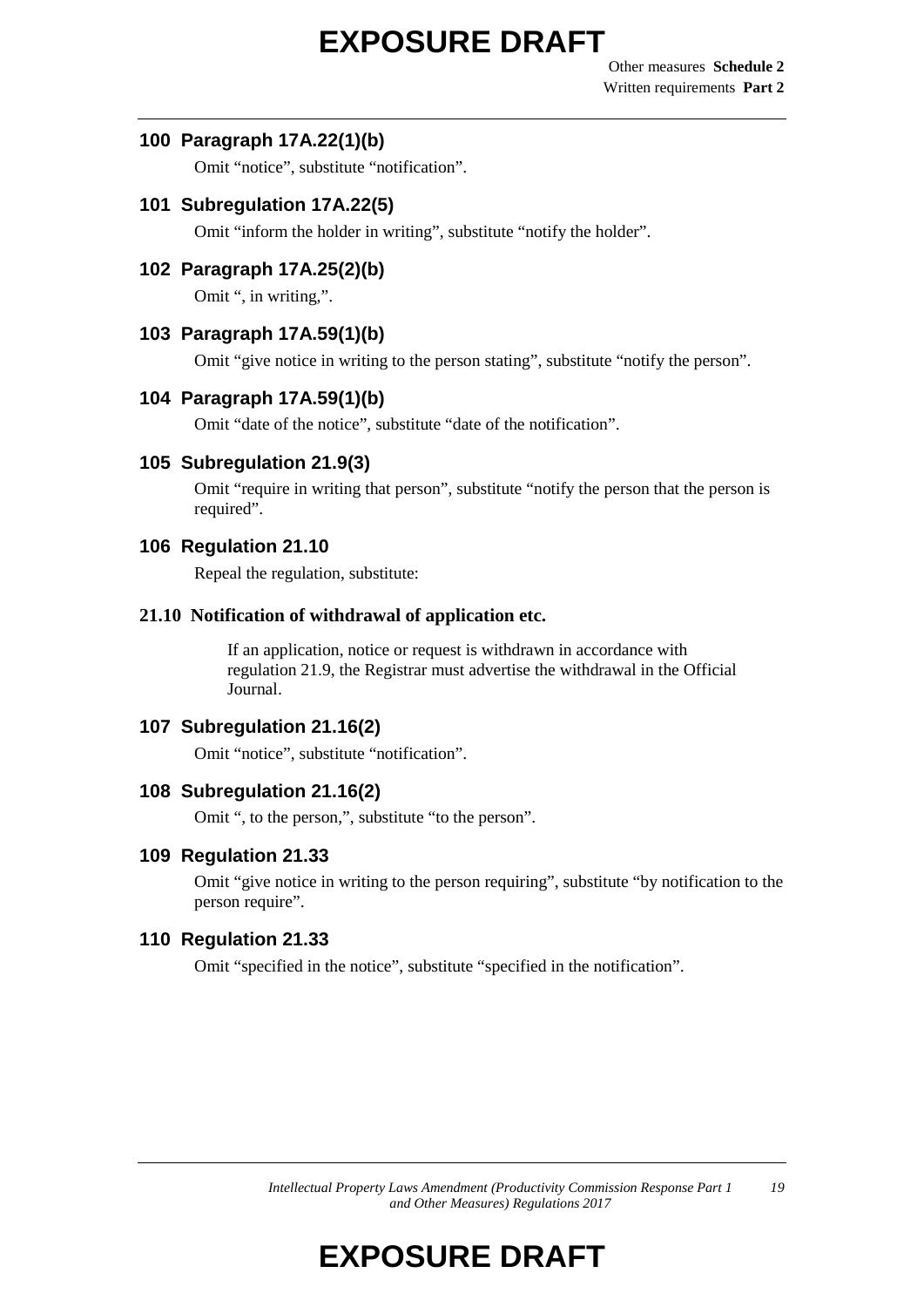**Schedule 2** Other measures **Part 3** Filing requirements

## **Part 3—Filing requirements**

### *Designs Regulations 2004*

**111 Subregulation 1.04(1) (definition of** *approved means***)** Repeal the definition.

### **112 Paragraph 5.08(b)**

Omit "form; and", substitute "form.".

### **113 Paragraph 5.08(c)**

Repeal the paragraph.

### **114 Subregulation 11.01(6)**

Repeal the subregulation, substitute:

#### *Publication*

(6) For the purposes of subsection 130A(3) of the Act, the Registrar must publish the notice in the Official Journal.

### **115 Regulation 11.01A**

Repeal the regulation.

### **116 After regulation 11.18**

Insert:

#### **11.18A Publications relating to filing of documents or evidence**

For the purposes of subsections 144A(3), 144B(3) and 144C(5) of the Act, the Registrar must publish the notice in the Official Journal.

### **117 Regulation 11.25 (heading)**

Repeal the heading, substitute:

#### **11.25 Giving of oral evidence**

### **118 Subregulation 11.25(1)**

Repeal the subregulation.

### **119 Subregulation 11.25(2)**

Omit "(2)".

### **120 At the end of subregulation 11.27(2)**

Add "and must be in the form (if any) specified in a direction under section 144B of the Act".

*20 Intellectual Property Laws Amendment (Productivity Commission Response Part 1 and Other Measures) Regulations 2017*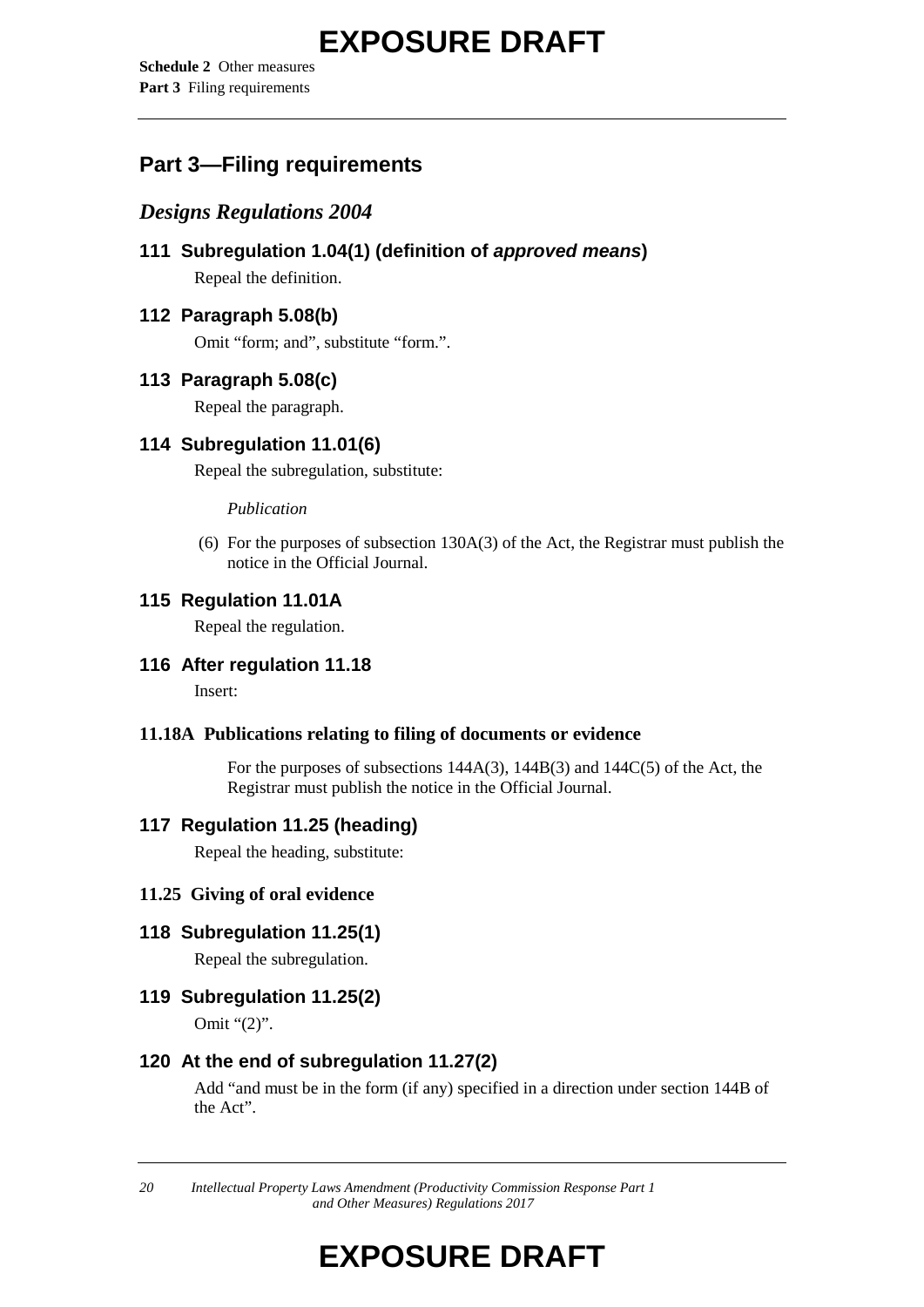#### **121 Subregulation 11.27(3)**

Omit "substantially comply with Schedule 2", substitute "comply with subregulation  $(2)$ ".

### **122 After regulation 11.27**

Insert:

#### **11.27A Consequences for evidence not meeting filing requirements**

- (1) If, in relation to evidence received at the Designs Office, a person does not comply with a direction under section 144C of the Act, the Registrar may treat the evidence:
	- (a) as not having been filed and notify the person, including in the notification a statement indicating how the direction has not been complied with; or
	- (b) as having been filed, but direct the person to do such things as are necessary to ensure that the direction is complied with.
- (2) If the Registrar gives a direction under paragraph (1)(b) and the person does not comply with the direction within the period specified in the direction, the Registrar may treat the evidence as not having been filed.

#### **123 Clause 1 of Schedule 4 (table items 1, 2 and 5)**

Omit "approved means", substitute "preferred means".

### *Patents Regulations 1991*

**124 Subregulation 1.3(1) (definition of** *approved means***)** Repeal the definition.

#### **125 Regulation 5.3**

Repeal the regulation.

### **126 Regulation 22.1 (heading)**

Repeal the heading, substitute:

#### **22.1 Complete applications treated as provisional applications**

- **127 Subregulation 22.1(1)** Repeal the subregulation.
	-
- **128 Subregulation 22.1(2)**

Omit "(2)".

**129 Regulation 22.2AA**

Repeal the regulation.

#### **130 Regulation 22.12 (heading)**

Repeal the heading, substitute: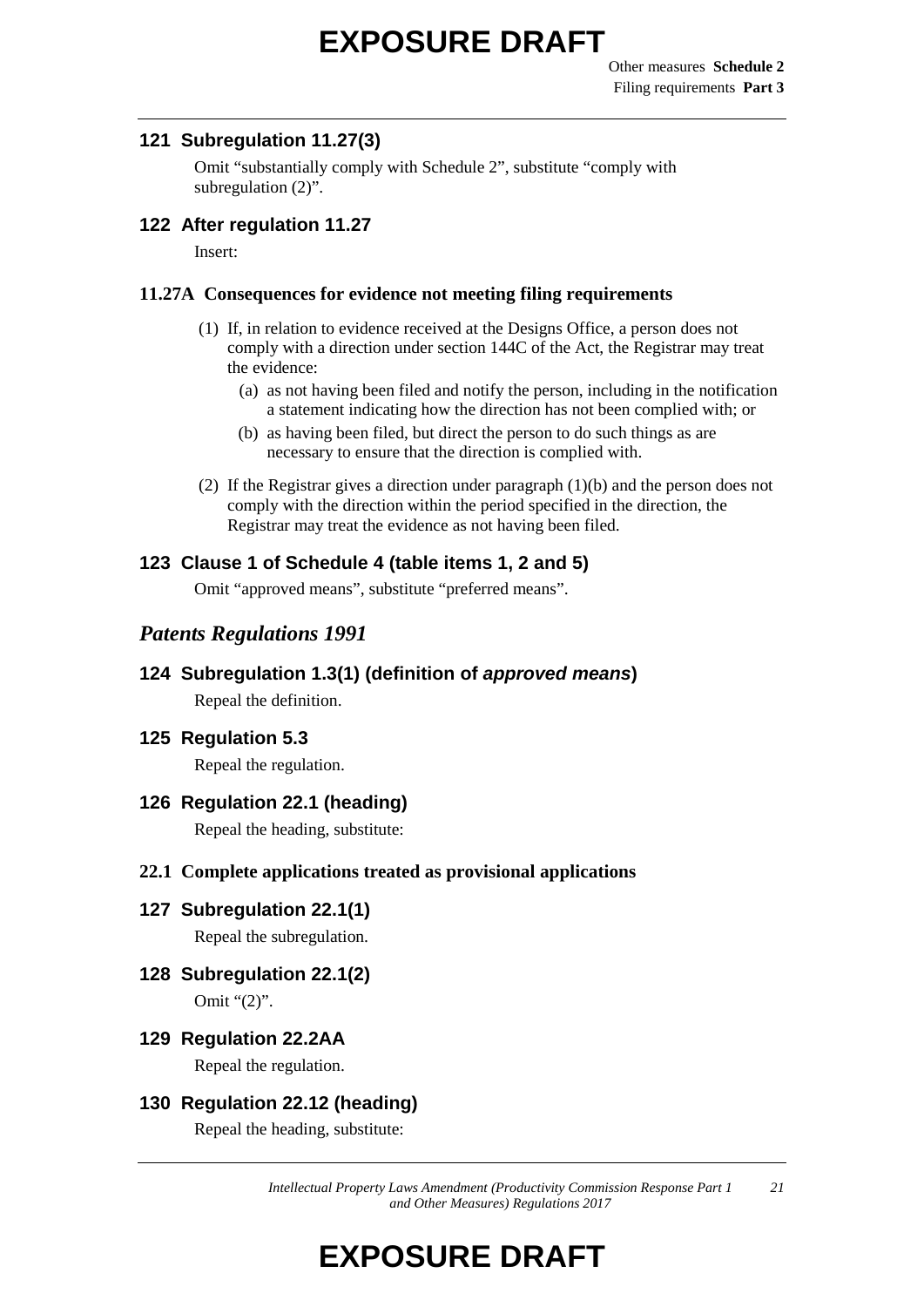**Schedule 2** Other measures **Part 3** Filing requirements

#### **22.12 Giving of oral evidence**

#### **131 Subregulation 22.12(1)**

Repeal the subregulation.

**132 Subregulation 22.12(2)**

Omit "(2)".

#### **133 Regulation 22.15 (heading)**

Repeal the heading, substitute:

#### **22.15 Requirements for filing documents**

### **134 Paragraphs 22.15(3)(a) and (b)**

Repeal the paragraphs, substitute:

- (a) the document must be in English and be in the form (if any) specified in a direction under section 214B of the Act; or
- (b) the following apply:
	- (i) the document (the *original document*) must be filed with a document (the *translated document*) that is a translation of the original document into English;
	- (ii) the original document must be filed with a related certificate of verification;
	- (iii) the translated document must be in the form (if any) specified in a direction under section 214B of the Act.

### **135 Regulation 22.16 (heading)**

Repeal the heading, substitute:

#### **22.16 Consequences for certain documents not meeting filing requirements**

#### **136 Subregulation 22.16(5)**

Repeal the subregulation.

#### **137 After regulation 22.16**

Insert:

#### **22.16A Consequences for evidence not meeting filing requirements**

- (1) If, in relation to evidence received at the Patent Office, a person does not comply with a direction under section 214C of the Act, the Commissioner may treat the evidence:
	- (a) as not having been filed and notify the person, including in the notification a statement indicating how the direction has not been complied with; or
	- (b) as having been filed, but direct the person to do such things as are necessary to ensure that the direction is complied with.

*22 Intellectual Property Laws Amendment (Productivity Commission Response Part 1 and Other Measures) Regulations 2017*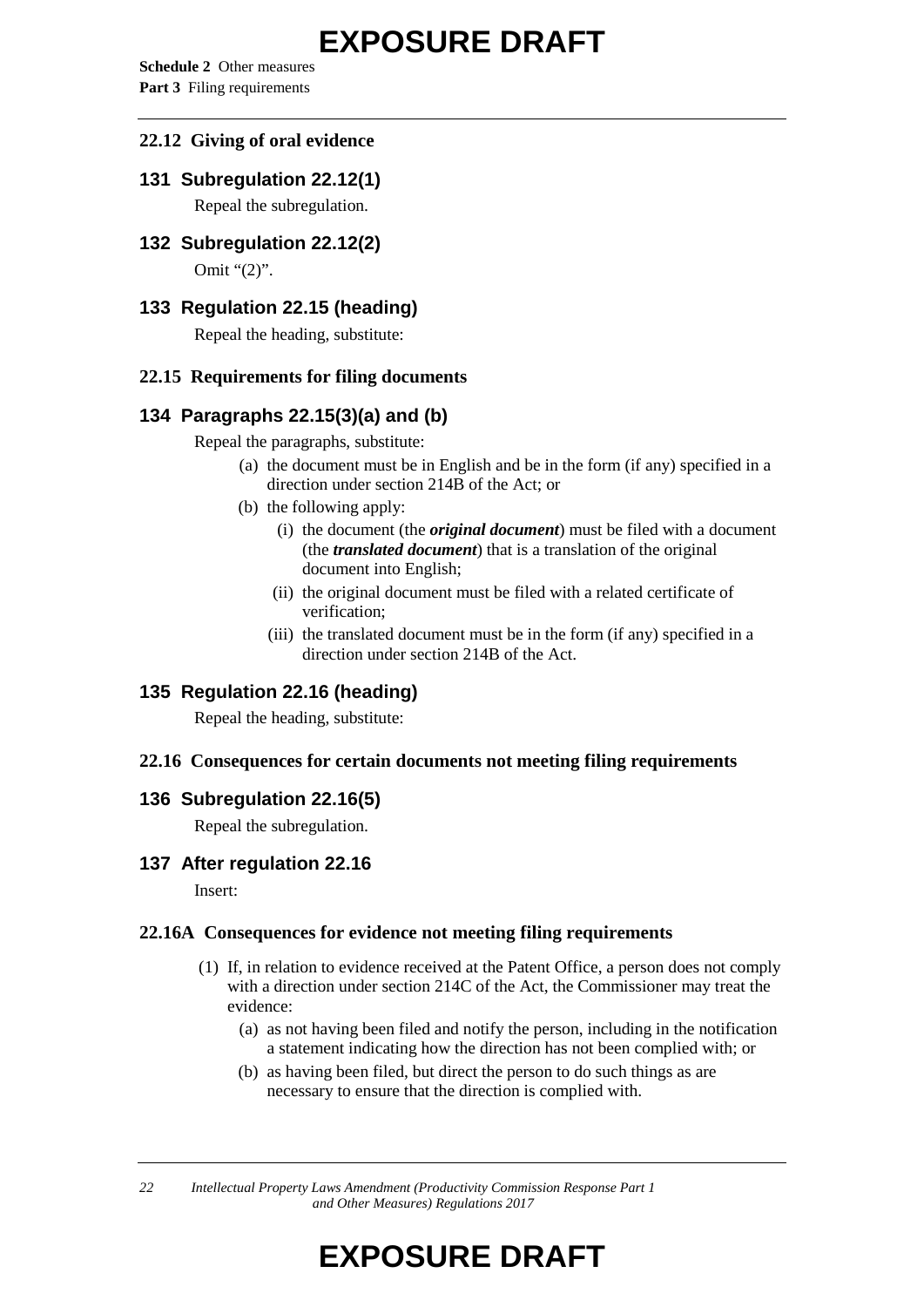- (2) If the Commissioner gives a direction under paragraph (1)(b) and the person does not comply with the direction within 2 months of the day it was given, the Commissioner must treat the evidence as not having been filed.
- **138 Clause 2 of Schedule 7 (table items 201, 202, 203, 211, 212 and 214A)**

Omit "approved means" (wherever occurring), substitute "preferred means".

### *Plant Breeder's Rights Regulations 1994*

**139 Subregulation 3(1) (definition of** *approved means***)** Repeal the definition.

#### **140 Regulation 4A**

Repeal the regulation.

**141 Clause 1 of Schedule 1 (table items 4 and 15)** Omit "approved means", substitute "preferred means".

### *Trade Marks Regulations 1995*

**142 Regulation 2.1 (definition of** *approved means***)** Repeal the definition.

## **143 Regulations 5.3, 9.3, 17A.30 and 17A.48A**

Repeal the regulations.

### **144 Regulation 21.2**

Repeal the regulation, substitute:

#### **21.2 Requirements for filing documents**

- (1) A document that is required to be in an approved form and that is filed must be in English and be legible.
- (2) If any other document is filed:
	- (a) the document must be in English, be in the form (if any) specified in a direction under section 213B of the Act and be legible; or
	- (b) the following apply:
		- (i) the document (the *original document*) must be filed with a document (the *translated document*) that is a translation of the original document into English;
		- (ii) the original document must be filed with a certificate of verification;
		- (iii) the translated document must be in the form (if any) specified in a direction under section 213B of the Act and be legible.
- (3) Subregulation (2) does not apply in relation to an application mentioned in paragraph  $4.11(1)(a)$ ,  $5.18(2)(a)$  or  $17A.19(1)(a)$ .

*Intellectual Property Laws Amendment (Productivity Commission Response Part 1 and Other Measures) Regulations 2017 23*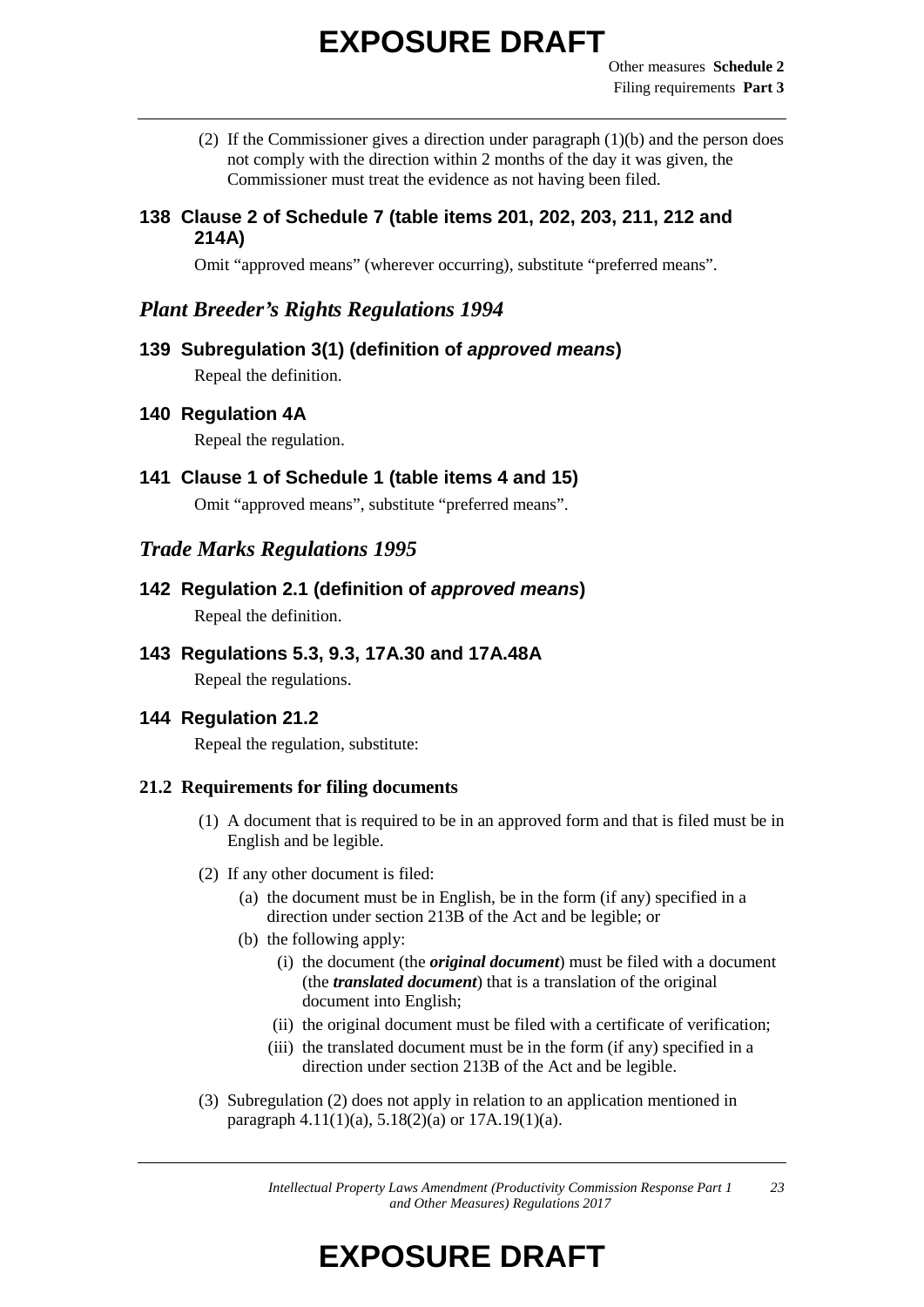**Schedule 2** Other measures **Part 3** Filing requirements

> Note: Regulations 4.11, 5.18 and 17A.19 have specific rules about applications filed in trade marks offices (however described) of Convention countries.

#### **145 Regulation 21.4**

Repeal the regulation, substitute:

#### **21.4 Consequences for documents not meeting filing requirements**

- (1) If a document received for filing at the Trade Marks Office does not comply with the Act or the regulations, or is not in accordance with whichever approved form is applicable, the Registrar may treat the document:
	- (a) as not having been filed and notify the person, including in the notification a statement indicating how the document does not comply with the Act or the regulations or is not in accordance with the approved form; or
	- (b) as having been filed, but direct the person to do such things as are necessary to ensure that the document does comply with the Act or the regulations or is in accordance with the approved form.
	- Note: Regulations 4.2 and 4.2A set out requirements with which applications for the registration of trade marks must comply to be taken as having been filed.
- (2) If the Registrar gives a direction under paragraph (1)(b) and the person does not comply with the direction within the period specified in the direction, the Registrar may treat the document as not having been filed.

#### **146 Subregulation 21.5(2)**

Omit "or by facsimile transmission".

#### **147 After regulation 21.5**

Insert:

#### **21.5A Consequences for evidence not meeting filing requirements**

- (1) If, in relation to evidence received at the Trade Marks Office, a person does not comply with a direction under section 213C of the Act, the Registrar may treat the evidence:
	- (a) as not having been filed and notify the person, including in the notification a statement indicating how the direction has not been complied with; or
	- (b) as having been filed, but direct the person to do such things as are necessary to ensure that the direction is complied with.
- (2) If the Registrar gives a direction under paragraph (1)(b) and the person does not comply with the direction within the period specified in the direction, the Registrar may treat the evidence as not having been filed.

#### **148 Regulation 21.17 (heading)**

Repeal the heading, substitute:

*24 Intellectual Property Laws Amendment (Productivity Commission Response Part 1 and Other Measures) Regulations 2017*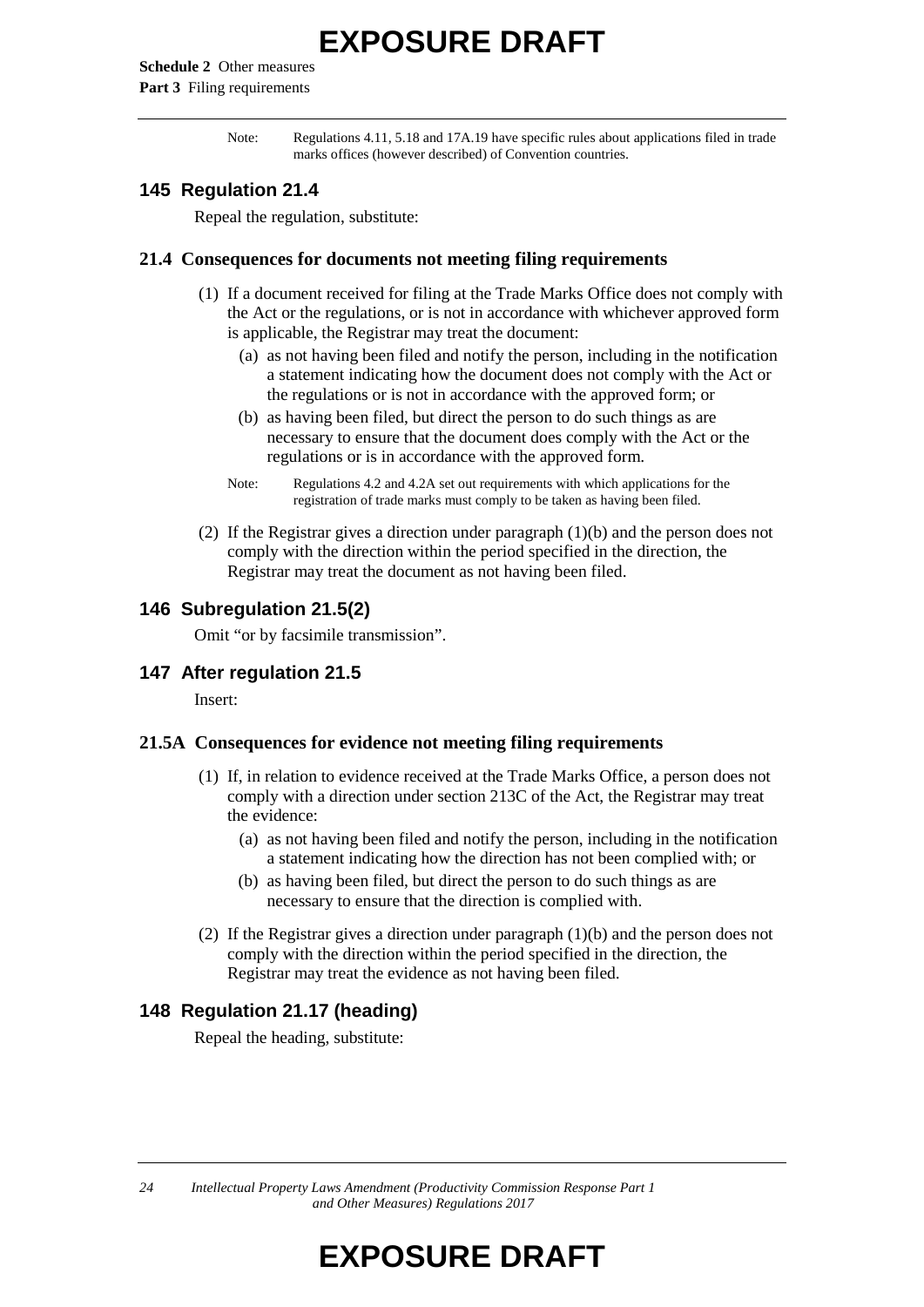#### **21.17 Giving of oral evidence**

#### **149 Subregulation 21.17(1)**

Repeal the subregulation.

#### **150 Subregulation 21.17(2)**

Omit "the proceedings", substitute "any proceedings before the Registrar".

#### **151 Regulation 21.18**

Repeal the regulation.

#### **152 Regulation 21.21AA**

Repeal the regulation.

#### **153 At the end of subregulation 21.22(1)**

Add:

Note: See subsection 223(2C), and section 223AA, of the Act for the means of paying a fee to the Registrar.

#### **154 At the end of subregulation 21.22(2)**

Add "The fee must be paid in accordance with a direction given by the Comptroller-General of Customs as to the way in which it is to be paid.".

#### **155 Subregulation 21.22(3)**

Repeal the subregulation.

#### **156 Schedule 7**

Repeal the Schedule.

#### **157 Clause 1 of Schedule 9 (table items 1, 3 and 10)**

Omit "approved means", substitute "preferred means".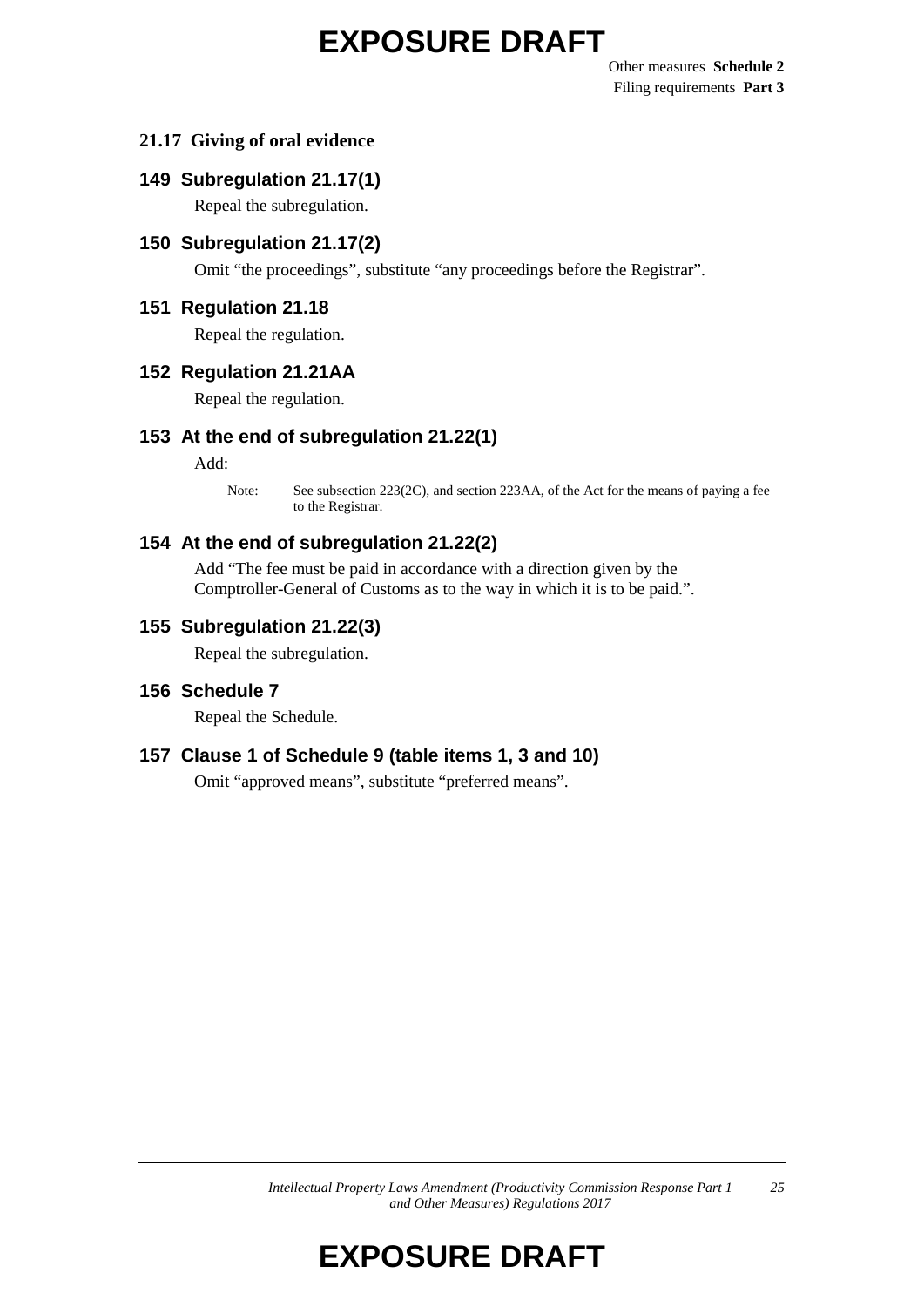**Schedule 2** Other measures **Part 4** Protection resulting from the international registration of a trade mark

### **Part 4—Protection resulting from the international registration of a trade mark**

### *Trade Marks Regulations 1995*

#### **158 Subparagraph 4.13(1)(c)(iii)**

Omit "regulation 17A.48", substitute "regulation 17A.48C".

#### **159 Paragraph 4.14(3)(c)**

Omit "regulation 17A.48", substitute "regulation 17A.48C".

#### **160 Subparagraph 17A.21(1)(c)(iii)**

Omit "subregulation 17A.48(1)", substitute "subregulation 17A.48C(1)".

### **161 Paragraph 17A.22(3)(c)**

Omit "regulation 17A.48", substitute "regulation 17A.48C".

#### **162 Subparagraph 17A.25(1)(a)(ii)**

Omit "within the period allowed under paragraph 17A.29(2)(b)", substitute "as mentioned in subregulation 17A.32(1)".

#### **163 Subparagraph 17A.25(2)(c)(ii)**

Omit "within the period allowed under paragraph 17A.29(2)(b)", substitute "as mentioned in subregulation 17A.32(1)".

### **164 Subregulation 17A.36(1) (definition of** *appeal period***)**

Omit "regulation 17A.35", substitute "regulation 17A.34P".

#### **165 Subregulation 17A.36(1) (definition of** *opposition period***)**

Repeal the definition.

#### **166 Paragraph 17A.36(2)(b)**

Repeal the paragraph, substitute:

- (b) either:
	- (i) no notice of intention to oppose is filed within the period (the *relevant period*) allowed under subregulation 17A.33(1) or that period as extended; or
	- (ii) a notice of intention to oppose is filed within the period allowed under subregulation 17A.33(1) or that period as extended but no statement of grounds and particulars is filed within the period (the *relevant period*) allowed under subregulation 17A.34A(1) or that period as extended;

### **167 Subregulation 17A.36(2)**

Omit "that period", substitute "the relevant period or that period as extended, as the case requires".

*26 Intellectual Property Laws Amendment (Productivity Commission Response Part 1 and Other Measures) Regulations 2017*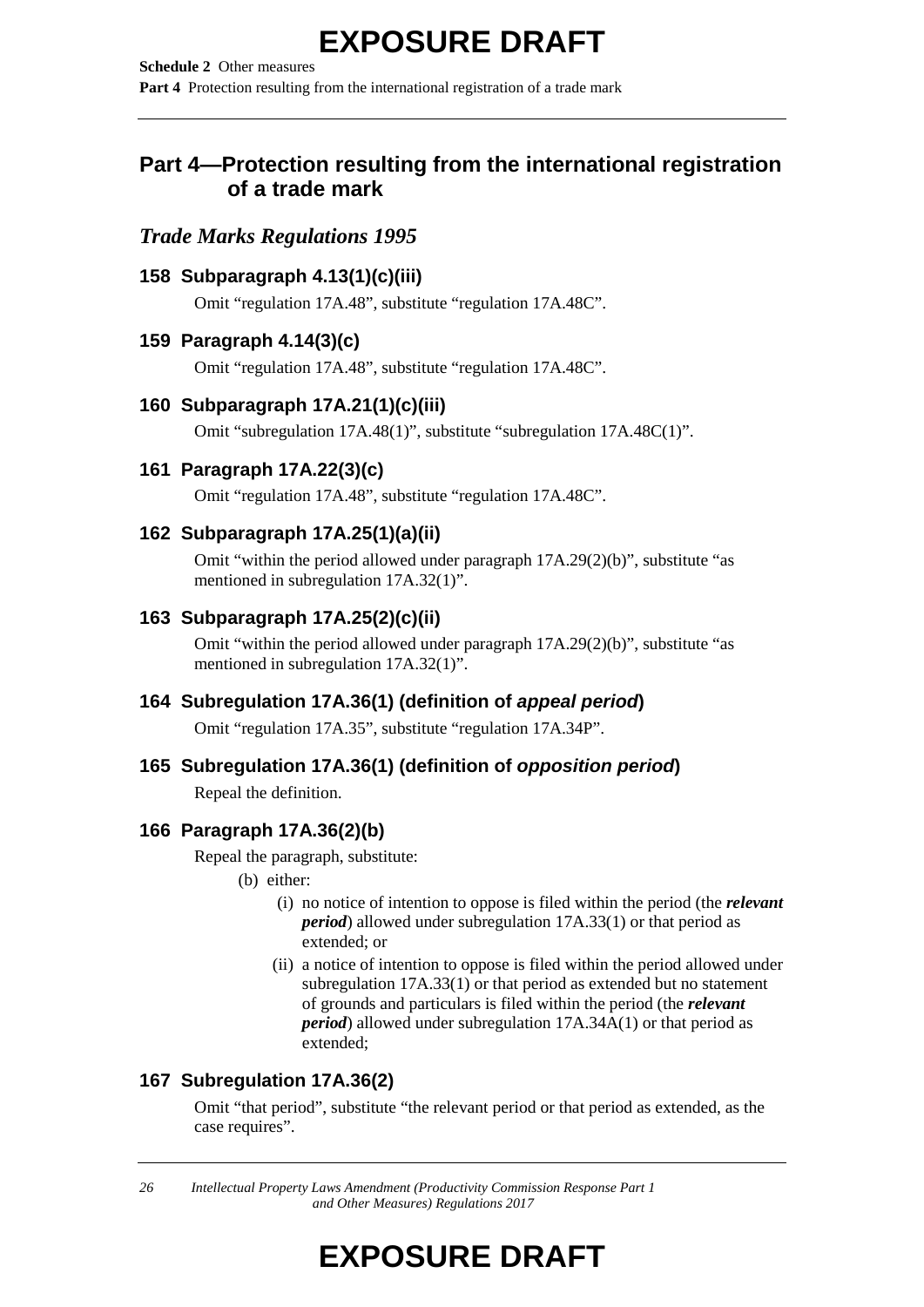Protection resulting from the international registration of a trade mark **Part 4**

#### **168 Paragraph 17A.36(2A)(b)**

Repeal the paragraph, substitute:

(b) a notice of opposition to the IRDA is filed as mentioned in subregulation 17A.32(1); and

#### **169 Paragraph 17A.36(3)(b)**

Repeal the paragraph, substitute:

(b) a notice of opposition to the IRDA is filed as mentioned in subregulation 17A.32(1); and

#### **170 Paragraph 17A.36(3A)(b)**

Repeal the paragraph, substitute:

(b) a notice of opposition to the IRDA is filed as mentioned in subregulation 17A.32(1); and

#### **171 Paragraph 17A.36(4)(b)**

Repeal the paragraph, substitute:

(b) a notice of opposition to the IRDA is filed as mentioned in subregulation 17A.32(1); and

#### **172 Paragraph 17A.36(6)(b)**

Repeal the paragraph, substitute:

(b) a notice of opposition to the IRDA is filed as mentioned in subregulation 17A.32(1); and

#### **173 Paragraph 17A.36(6)(c)**

Omit "subregulation 17A.29(3)", substitute "subregulation 17A.32(2)".

#### **174 Subregulation 17A.39(1)**

Omit "sections 20 to 26, Parts 12, 13 and 14 of the Act (except section 128),", substitute "sections 20 to 26 of the Act and Parts 12, 13 and 14 of the Act (except section 128 of the Act)".

#### **175 Paragraph 17A.39(3)(a)**

After "paragraph 127(b)", insert "of the Act".

#### **176 Paragraph 17A.39(3)(a)**

Omit "subregulation 17A.48(2)", substitute "subregulation 17A.48C(3)".

#### **177 Paragraph 17A.39(3)(b)**

After "paragraph 129(1)(b)", insert "of the Act".

#### **178 Paragraph 17A.42A(2)(c)**

Omit "for refusing protection mentioned in regulations 17A.31", substitute "on which the extension of protection could have been opposed under regulation 17A.34".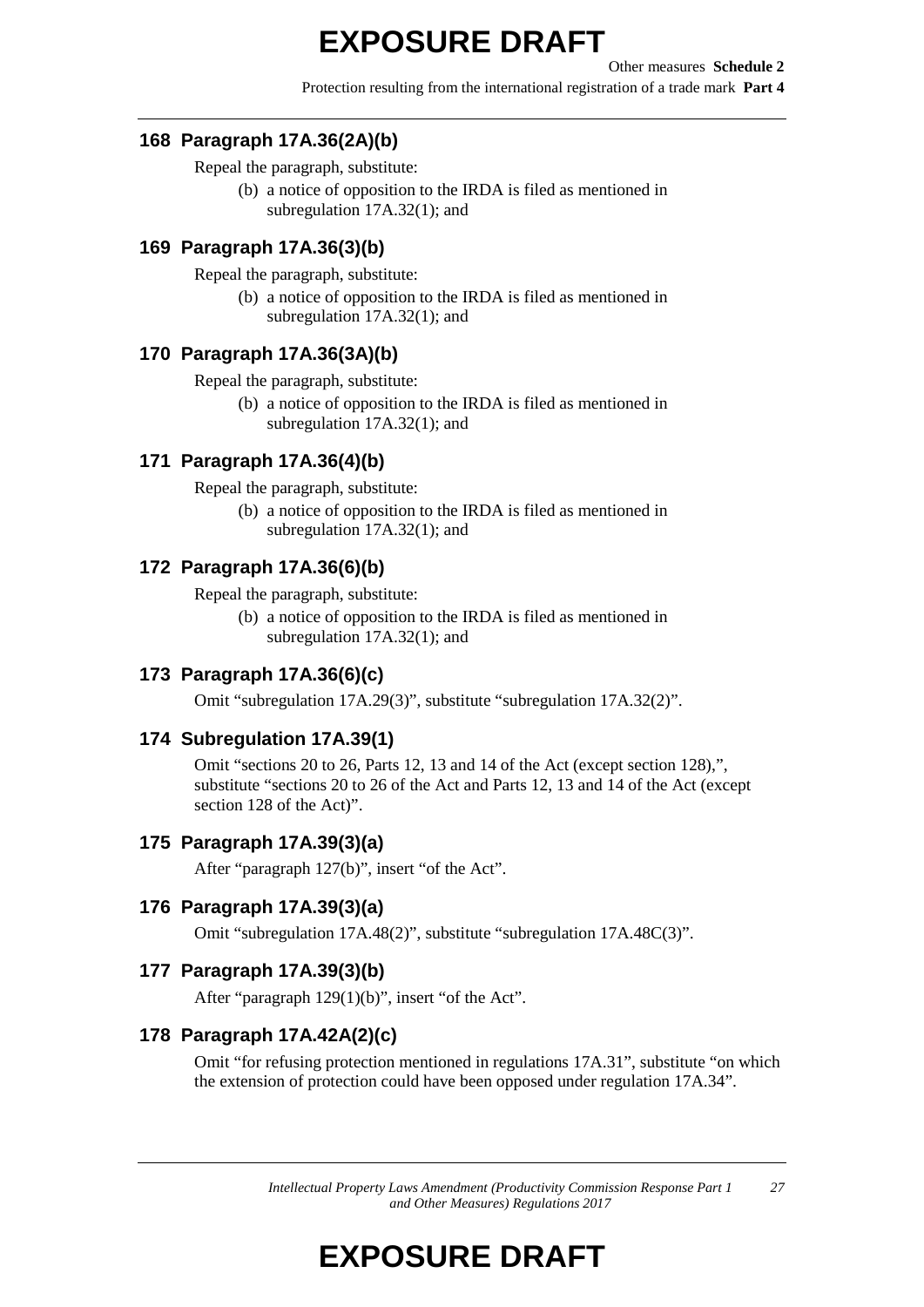**Schedule 2** Other measures

**Part 4** Protection resulting from the international registration of a trade mark

### **179 Paragraph 17A.45(2)(a)**

Omit "regulation 17A.31", substitute "regulation 17A.34".

### **180 Paragraph 17A.73(a)**

Repeal the paragraph, substitute:

(a) files a notice of opposition to an IRDA as mentioned in subregulation 17A.32(1); or

#### **181 Paragraph 17A.73(b)**

Omit "regulation 17A.48", substitute "regulation 17A.48C".

#### **182 Paragraph 17A.74(1)(e)**

Omit ", under regulation 17A.29,".

#### **183 Paragraph 17A.74(1)(e)**

After "IRDA", insert "by filing a notice of opposition as mentioned in subregulation 17A.32(1)".

### **184 Paragraphs 17A.74(1)(f) and (g)**

Omit "subregulation 17A.48(1)", substitute "subregulation 17A.48C(1)".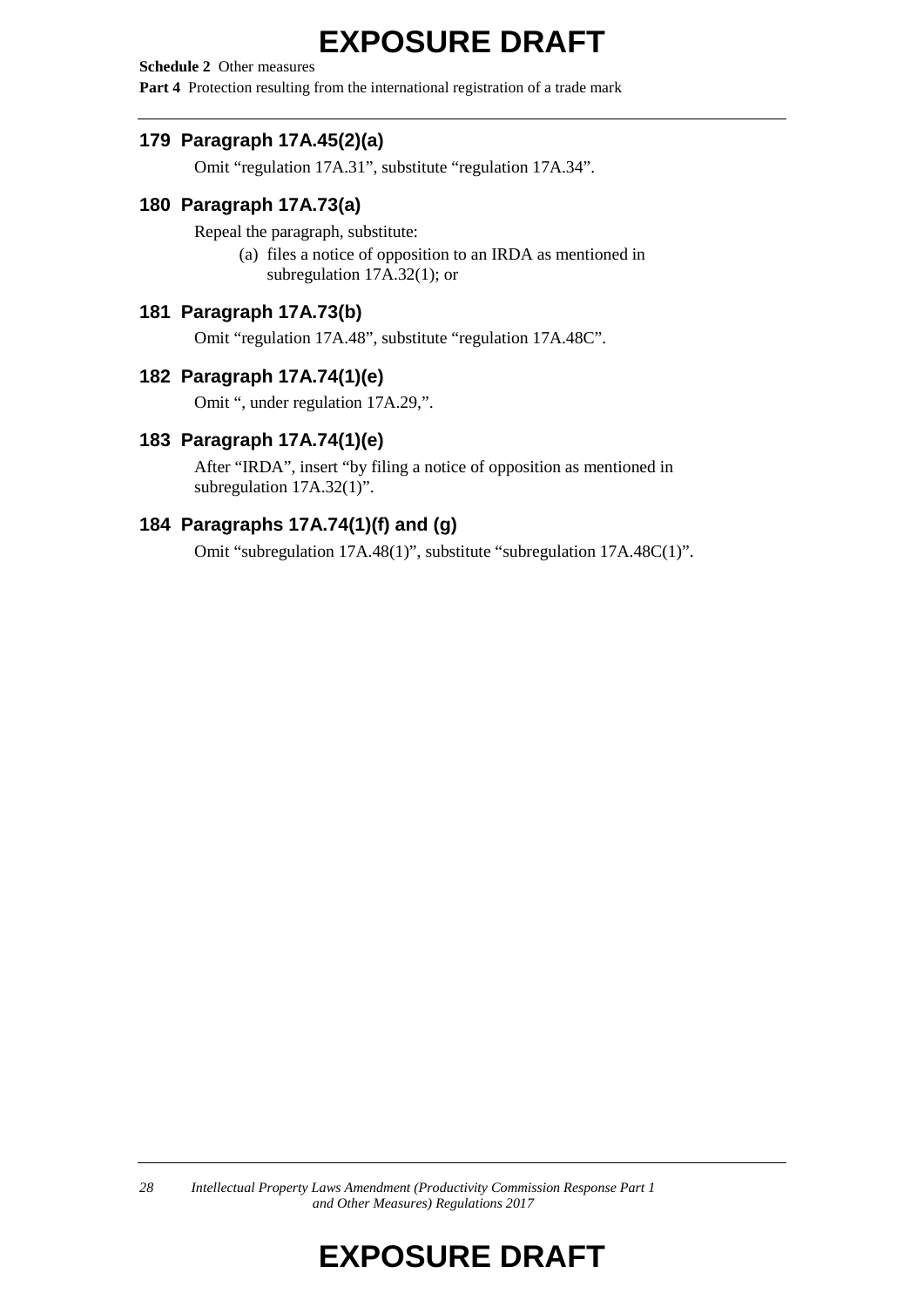## **Part 5—Signatures**

### *Patents Regulations 1991*

### **185 Paragraph 3.1(2)(g)**

Omit "authorising the person that is signed by the applicant or patentee", substitute "from the applicant or patentee authorising the person to make the request".

#### **186 Subregulation 5.26(1)**

Omit "signed".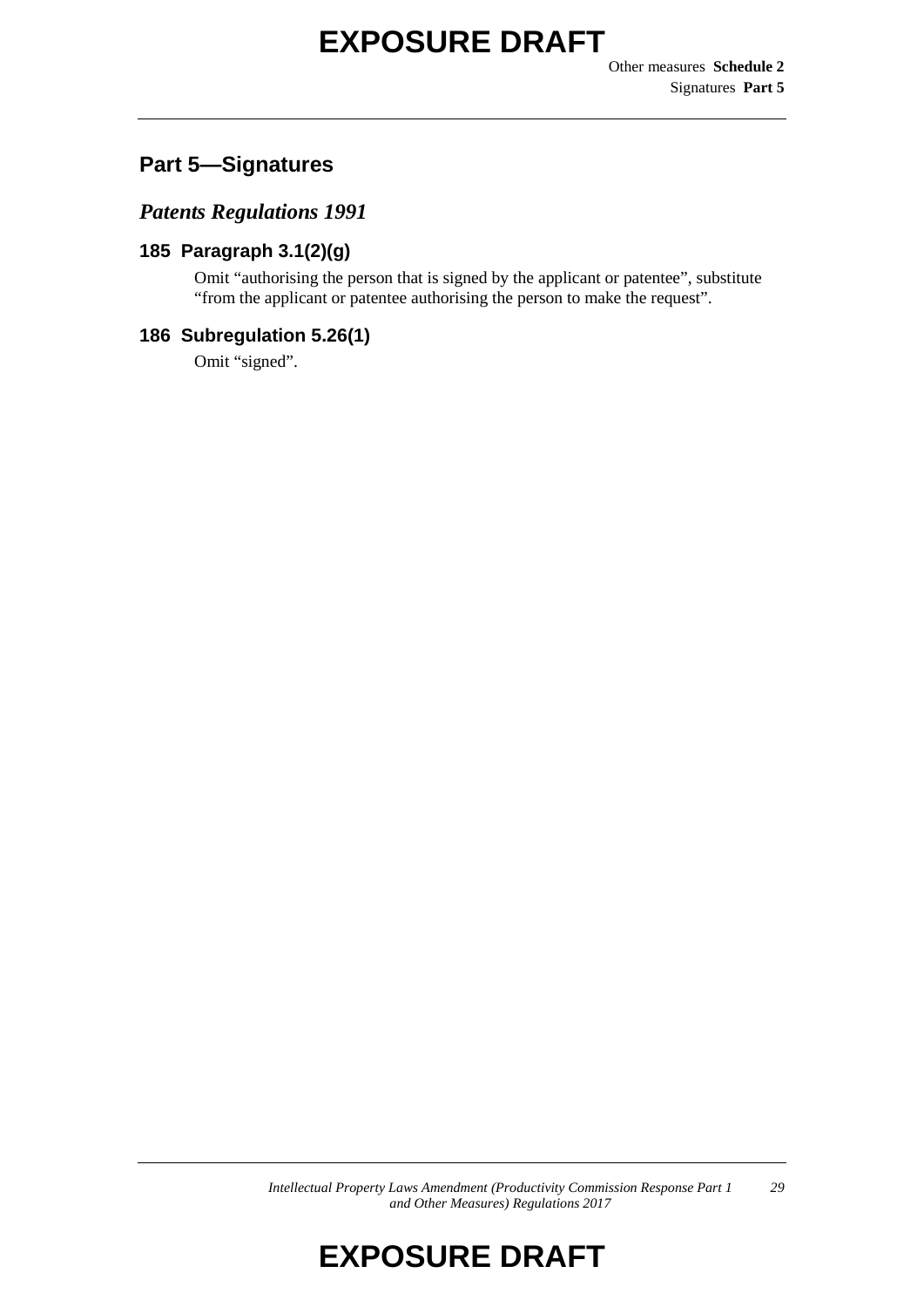**Schedule 2** Other measures **Part 6** Addresses and service of documents

## **Part 6—Addresses and service of documents**

### *Designs Regulations 2004*

```
187 Subregulations 11.19(3) and (4)
Repeal the subregulations.
```
### **188 Regulation 11.20**

Repeal the regulation.

### *Patents Regulations 1991*

### **189 Subregulation 22.10(4)**

Repeal the subregulation.

### **190 Regulation 22.10A**

Repeal the regulation.

### *Trade Marks Regulations 1995*

### **191 Subregulation 8.4(3)**

Omit "The opponent must serve a copy of the notice on", substitute "The Registrar must give a copy of the notice to".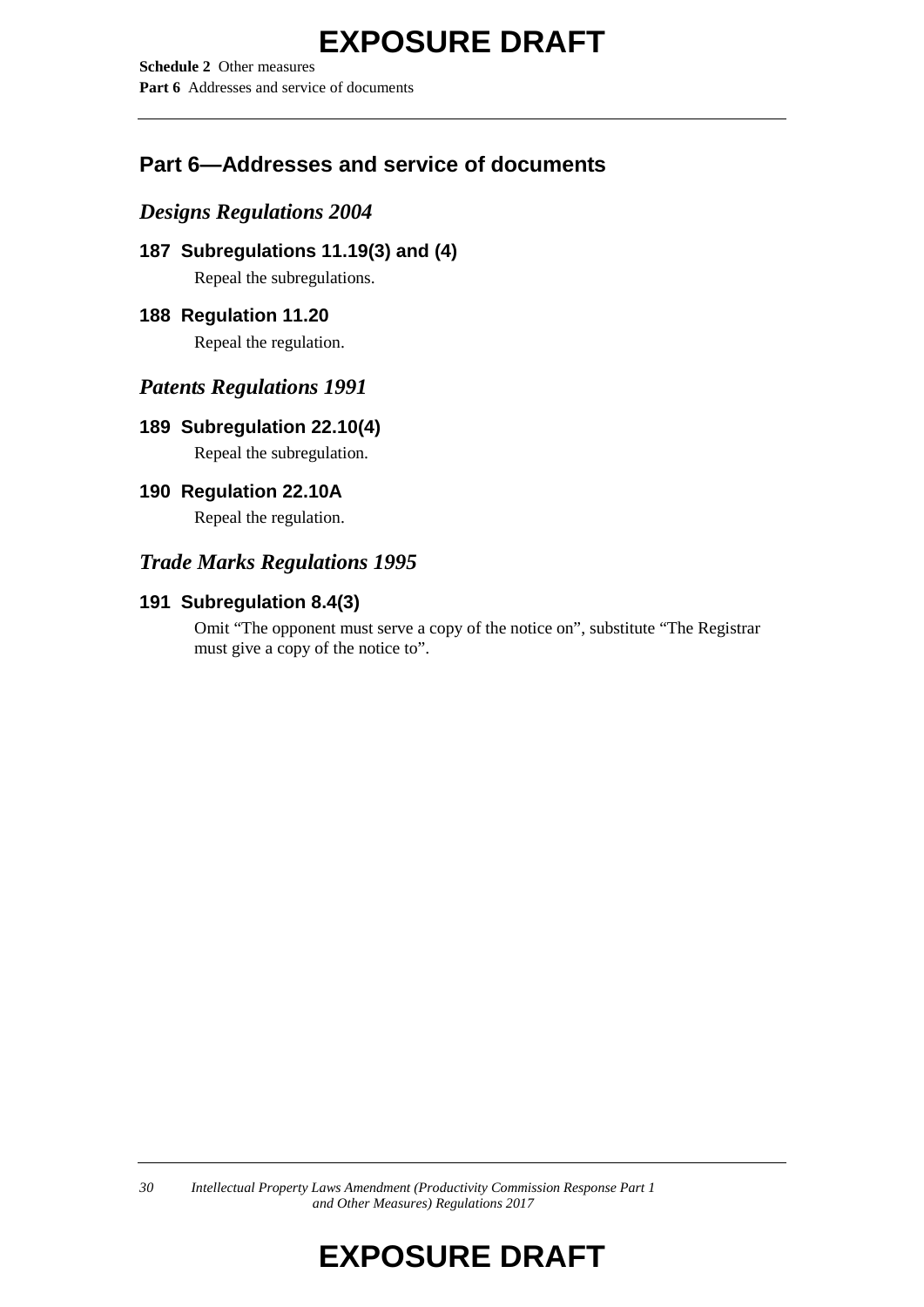## **Part 7—Requirements for patent documents**

### *Patents Regulations 1991*

### **192 Regulation 3.2**

Repeal the regulation, substitute:

#### **3.2 Provisional application—direction to meet formalities requirements**

- (1) The Commissioner may, within 1 month from the filing date for a provisional patent application (worked out under regulation 3.5), direct the applicant to do anything necessary to ensure that the provisional specification complies with the requirements mentioned in subsection 29(4) of the Act.
- (2) If an applicant to whom a direction has been given under subregulation (1) does not comply with the direction within 2 months from the date of the direction, the provisional specification is taken not to have been filed.

### **193 Regulation 3.2A (heading)**

Repeal the heading, substitute:

### **3.2A Complete application for standard patent—direction to meet formalities requirements**

### **194 Subregulations 3.2A(1) to (3)**

Repeal the subregulations, substitute:

- (1) The Commissioner may, within 1 month from the filing date for a complete application for a standard patent (worked out under regulation 3.5), direct the applicant to do anything necessary to ensure that the patent request or complete specification complies with the requirements mentioned in subsection 29(4A) or (4B) of the Act.
- (2) Subregulation (1) does not apply to a PCT application.

### **195 Paragraph 3.2A(4)(a)**

Omit "subregulation (3)", substitute "subregulation (1)".

### **196 Subregulation 3.2A(5)**

Omit "subregulation (3)", substitute "subregulation (1)".

### **197 Paragraphs 3.2B(1)(a) and (b)**

Repeal the paragraphs, substitute:

- (a) the patent request complies with subsection 29(4A) of the Act;
- (b) the complete specification for the application complies with subsection 29(4B) of the Act;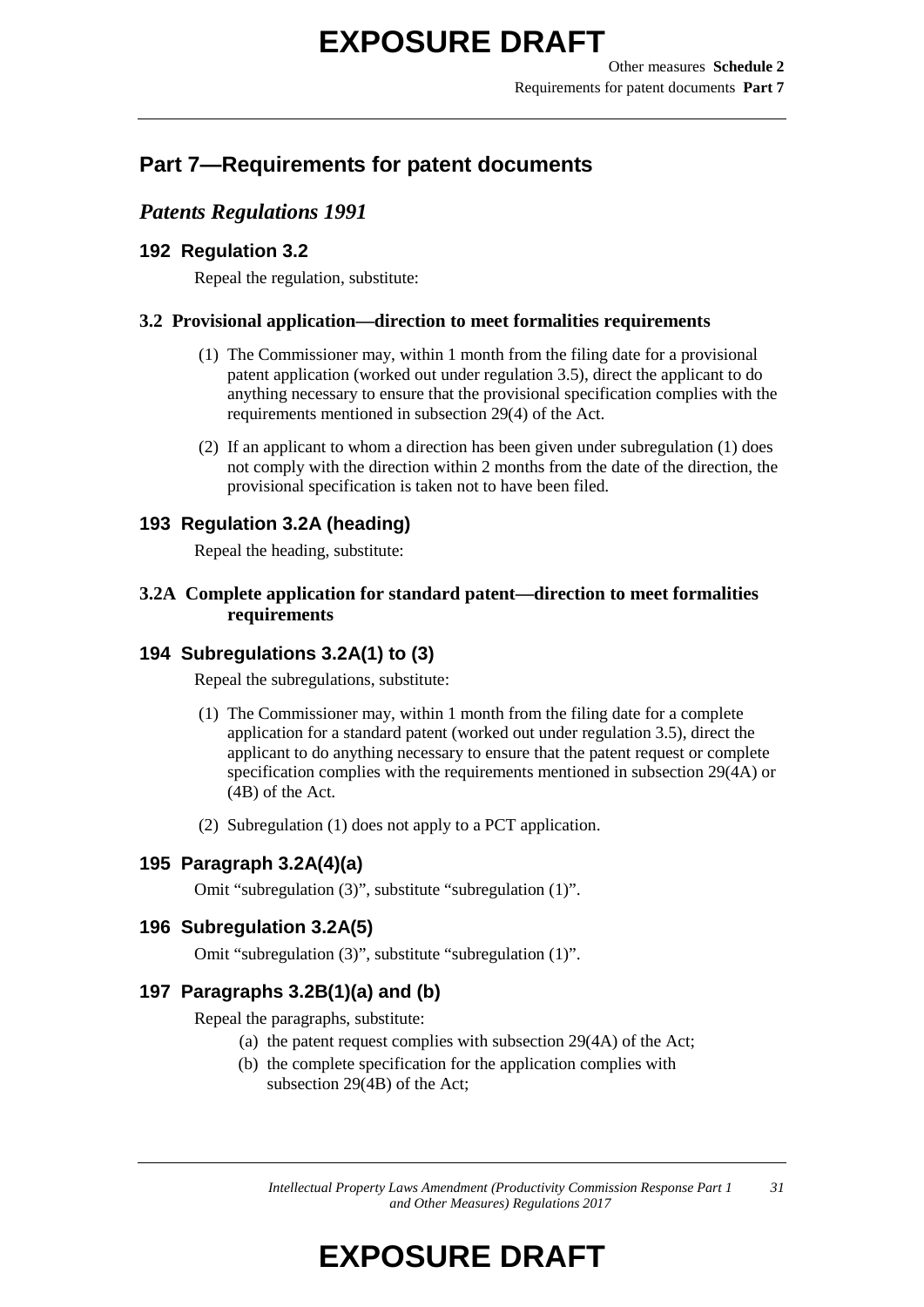**Schedule 2** Other measures **Part 7** Requirements for patent documents

#### **198 Subregulation 3.2C(1)**

Omit "that complies with", substitute "if the applicant complied with the requirements of".

#### **199 Subregulation 3.2C(3)**

Omit "substantially comply with the requirements of Schedule 3", substitute "comply with the formalities requirements determined in an instrument under section 229 of the Act".

#### **200 Subregulation 3.2C(4)**

Omit "PCT application complies with", substitute "applicant complied with".

#### **201 Subregulation 3.2C(4)**

Omit "application complies with the requirements mentioned in subregulations (2) and (3)", substitute "requirements mentioned in subregulations (2) and (3) are met".

#### **202 Paragraph 3.3(1)(a)**

After "drawings", insert ", graphics or photographs".

#### **203 Subregulation 3.3(4)**

After "drawing", insert ", graphic or photograph".

#### **204 Paragraph 3.5(2)(b)**

After "drawing", insert ", graphic or photograph".

### **205 Paragraph 3.5AC(2)(a)**

After "drawings" (wherever occurring), insert ", graphics, photographs".

#### **206 Subregulations 3.5AC(3), (4) and (5)**

After "drawings", insert ", graphics, photographs".

#### **207 Paragraph 3.5AD(a)**

Omit "subsection 29(4)", substitute "subsections 29(4A) and (4B)".

### **208 Paragraphs 3.5AD(b), (c) and (d)**

Repeal the paragraphs, substitute: (b) subregulation 3.1(1).

#### **209 Paragraph 3.18(2)(f)**

Omit "application complies with subregulations 3.2C(2) and (3)", substitute "requirements of subregulations 3.2C(2) and (3) are met".

#### **210 Paragraph 4.2(2)(c)**

Omit "subregulation 3.2A(2)", substitute "subregulation 3.2A(1)".

### **211 Subregulation 10.1(2)**

Repeal the subregulation.

*32 Intellectual Property Laws Amendment (Productivity Commission Response Part 1 and Other Measures) Regulations 2017*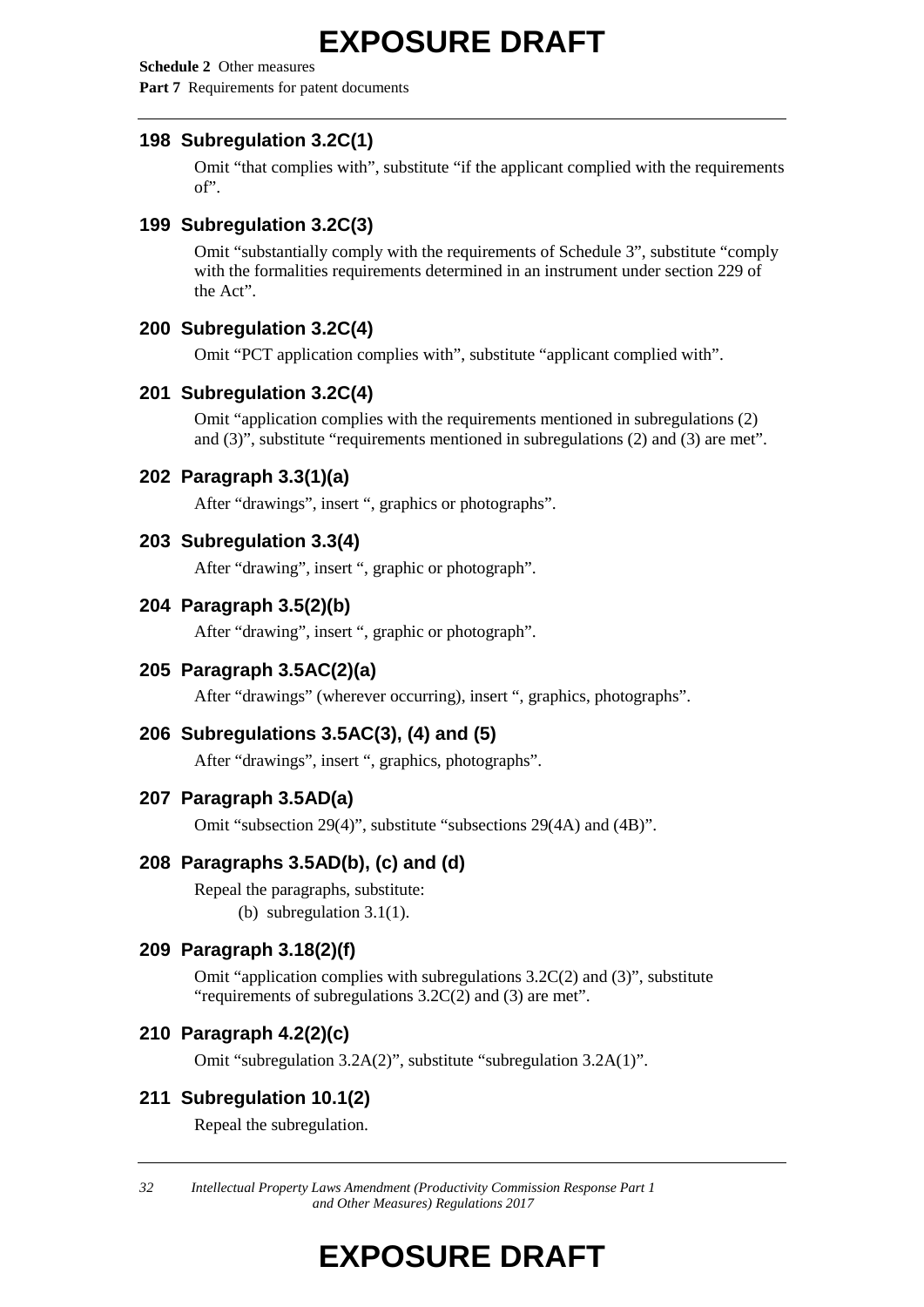Other measures **Schedule 2** Requirements for patent documents **Part 7**

#### **212 Paragraph 10.2(1)(a)**

Repeal the paragraph, substitute:

(a) the request for leave to amend, and the statement of proposed amendments, comply with regulation 10.1 and the formalities requirements determined in an instrument under section 229 of the Act; and

#### **213 Subregulation 22.16(2)**

Omit "Schedule 3", substitute "the formalities requirements determined in an instrument under section 229 of the Act".

#### **214 Schedule 3**

Repeal the Schedule.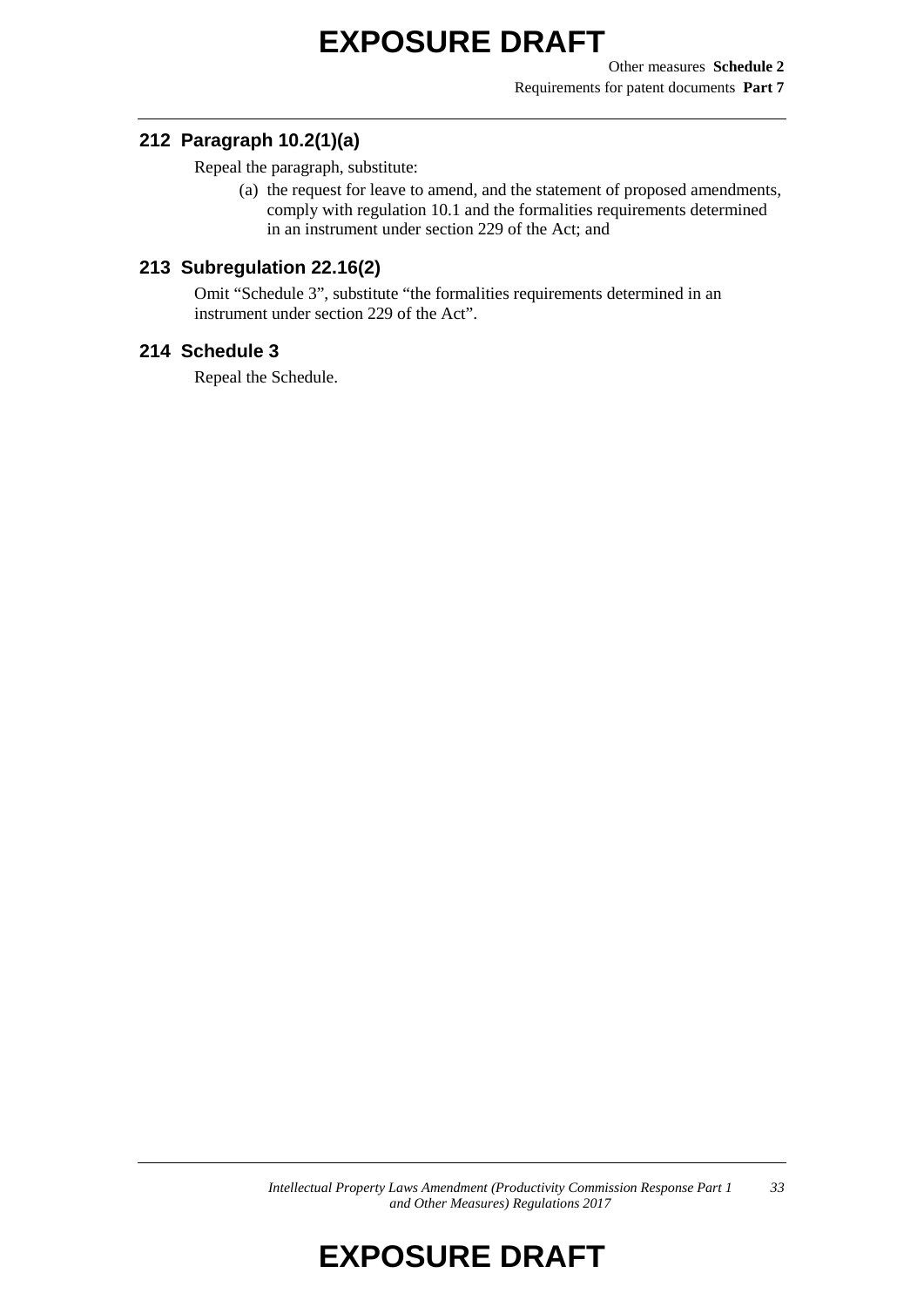**Schedule 2** Other measures **Part 8** Acceptance of trade mark applications

## **Part 8—Acceptance of trade mark applications**

### *Trade Marks Regulations 1995*

### **215 Paragraph 4.13(1)(a)**

After "a period prescribed in subregulation 4.12(1)", insert "or that period as extended under regulation 4.12 or section 224 of the Act".

### **216 Paragraph 17A.21(1)(a)**

After "a period mentioned in subregulation 17A.20(1)", insert "or that period as extended under regulation 17A.20 or section 224 of the Act".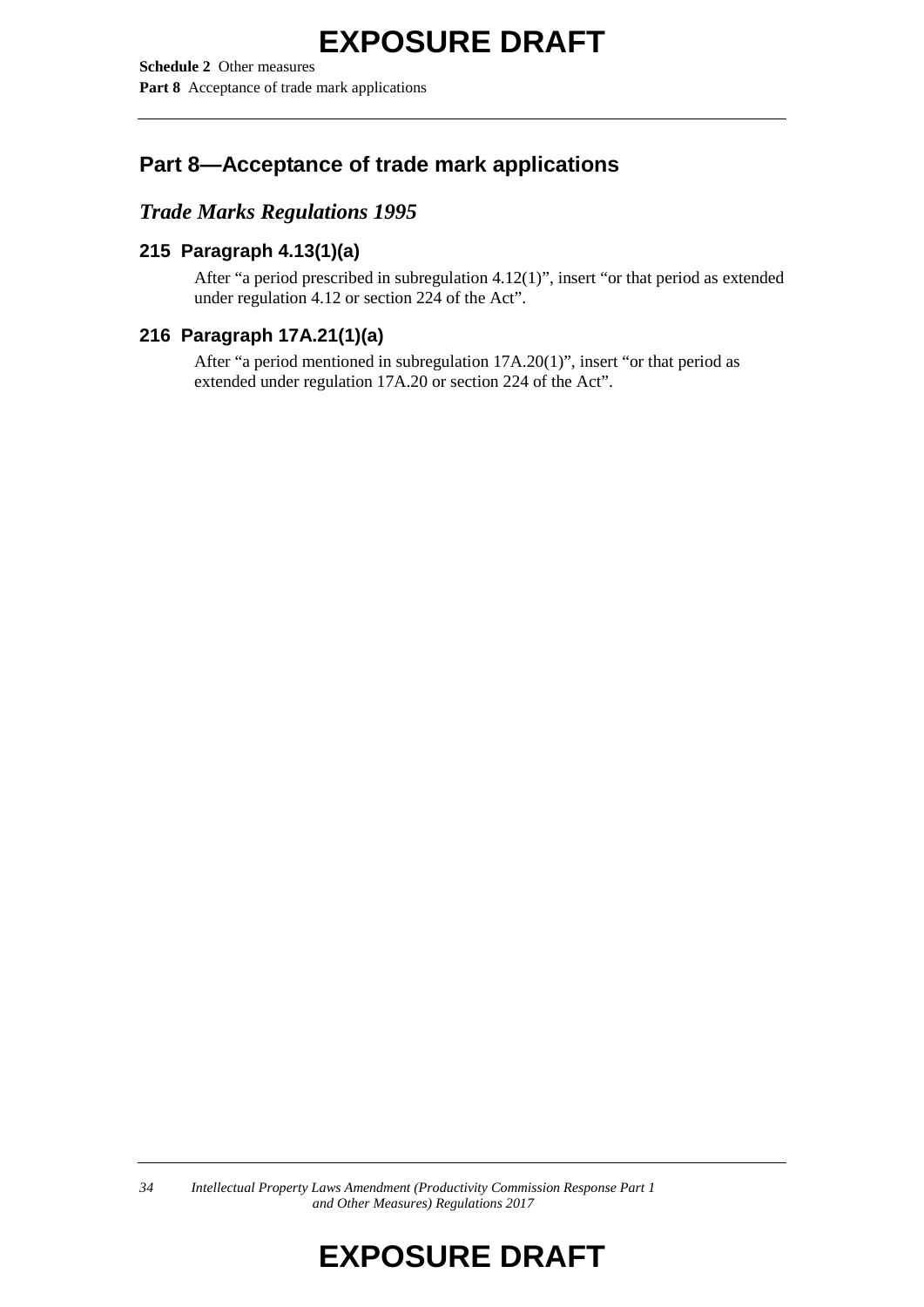## **Part 9—Copies of design representations**

### *Designs Regulations 2004*

### **217 Paragraph 4.04(1)(f)**

Omit "5 copies of each", substitute "at least one".

### **218 Paragraph 4.05(1)(f)**

Omit "5 copies of each", substitute "at least one".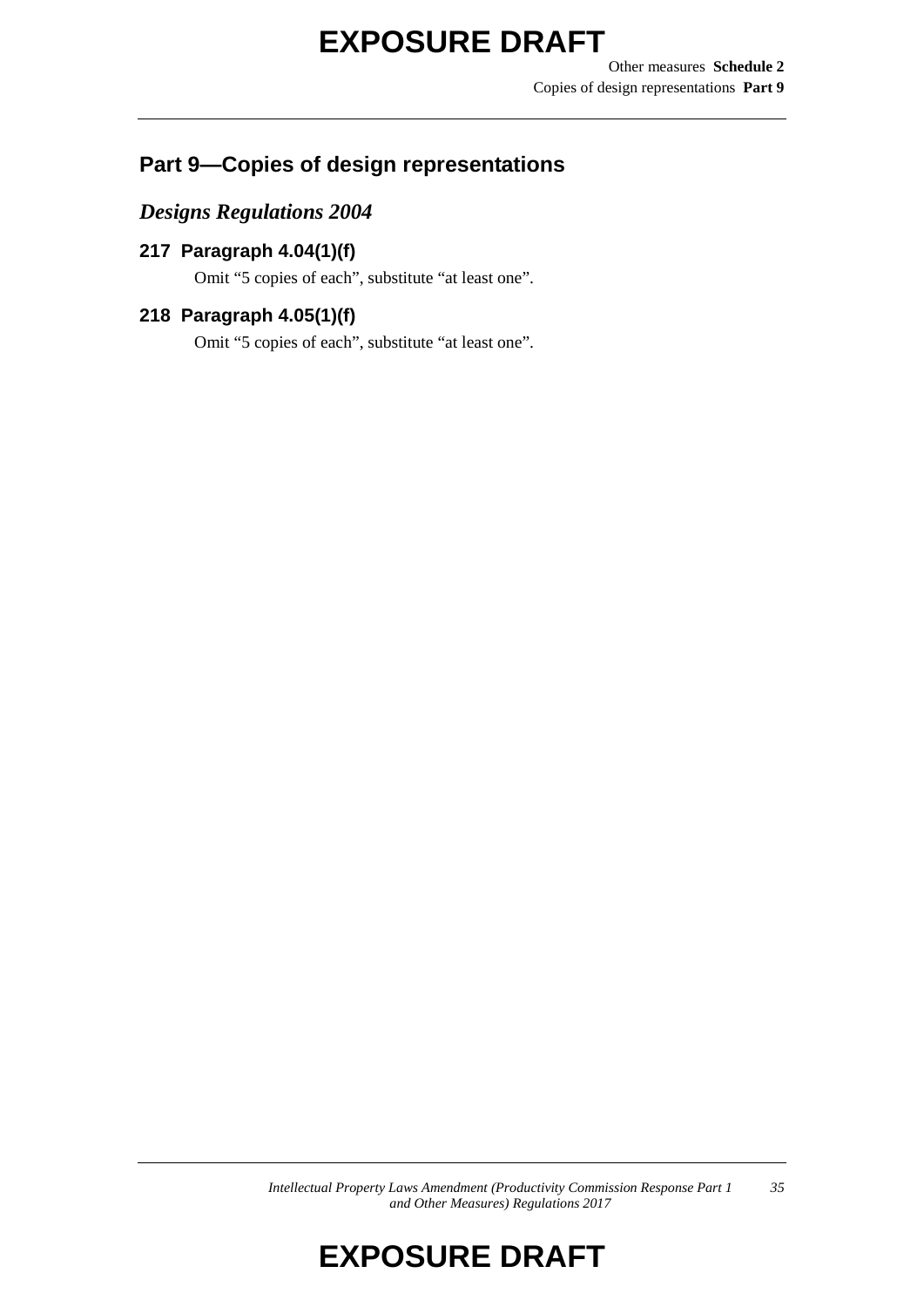**Schedule 2** Other measures

**Part 10** Amendments of registered trade mark due to inconsistency with international agreements

## **Part 10—Amendments of registered trade mark due to inconsistency with international agreements**

### *Trade Marks Regulations 1995*

### **219 Regulation 8.5**

Repeal the regulation, substitute:

### **8.5 Amendment because of inconsistency with international agreements opposition practice and procedure**

The Registrar may:

- (a) decide the practice and procedure to be followed in an opposition under subsection 83A(4) of the Act; and
- (b) direct the registered owner of the registered trade mark who made the request for amendment, and a person (an *opponent*) who filed a notice of opposition, accordingly.

#### **8.6 Amendment because of inconsistency with international agreements hearing**

- (1) The Registrar:
	- (a) must hold a hearing of an opposition under subsection 83A(4) of the Act if requested by the registered owner of the registered trade mark, or an opponent, in writing; or
	- (b) may decide, on the Registrar's own initiative, to hold a hearing of the opposition.
- (2) The hearing may, at the Registrar's discretion, be:
	- (a) an oral hearing; or
	- (b) by written submissions.
- (3) If the Registrar decides on an oral hearing:
	- (a) the Registrar must notify the registered owner of the registered trade mark, and each opponent, of the date, time and place of the hearing; and
	- (b) the registered owner of the registered trade mark must file a summary of submissions at least 5 business days before the hearing; and
	- (c) each opponent must file a summary of submissions at least 10 business days before the hearing.
- (4) If the registered owner of the registered trade mark, or an opponent, fails to file a summary of submissions under subregulation (3), the Registrar may take that failure into account in making an award of costs.
- (5) The Registrar must:
	- (a) decide the opposition; and
	- (b) notify the registered owner of the registered trade mark, and each opponent, of the Registrar's decision.

*36 Intellectual Property Laws Amendment (Productivity Commission Response Part 1 and Other Measures) Regulations 2017*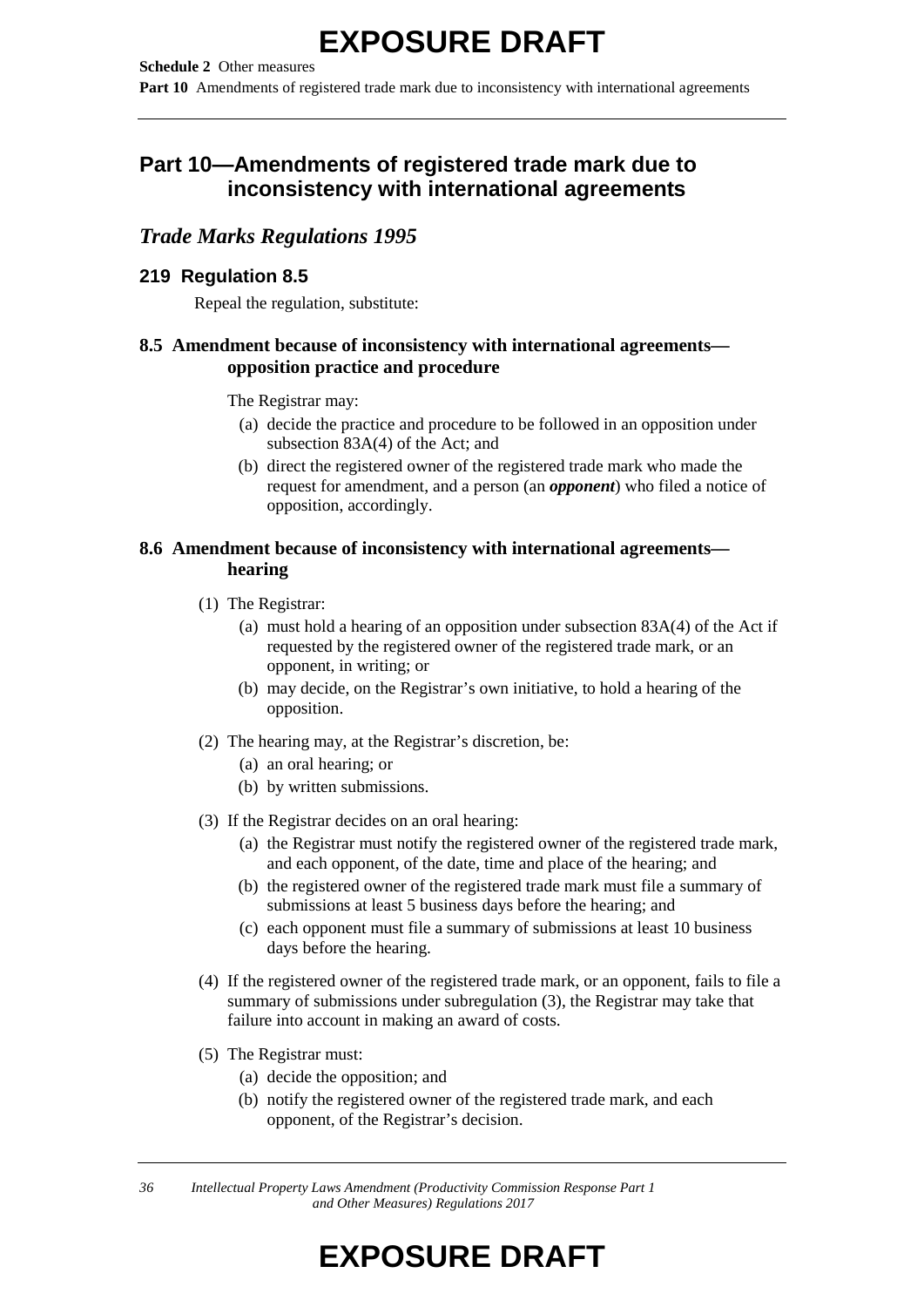Amendments of registered trade mark due to inconsistency with international agreements **Part 10**

(6) Regulations 21.15 and 21.16 do not apply in relation to an opposition under subsection 83A(4) of the Act.

#### **8.7 Amendment because of inconsistency with international agreements opposition directions**

- (1) The Registrar may give a direction in relation to an opposition under subsection 83A(4) of the Act:
	- (a) if requested by the registered owner of the registered trade mark, or an opponent, in writing; or
	- (b) on the Registrar's own initiative.
- (2) If the Registrar proposes to give a direction, the Registrar must give the registered owner of the registered trade mark, and each opponent, an opportunity to make representations about the direction.
- (3) A direction must not be inconsistent with the Act or these Regulations.
- (4) The Registrar must notify the registered owner of the registered trade mark, and each opponent, of the direction as soon as practicable.

#### **8.8 Amendment because of inconsistency with international agreements notification of dismissal or discontinuance of opposition**

If an opposition under subsection 83A(4) of the Act is dismissed under section 222 of the Act or is discontinued, the Registrar must notify the registered owner of the registered trade mark, and each opponent, of the dismissal or discontinuance.

#### **220 Subregulation 21.14(5) (note)**

Omit "Regulation 5.19 deals", substitute "Regulations 5.19, 6.10, 8.7, 9.21, 17A.34Q, 17A.48W and 21.20F deal".

#### **221 Part 1 of Schedule 8 (table items 5 and 6)**

After "subregulation 6.6(1)", insert ", 8.4(1)".

#### **222 Clause 1 of Schedule 9 (table item 8)**

After "section 65A", insert "or 83A".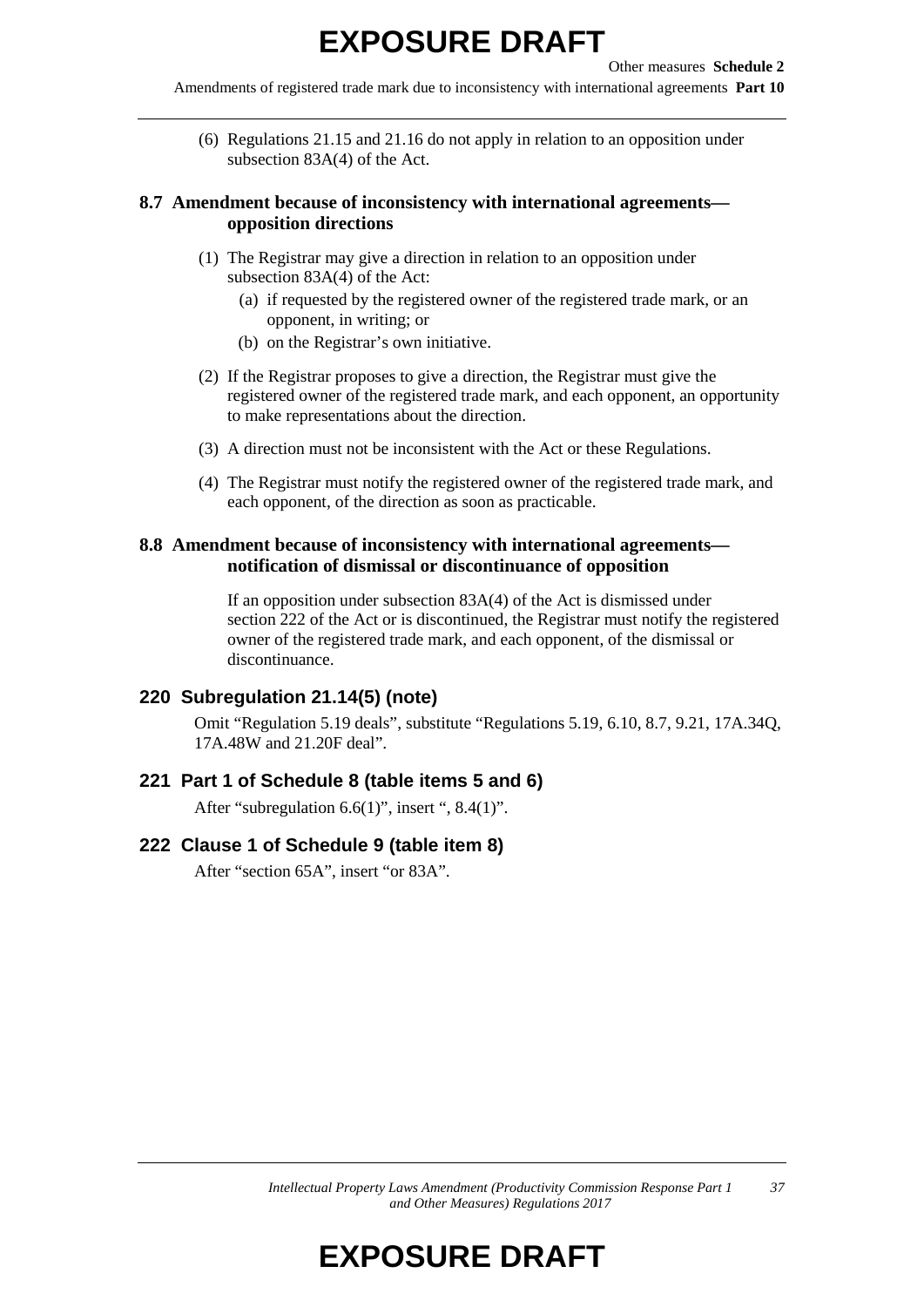**Schedule 2** Other measures Part 11 Secretary's role in the Plant Breeder's Rights Regulations

### **Part 11—Secretary's role in the Plant Breeder's Rights Regulations**

## *Plant Breeder's Rights Regulations 1994*

**223 Subregulations 3A(1), (2) and (3)**

Omit "Secretary", substitute "Registrar".

### **224 Paragraph 3A(3)(a)**

Omit "Secretary's", substitute "Registrar's".

### **225 Subregulation 3A(4)**

Omit "Secretary", substitute "Registrar".

### **226 Regulation 3D**

Repeal the regulation.

### **227 Subregulations 5(1), (2), (3) and (4)**

Omit "Secretary", substitute "Registrar".

### **228 Paragraph 5(4)(a)**

Omit "Secretary's", substitute "Registrar's".

### **229 Subregulation 5(5)**

Omit "Secretary", substitute "Registrar".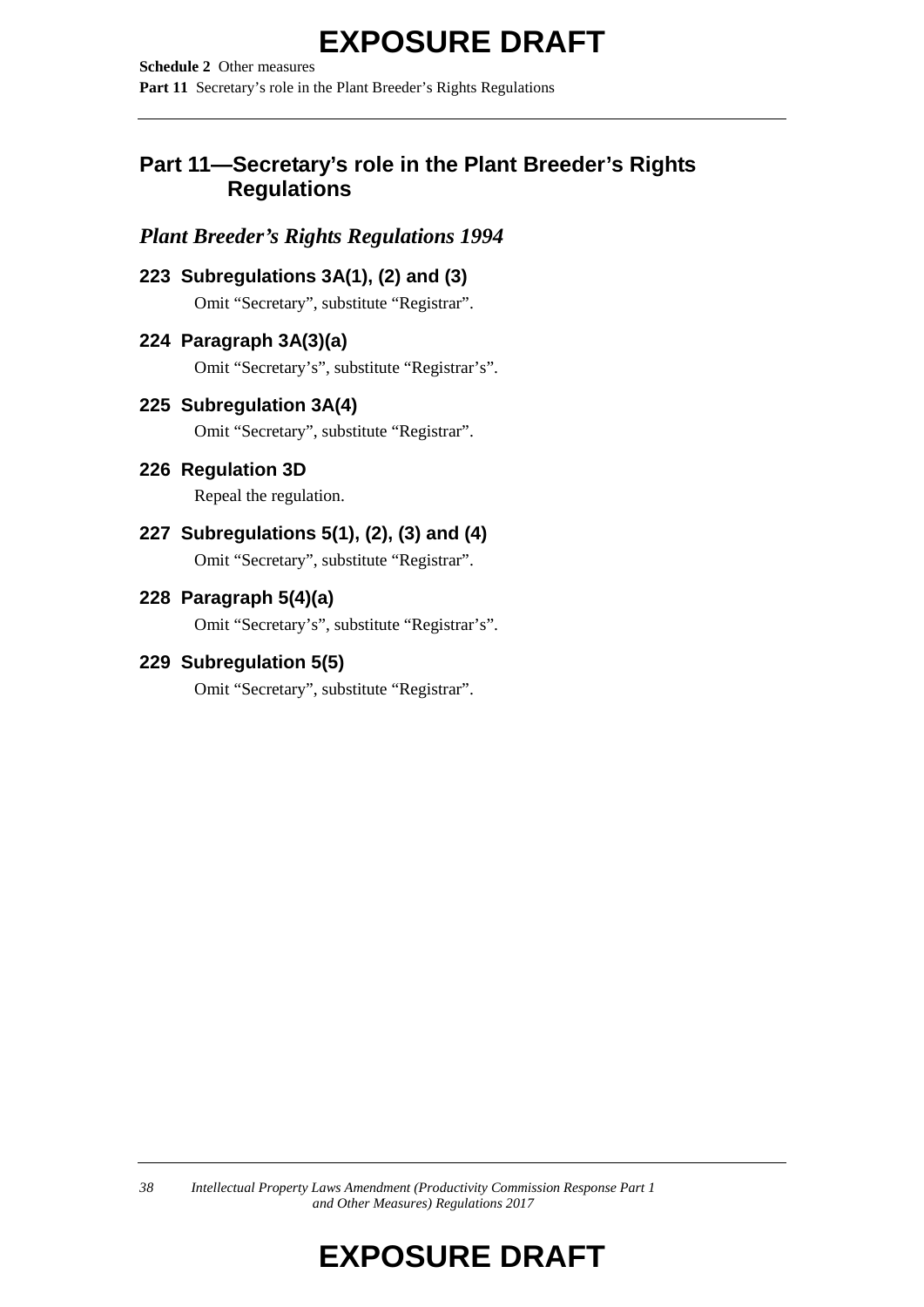Other measures **Schedule 2** Other amendments **Part 12**

### **Part 12—Other amendments**

*Trade Marks Regulations 1995*

**230 Paragraph 13.1A(a)** Repeal the paragraph.

> *Intellectual Property Laws Amendment (Productivity Commission Response Part 1 and Other Measures) Regulations 2017 39*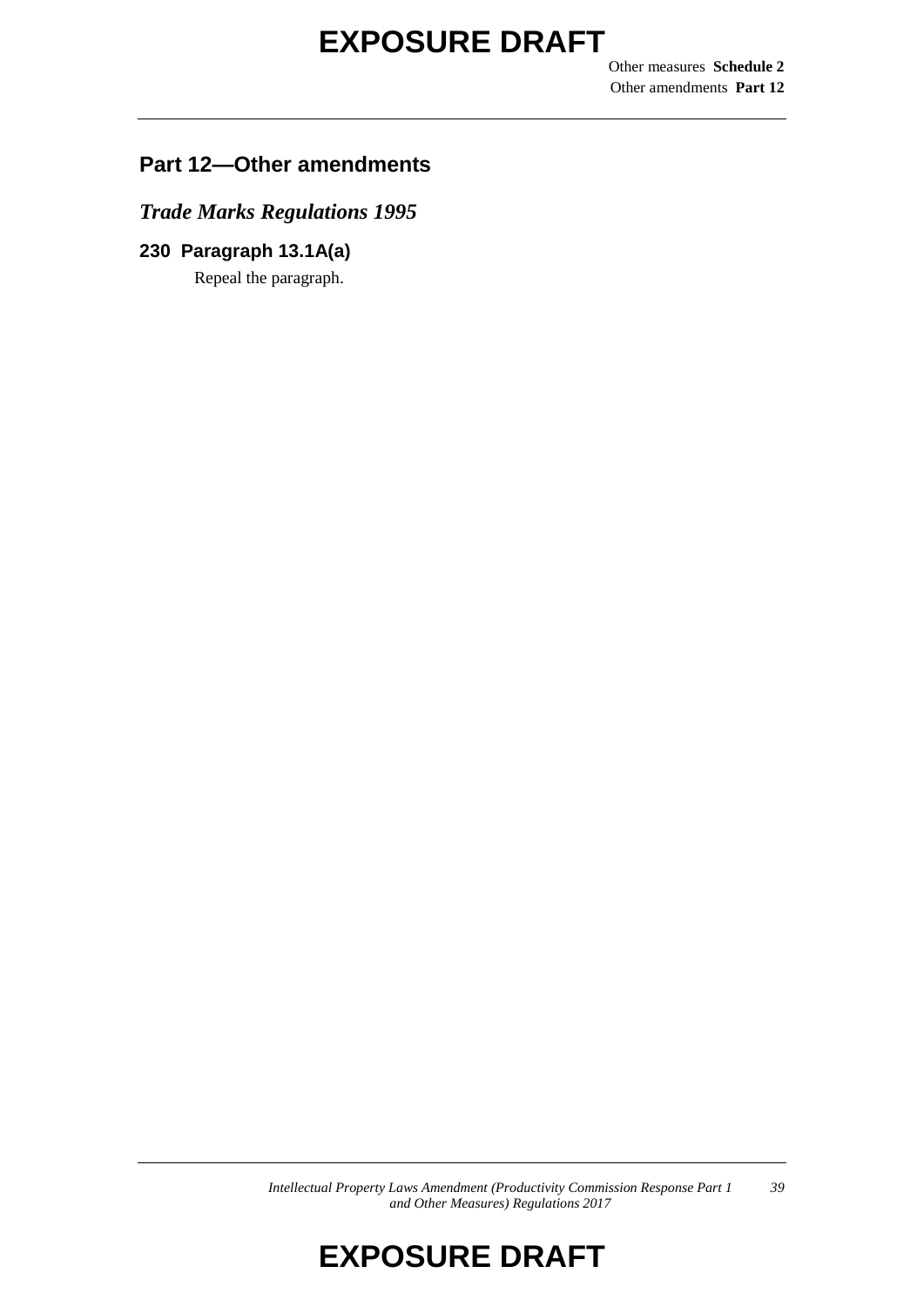**Schedule 2** Other measures **Part 13** Application, transitional and saving provisions

### **Part 13—Application, transitional and saving provisions**

*Designs Regulations 2004*

**231 Chapter 12 (heading)**

Repeal the heading, substitute:

## **Chapter 12—Application, saving and transitional provisions**

**232 In the appropriate position in Chapter 12** Insert:

## **Part 3—Amendments made by the Intellectual Property Laws Amendment (Productivity Commission Response Part 1 and Other Measures) Regulations 2017**

### **12.06 Amendments made by Part 2 of Schedule 2**

- (1) The amendments of regulations 3.14, 4.04, 4.05, 5.03, 5.04, 9.03, 9.05, 10.02, 11.03, 11.23 and 11.28 made by Part 2 of Schedule 2 to the Intellectual Property Laws Amendment (Productivity Commission Response Part 1 and Other Measures) Regulations 2017 apply in relation to notifications occurring on or after the commencement of that Part.
- (2) Chapter 5, as in force immediately before the commencement of Part 2 of Schedule 2 to the Intellectual Property Laws Amendment (Productivity Commission Response Part 1 and Other Measures) Regulations 201*7*, continues to apply on and after that commencement in relation to a notice given under subsection 66(2) of the Act before that commencement.
- (3) Regulation 10.02, as in force immediately before the commencement of Part 2 of Schedule 2 to the Intellectual Property Laws Amendment (Productivity Commission Response Part 1 and Other Measures) Regulations 2017, continues to apply on and after that commencement in relation to a notice mentioned in subparagraph  $10.02(2)(b)(ii)$  given before that commencement.
- (4) Regulation 11.03, as in force immediately before the commencement of Part 2 of Schedule 2 to the Intellectual Property Laws Amendment (Productivity Commission Response Part 1 and Other Measures) Regulations 2017, continues to apply on and after that commencement in relation to a notice given under section 41 of the Act before that commencement.

### **12.07 Amendments made by Part 3 of Schedule 2**

(1) The amendments of regulation 5.08 made by Part 3 of Schedule 2 to the Intellectual Property Laws Amendment (Productivity Commission Response

*40 Intellectual Property Laws Amendment (Productivity Commission Response Part 1 and Other Measures) Regulations 2017*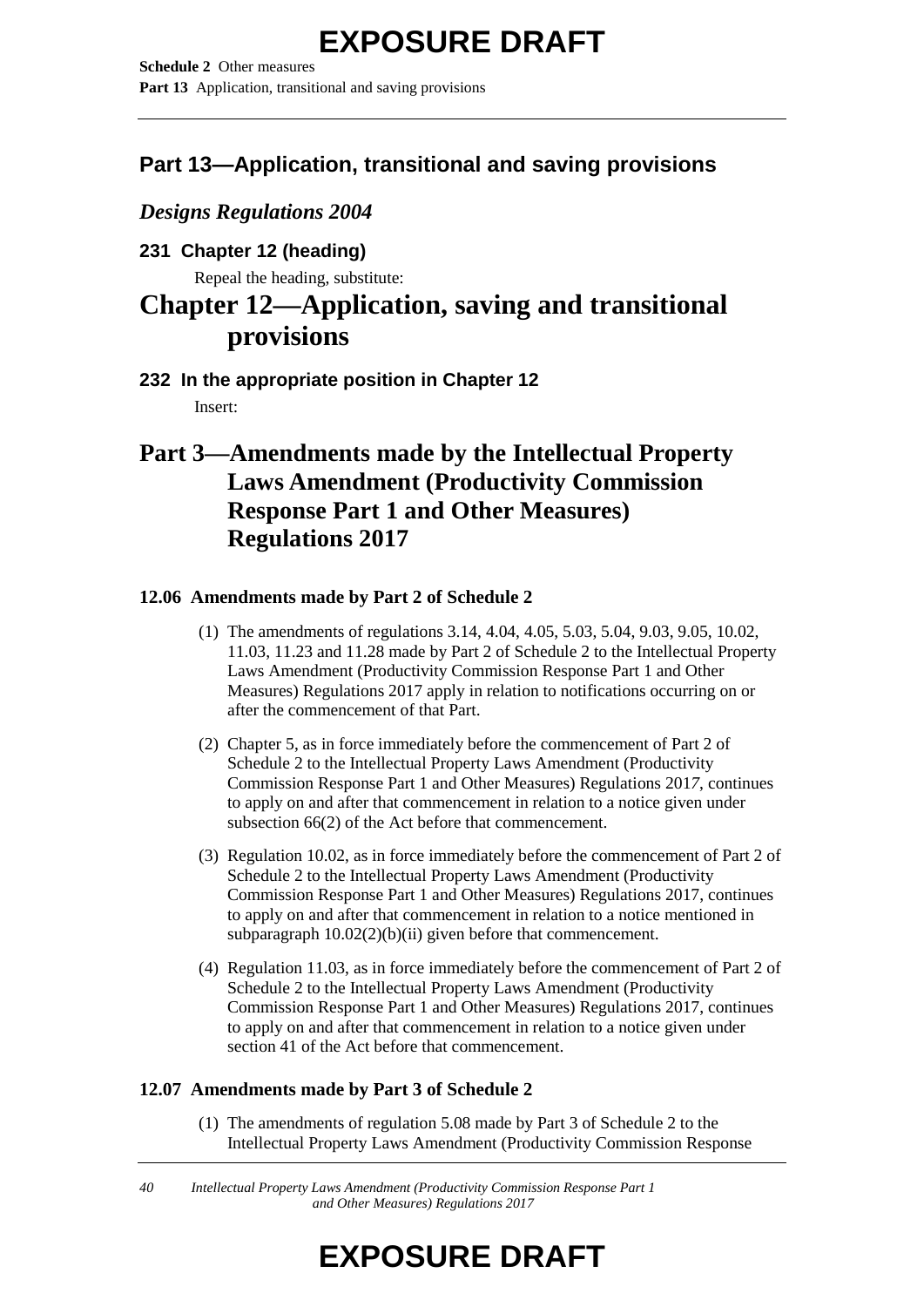Part 1 and Other Measures) Regulations 2017 apply in relation to the provision of material to the Registrar on or after the commencement of that Part.

- (2) The repeal of regulation 11.01A, and the amendments of items 1, 2 and 5 of the table in clause 1 of Schedule 4, made by Part 3 of Schedule 2 to the Intellectual Property Laws Amendment (Productivity Commission Response Part 1 and Other Measures) Regulations 2017 apply in relation to documents filed on or after the commencement of that Part.
- (3) The repeal of subregulation 11.25(1) made by Part 3 of Schedule 2 to the Intellectual Property Laws Amendment (Productivity Commission Response Part 1 and Other Measures) Regulations 2017 applies in relation to evidence given on or after the commencement of that Part.
- (4) The amendment of subregulation 11.25(2) made by Part 3 of Schedule 2 to the Intellectual Property Laws Amendment (Productivity Commission Response Part 1 and Other Measures) Regulations 2017 does not affect the validity of any requirement or permission given under that subregulation before the commencement of that Part.
- (5) The amendments of regulation 11.27 made by Part 3 of Schedule 2 to the Intellectual Property Laws Amendment (Productivity Commission Response Part 1 and Other Measures) Regulations 2017 apply in relation to documents filed on or after the commencement of that Part.
- (6) Regulation 11.27A, as inserted by Part 3 of Schedule 2 to the Intellectual Property Laws Amendment (Productivity Commission Response Part 1 and Other Measures) Regulations 2017, applies in relation to evidence filed on or after the commencement of that Part.

#### **12.08 Amendments made by Part 9 of Schedule 2**

The amendments of paragraphs  $4.04(1)(f)$  and  $4.05(1)(f)$  made by Part 9 of Schedule 2 to the Intellectual Property Laws Amendment (Productivity Commission Response Part 1 and Other Measures) Regulations 2017 apply in relation to design applications filed on or after the commencement of that Part.

### *Patents Regulations 1991*

### **233 Chapter 23 (heading)**

Repeal the heading, substitute:

## **Chapter 23—Application, saving and transitional provisions**

### **234 In the appropriate position in Chapter 23**

Insert: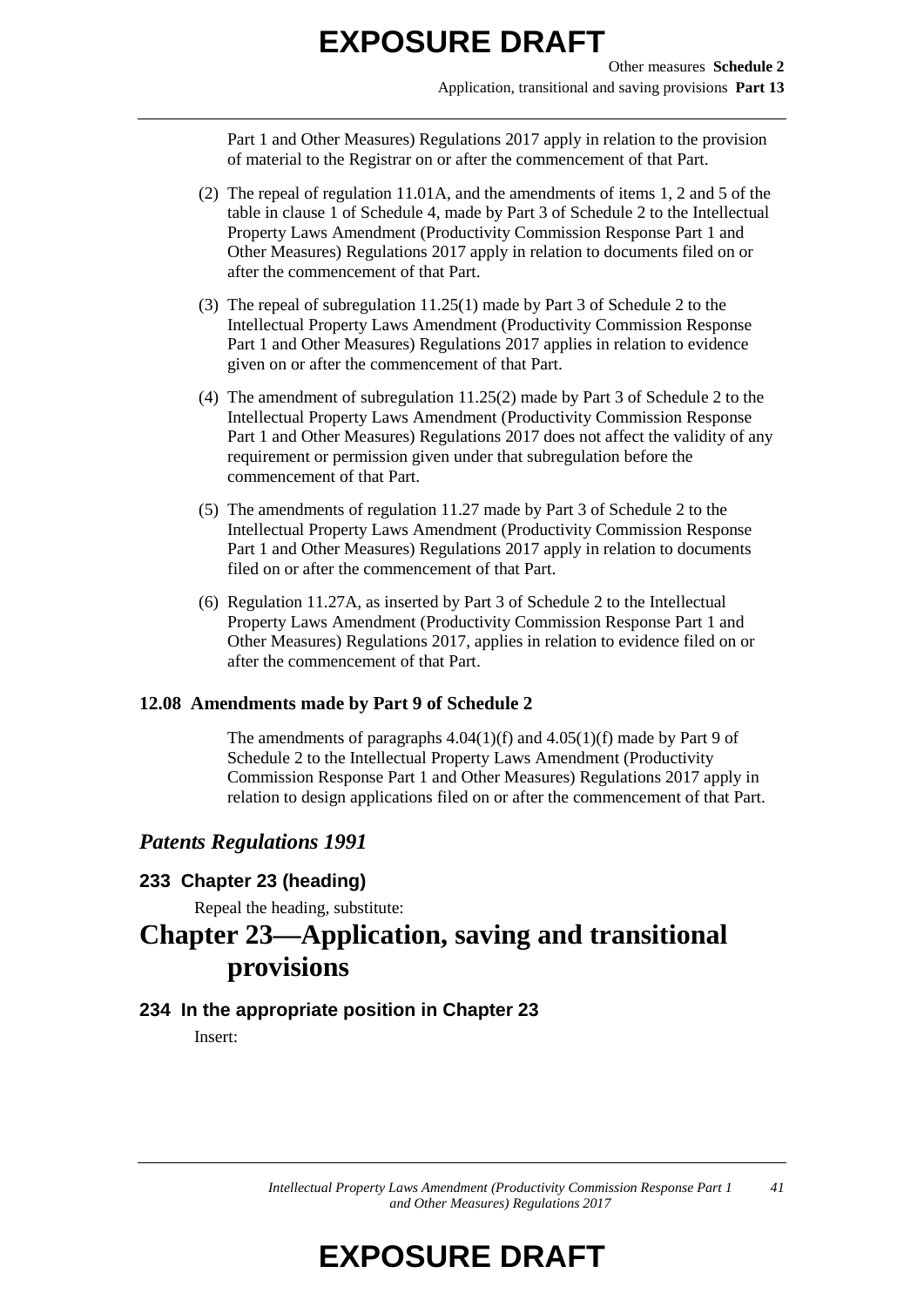**Schedule 2** Other measures **Part 13** Application, transitional and saving provisions

## **Part 4—Amendments made by the Intellectual Property Laws Amendment (Productivity Commission Response Part 1 and Other Measures) Regulations 2017**

#### **23.46 Amendments made by Part 2 of Schedule 2**

- (1) The amendments of regulations 3.2A, 3.2B, 3.2C, 3.4, 3.5, 3.5A, 3.24, 3.25, 3.25H, 9.1, 9A.1, 9A.4 and 13.4 made by Part 2 of Schedule 2 to the Intellectual Property Laws Amendment (Productivity Commission Response Part 1 and Other Measures) Regulations 2017 apply in relation to notifications occurring on or after the commencement of that Part.
- (2) Regulation 3.5, as in force immediately before the commencement of Part 2 of Schedule 2 to the Intellectual Property Laws Amendment (Productivity Commission Response Part 1 and Other Measures) Regulations 2017, continues to apply on and after that commencement in relation to a notice given under subregulation 3.5(4) before that commencement.
- (3) Regulation 3.5A, as in force immediately before the commencement of Part 2 of Schedule 2 to the Intellectual Property Laws Amendment (Productivity Commission Response Part 1 and Other Measures) Regulations 2017, continues to apply on and after that commencement in relation to a notice given under subregulation 3.5A(2) before that commencement.
- (4) Regulation 3.25, as in force immediately before the commencement of Part 2 of Schedule 2 to the Intellectual Property Laws Amendment (Productivity Commission Response Part 1 and Other Measures) Regulations 2017, continues to apply on and after that commencement in relation to a notice given under paragraph 3.25(3)(a) before that commencement.

#### **23.47 Amendments made by Part 3 of Schedule 2**

- (1) The repeal of regulation 5.3 made by Part 3 of Schedule 2 to the Intellectual Property Laws Amendment (Productivity Commission Response Part 1 and Other Measures) Regulations 2017 applies in relation to documents or evidence filed on or after the commencement of that Part.
- (2) The repeal of subregulation 22.12(1) made by Part 3 of Schedule 2 to the Intellectual Property Laws Amendment (Productivity Commission Response Part 1 and Other Measures) Regulations 2017 applies in relation to evidence given on or after the commencement of that Part.
- (3) The amendment of subregulation 22.12(2) made by Part 3 of Schedule 2 to the Intellectual Property Laws Amendment (Productivity Commission Response Part 1 and Other Measures) Regulations 2017 does not affect the validity of any requirement or permission given under that subregulation before the commencement of that Part.
- (4) The amendments of regulation 22.15 made by Part 3 of Schedule 2 to the Intellectual Property Laws Amendment (Productivity Commission Response

*42 Intellectual Property Laws Amendment (Productivity Commission Response Part 1 and Other Measures) Regulations 2017*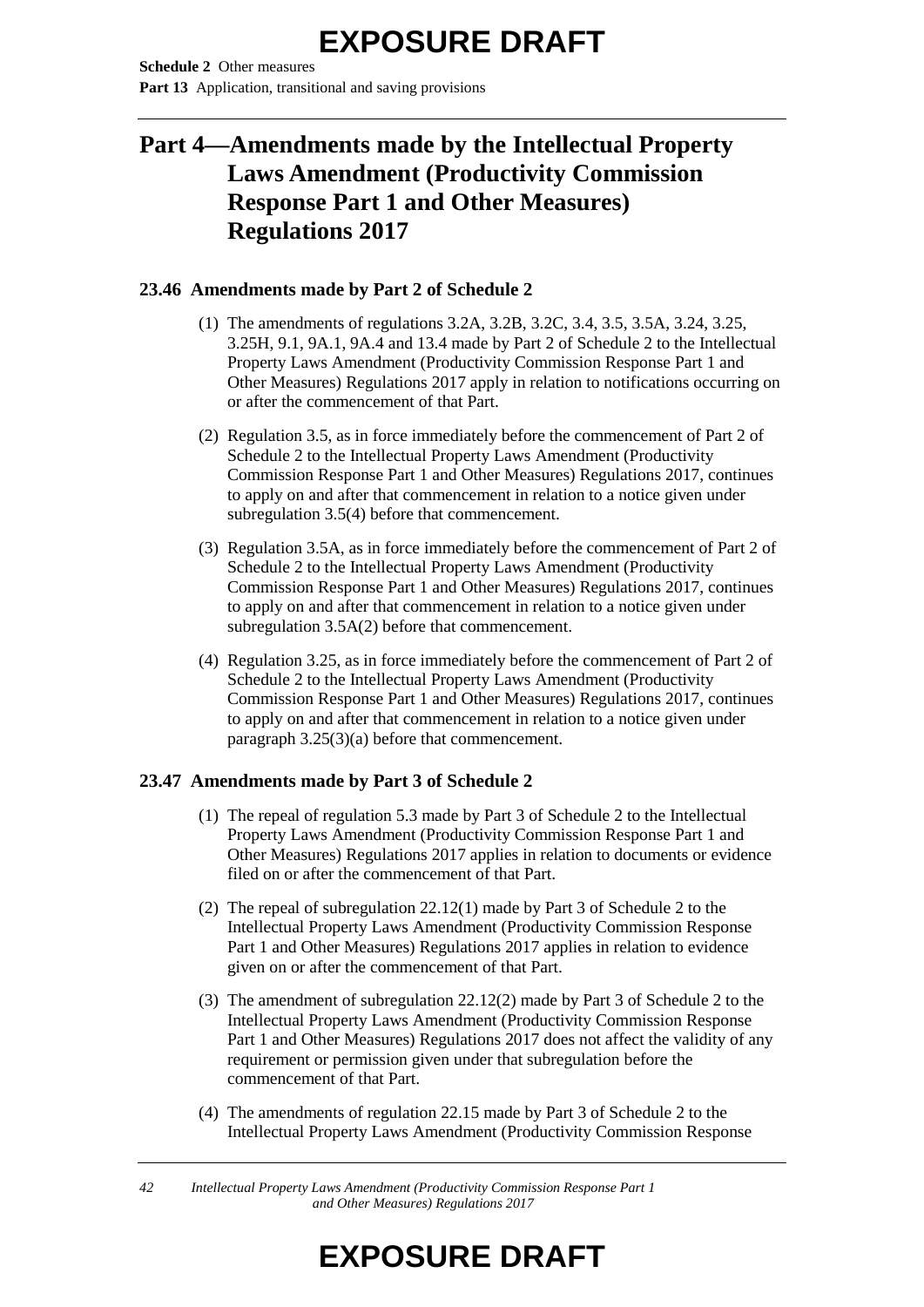Part 1 and Other Measures) Regulations 2017 apply in relation to documents filed on or after the commencement of that Part.

- (5) Regulation 22.16A, as inserted by Part 3 of Schedule 2 to the Intellectual Property Laws Amendment (Productivity Commission Response Part 1 and Other Measures) Regulations 201*7*, applies in relation to evidence filed on or after the commencement of that Part.
- (6) The amendments of items 201, 202 and 203 of the table in clause 2 of Schedule 7, and the repeal of regulation 22.2AA (so far as it relates to those items), made by Part 3 of Schedule 2 to the Intellectual Property Laws Amendment (Productivity Commission Response Part 1 and Other Measures) Regulations 2017 apply in relation to documents filed on or after the commencement of that Part.
- (7) The amendments of items 211, 212 and 214A of the table in clause 2 of Schedule 7, and the repeal of regulation 22.2AA (so far as it relates to those items), made by Part 3 of Schedule 2 to the *Intellectual Property Laws Amendment (Productivity Commission Response Part 1 and Other Measures) Regulations 2017* apply in relation to fees paid on or after the commencement of that Part.

### **23.48 Amendments made by Part 5 of Schedule 2**

- (1) The amendment of paragraph  $3.1(2)(g)$  made by Part 5 of Schedule 2 to the *Intellectual Property Laws Amendment (Productivity Commission Response Part 1 and Other Measures) Regulations 2017* applies in relation to a request referred to in that paragraph made on or after the commencement of that Part.
- (2) The amendment of subregulation 5.26(1) made by Part 5 of Schedule 2 to the *Intellectual Property Laws Amendment (Productivity Commission Response Part 1 and Other Measures) Regulations 2017* applies in relation to a notice of withdrawal filed on or after the commencement of that Part.

#### **23.49 Amendments made by Part 7 of Schedule 2**

- (1) The repeal and substitution of regulation 3.2 made by Part 7 of Schedule 2 to the *Intellectual Property Laws Amendment (Productivity Commission Response Part 1 and Other Measures) Regulations 2017* applies in relation to patent requests filed under subsection 29(1) of the Act on or after the commencement of that Part.
- (2) The amendments of regulation 3.2A made by Part 7 of Schedule 2 to the *Intellectual Property Laws Amendment (Productivity Commission Response Part 1 and Other Measures) Regulations 2017* apply in relation to patent requests filed under subsection 29(1) of the Act on or after the commencement of that Part.
- (3) The amendment of regulation 3.2B made by Part 7 of Schedule 2 to the *Intellectual Property Laws Amendment (Productivity Commission Response Part 1 and Other Measures) Regulations 2017* applies in relation to complete applications made on or after the commencement of that Part.

*Intellectual Property Laws Amendment (Productivity Commission Response Part 1 and Other Measures) Regulations 2017 43*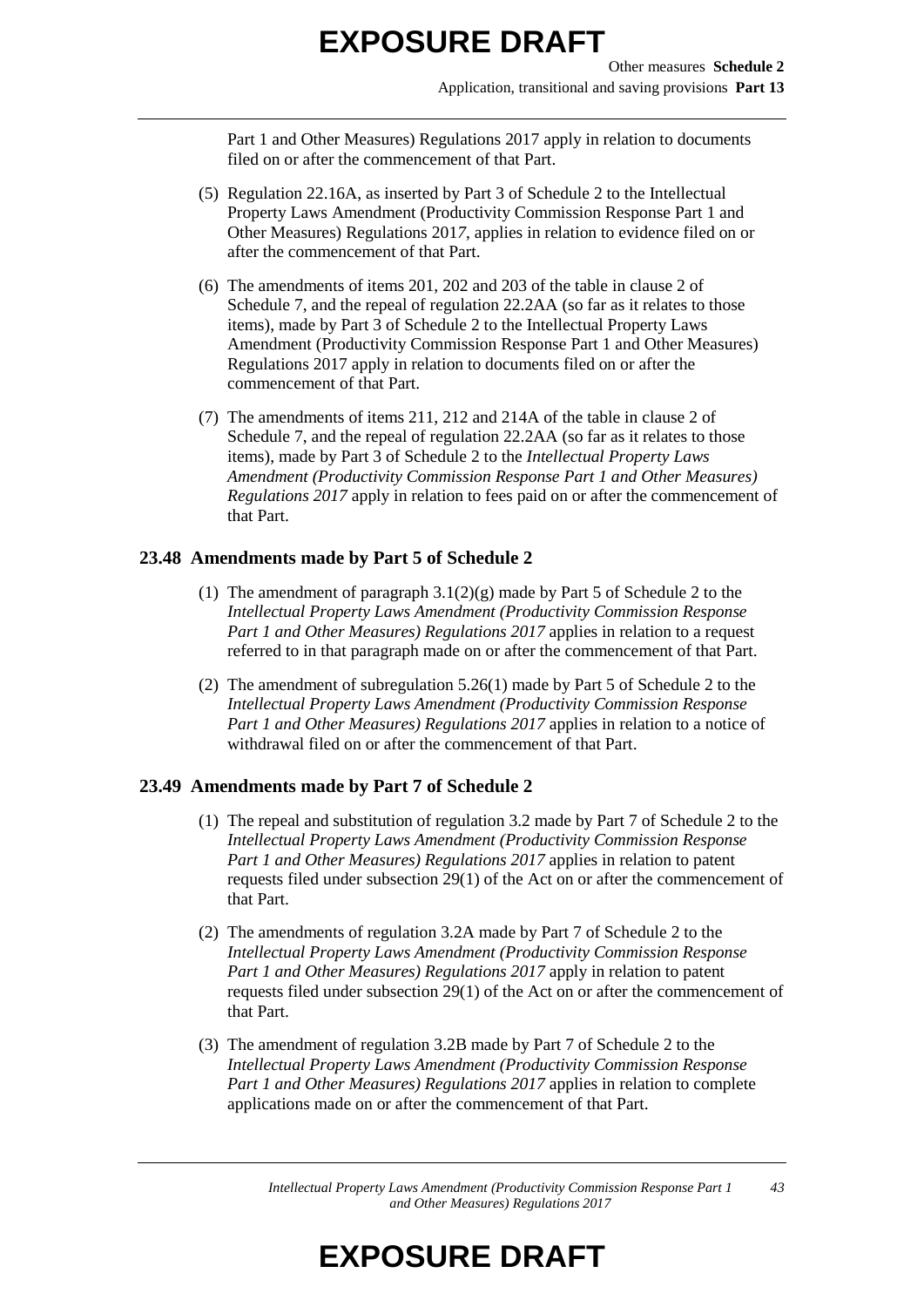**Schedule 2** Other measures Part 13 Application, transitional and saving provisions

- (4) The amendments of regulations 3.2C and 3.18 made by Part 7 of Schedule 2 to the *Intellectual Property Laws Amendment (Productivity Commission Response Part 1 and Other Measures) Regulations 2017* apply in relation to an applicant's compliance with the requirements of subsection 29A(5) of the Act on or after the commencement of that Part (regardless of when the PCT application was made).
- (5) The amendments of regulation 3.5AD made by Part 7 of Schedule 2 to the *Intellectual Property Laws Amendment (Productivity Commission Response Part 1 and Other Measures) Regulations 2017* apply in relation to PCT applications made on or after the commencement of that Part.
- (6) The amendments of regulations 10.1 and 10.2 made by Part 7 of Schedule 2 to the *Intellectual Property Laws Amendment (Productivity Commission Response Part 1 and Other Measures) Regulations 2017* apply in relation to requests made under subsection 104(1) of the Act on or after the commencement of that Part.
- (7) The amendment of regulation 22.16 made by Part 7 of Schedule 2 to the *Intellectual Property Laws Amendment (Productivity Commission Response Part 1 and Other Measures) Regulations 2017* applies in relation to documents received at the Patent Office on or after the commencement of that Part.

### *Plant Breeder's Rights Regulations 1994*

### **235 After regulation 5**

Insert:

#### **6 Application, saving and transitional provisions—Intellectual Property Laws Amendment (Productivity Commission Response Part 1 and Other Measures) Regulations 2017**

#### *Amendments made by Part 2 of Schedule 2*

(1) The amendments of regulations 3A and 5 made by Part 2 of Schedule 2 to the *Intellectual Property Laws Amendment (Productivity Commission Response Part 1 and Other Measures) Regulations 2017* apply in relation to notifications occurring on or after the commencement of that Part.

*Amendments made by Part 3 of Schedule 2*

(2) The repeal of regulation 4A, and the amendment of items 4 and 15 of the table in clause 1 of Schedule 1, made by Part 3 of Schedule 2 to the *Intellectual Property Laws Amendment (Productivity Commission Response Part 1 and Other Measures) Regulations 2017* apply in relation to fees paid on or after the commencement of that Part.

#### *Amendments made by Part 11 of Schedule 2*

(3) A thing done by, or in relation to, the Secretary under these Regulations before the commencement of Part 11 of Schedule 2 to the *Intellectual Property Laws Amendment (Productivity Commission Response Part 1 and Other Measures) Regulations 2017* has effect on and after that commencement as if it had been done by, or in relation to, the Registrar.

*44 Intellectual Property Laws Amendment (Productivity Commission Response Part 1 and Other Measures) Regulations 2017*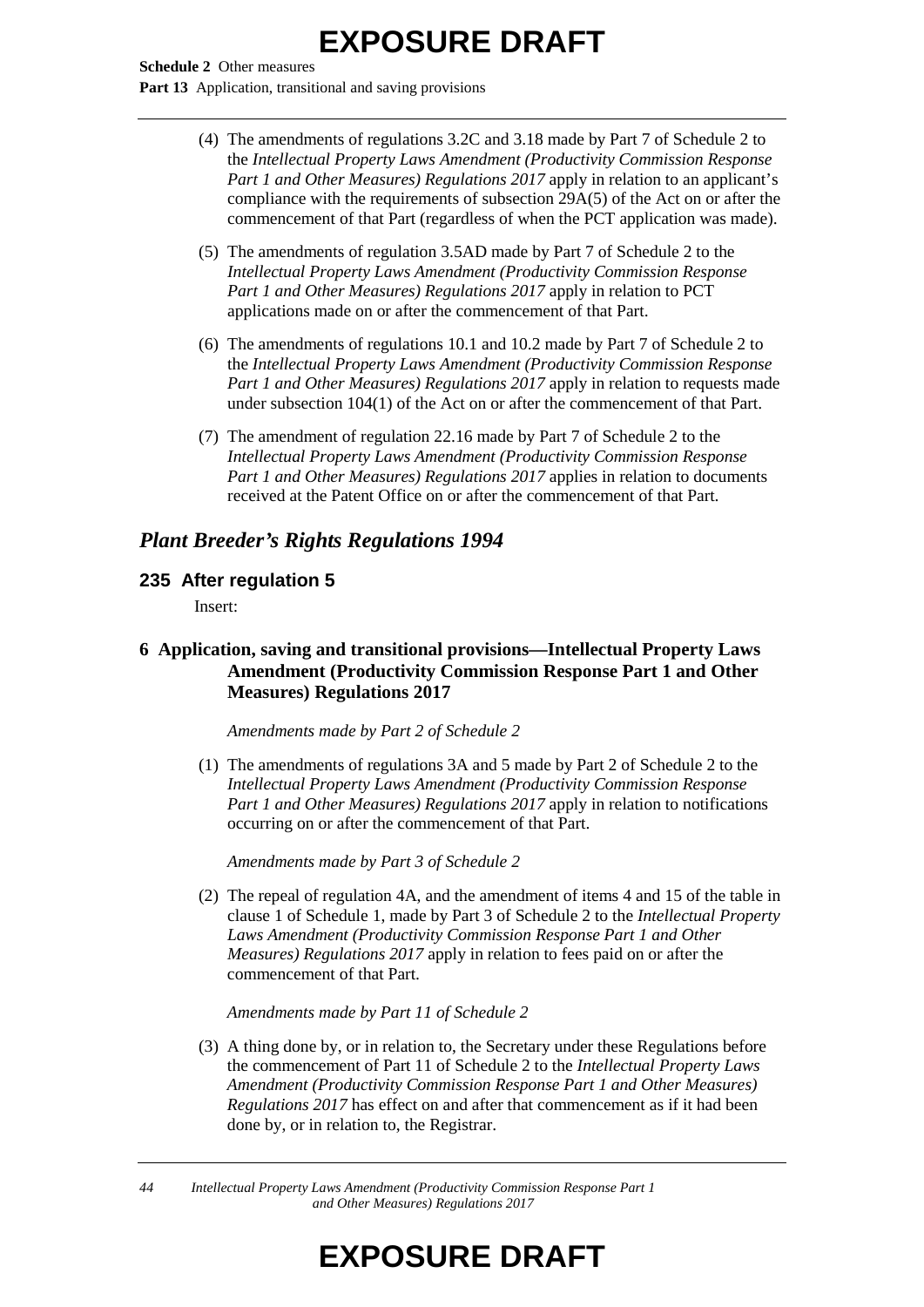### *Trade Marks Regulations 1995*

**236 Part 22 (heading)**

Repeal the heading, substitute:

## **Part 22—Application, saving and transitional provisions**

### **237 In the appropriate position in Part 22**

Insert:

### **Division 4—Amendments made by the Intellectual Property Laws Amendment (Productivity Commission Response Part 1 and Other Measures) Regulations 2017**

#### **22.18 Amendments made by Part 2 of Schedule 1**

The amendments made by Part 2 of Schedule 1 to the *Intellectual Property Laws Amendment (Productivity Commission Response Part 1 and Other Measures) Regulations 2017* apply to an application for cessation of protection that relates to:

- (a) a protected international trade mark that is the subject of a request for extension of protection to Australia made under Article 3<sup>ter</sup> (1) of the Protocol, if the date of international registration of the trade mark is on or after the day this Part commences; and
- (b) a protected international trade mark that is the subject of a request for extension of protection to Australia made under Article 3*ter* (2) of the Protocol, if the date of recording of the request is on or after the day this Part commences.

### **22.19 Amendments made by Part 1 of Schedule 2**

- (1) Regulation 5.13A applies in relation to a notice of intention to defend that is required to be filed within the period referred to in subregulation 5.13(1) if the end of that period is on or after the commencement of Part 1 of Schedule 2 to the *Intellectual Property Laws Amendment (Productivity Commission Response Part 1 and Other Measures) Regulations 2017*.
- (2) Regulation 9.15A applies in relation to a notice of intention to defend that is required to be filed within the period referred to in subregulation 9.15(1) if:
	- (a) the end of that period is on or after the commencement of Part 1 of Schedule 2 to the *Intellectual Property Laws Amendment (Productivity Commission Response Part 1 and Other Measures) Regulations 2017*; and
	- (b) no application had been made under section 224 of the Act before that commencement to extend the time for filing that notice.
- (3) Regulation 17A.34HA applies in relation to a notice of intention to defend that is required to be filed within the period referred to in subregulation 17A.34H(1) if:

*Intellectual Property Laws Amendment (Productivity Commission Response Part 1 and Other Measures) Regulations 2017 45*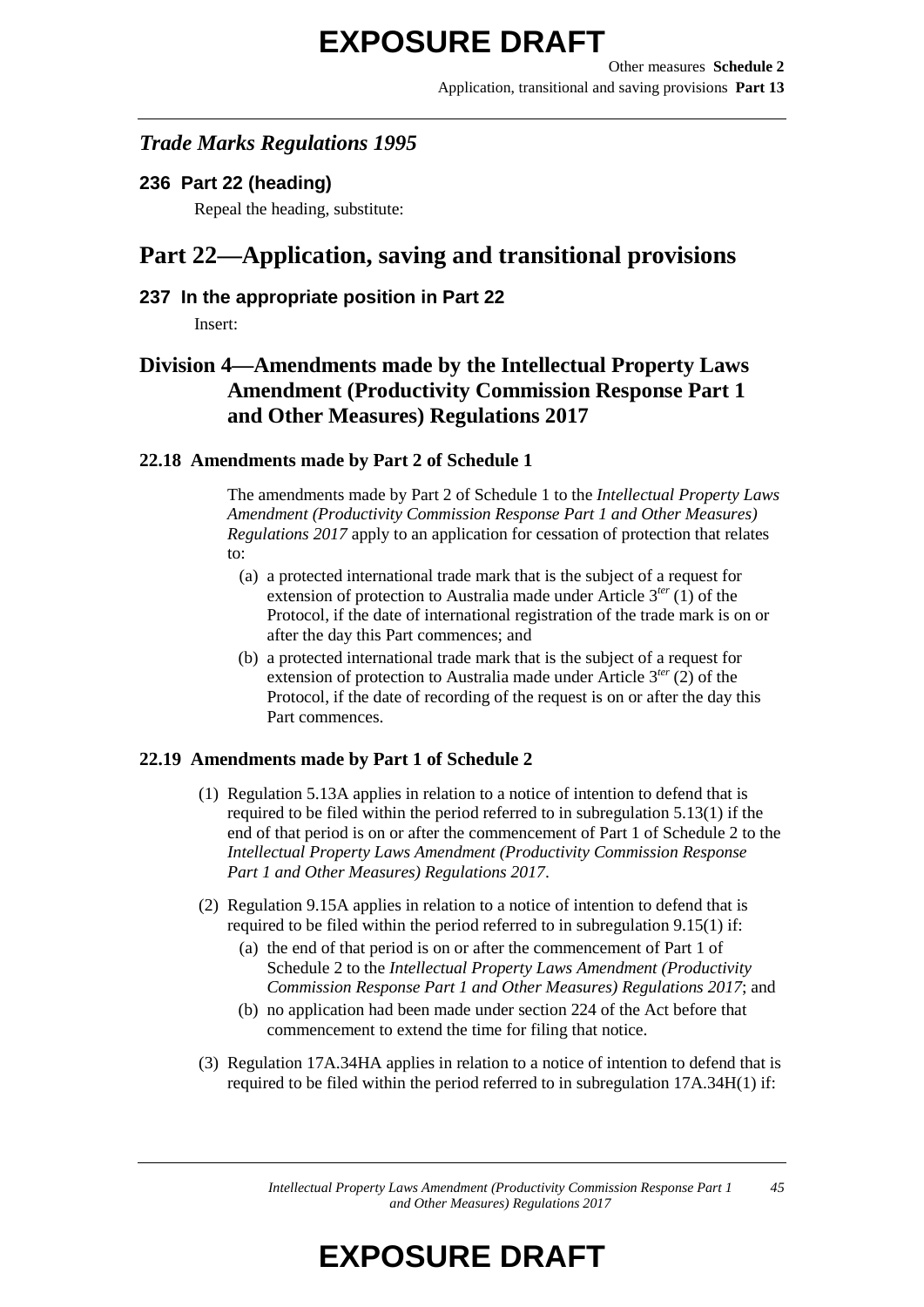**Schedule 2** Other measures **Part 13** Application, transitional and saving provisions

- (a) the end of that period is on or after the commencement of Part 1 of Schedule 2 to the *Intellectual Property Laws Amendment (Productivity Commission Response Part 1 and Other Measures) Regulations 2017*; and
- (b) no application had been made under section 224 of the Act before that commencement to extend the time for filing that notice.
- (4) Regulation 17A.48QA applies in relation to a notice of intention to defend that is required to be filed within the period referred to in subregulation 17A.48Q(1) if:
	- (a) the end of that period is on or after the commencement of Part 1 of Schedule 2 to the *Intellectual Property Laws Amendment (Productivity Commission Response Part 1 and Other Measures) Regulations 2017*; and
	- (b) no application had been made under section 224 of the Act before that commencement to extend the time for filing that notice.

#### **22.20 Amendments made by Part 2 of Schedule 2**

- (1) The amendments of regulations 4.2, 4.3, 4.11, 4.13, 4.14, 4.18, 6.1, 6.4, 7.5, 7.7, 7.8, 8.1, 10.4, 10.5, 11.3, 17A.18, 17A.19, 17A.21, 17A.22, 17A.25, 17A.59, 21.9, 21.16 and 21.33 made by Part 2 of Schedule 2 to the *Intellectual Property Laws Amendment (Productivity Commission Response Part 1 and Other Measures) Regulations 2017* apply in relation to notifications occurring on or after the commencement of that Part.
- (2) The amendments of regulations 4.8 and 4.10 made by Part 2 of Schedule 2 to the *Intellectual Property Laws Amendment (Productivity Commission Response Part 1 and Other Measures) Regulations 2017* apply in relation to reports given on or after the commencement of that Part.
- (3) Regulation 4.2, as in force immediately before the commencement of Part 2 of Schedule 2 to the *Intellectual Property Laws Amendment (Productivity Commission Response Part 1 and Other Measures) Regulations 2017*, continues to apply on and after that commencement in relation to a notice given under subregulation 4.2(2) before that commencement.
- (4) Regulation 6.1, as in force immediately before the commencement of Part 2 of Schedule 2 to the *Intellectual Property Laws Amendment (Productivity Commission Response Part 1 and Other Measures) Regulations 2017*, continues to apply on and after that commencement in relation to a notice given under subregulation 6.1(1) before that commencement.
- (5) Regulations 10.4 and 10.5, as in force immediately before the commencement of Part 2 of Schedule 2 to the *Intellectual Property Laws Amendment (Productivity Commission Response Part 1 and Other Measures) Regulations 2017*, continue to apply on and after that commencement in relation to a notice given under subregulation 10.5(1) before that commencement.
- (6) Regulation 17A.59, as in force immediately before the commencement of Part 2 of Schedule 2 to the *Intellectual Property Laws Amendment (Productivity Commission Response Part 1 and Other Measures) Regulations 2017*, continues to apply on and after that commencement in relation to a notice given under paragraph 17A.59(1)(b) before that commencement.

*46 Intellectual Property Laws Amendment (Productivity Commission Response Part 1 and Other Measures) Regulations 2017*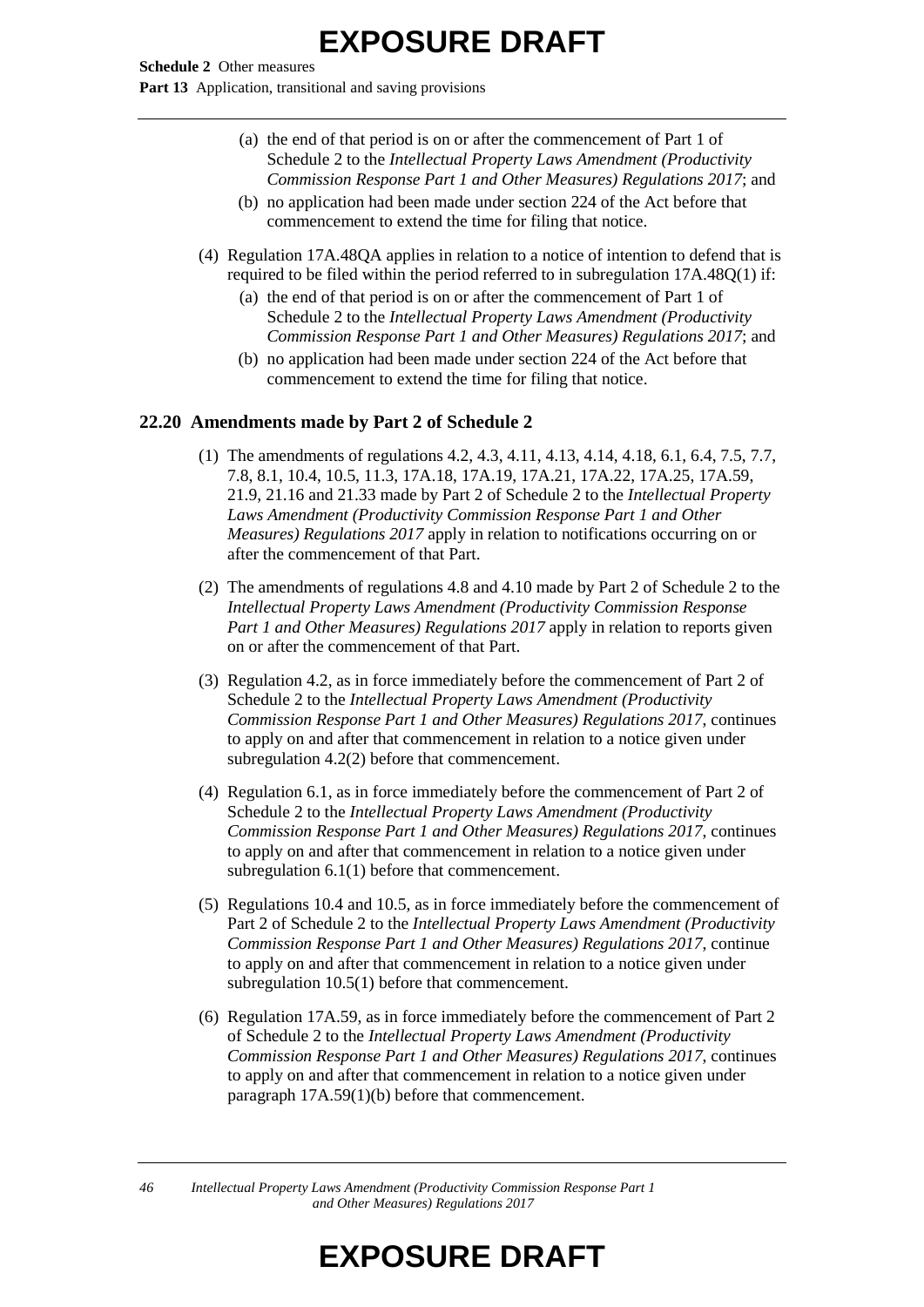(7) The repeal and substitution of regulation 21.10 made by Part 2 of Schedule 2 to the *Intellectual Property Laws Amendment (Productivity Commission Response Part 1 and Other Measures) Regulations 2017* applies in relation to withdrawals occurring on or after the commencement of that Part.

#### **22.21 Amendments made by Part 3 of Schedule 2**

- (1) The repeal of regulations 5.3, 9.3, 17A.30 and 17A.48A made by Part 3 of Schedule 2 to the *Intellectual Property Laws Amendment (Productivity Commission Response Part 1 and Other Measures) Regulations 2017* applies in relation to documents or evidence filed on or after the commencement of that Part.
- (2) The repeal and substitution of regulations 21.2 and 21.4, and the repeal of regulation 21.18, made by Part 3 of Schedule 2 to the *Intellectual Property Laws Amendment (Productivity Commission Response Part 1 and Other Measures) Regulations 2017* apply in relation to documents filed on or after the commencement of that Part.
- (3) Regulation 21.5A, as inserted by Part 3 of Schedule 2 to the *Intellectual Property Laws Amendment (Productivity Commission Response Part 1 and Other Measures) Regulations 2017*, applies in relation to evidence filed on or after the commencement of that Part.
- (4) The repeal of subregulation 21.17(1) made by Part 3 of Schedule 2 to the *Intellectual Property Laws Amendment (Productivity Commission Response Part 1 and Other Measures) Regulations 2017* applies in relation to evidence given on or after the commencement of that Part.
- (5) The amendments of items 1 and 3 of the table in clause 1 of Schedule 9, and the repeal of regulation 21.21AA (so far as it relates to those items), made by Part 3 of Schedule 2 to the *Intellectual Property Laws Amendment (Productivity Commission Response Part 1 and Other Measures) Regulations 2017* apply in relation to applications filed on or after the commencement of that Part.
- (6) The amendment of item 10 of the table in clause 1 of Schedule 9, and the repeal of regulation 21.21AA (so far as it relates to that item), made by Part 3 of Schedule 2 to the *Intellectual Property Laws Amendment (Productivity Commission Response Part 1 and Other Measures) Regulations 2017* apply in relation to fees paid on or after the commencement of that Part.

#### **22.22 Amendments made by Part 4 of Schedule 2**

The amendments of subregulations  $17A.36(2)$ ,  $(2A)$ ,  $(3)$ ,  $(3A)$ ,  $(4)$  and  $(6)$  made by Part 4 of Schedule 2 to the *Intellectual Property Laws Amendment (Productivity Commission Response Part 1 and Other Measures) Regulations 2017* apply in relation to acceptance of an IRDA on or after the commencement of that Part.

#### **22.23 Amendments made by Part 8 of Schedule 2**

(1) The amendment of paragraph 4.13(1)(a) made by Part 8 of Schedule 2 to the *Intellectual Property Laws Amendment (Productivity Commission Response*